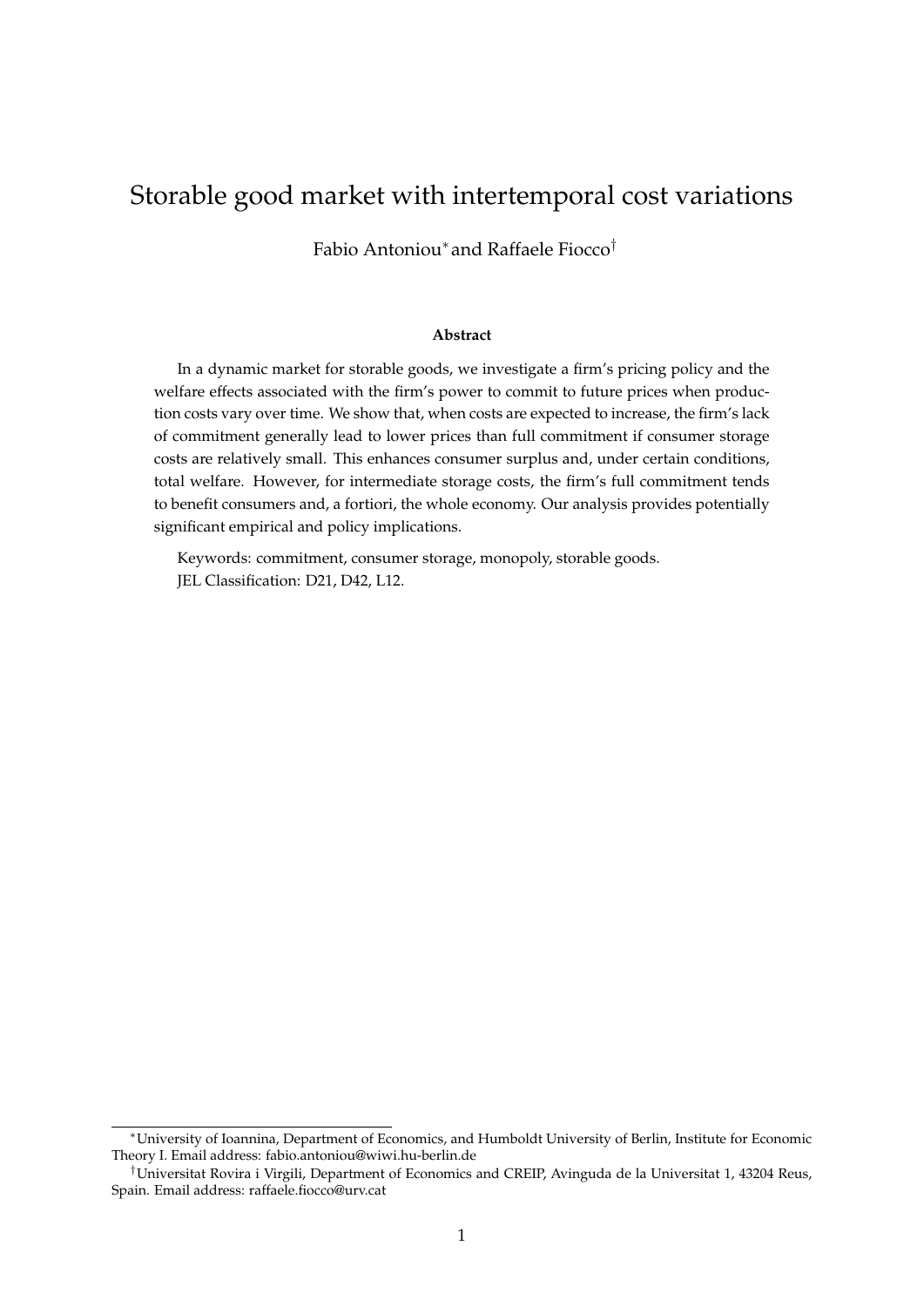## **1 Introduction**

A critical issue for a firm operating in a storable good market is to deal with the consumers' strategic behavior in response to the firm's pricing policy. There exists systematic empirical evidence that purchasing patterns exhibit storage incentives in anticipation of higher future prices (e.g., Erdem et al. 2003; Hendel and Nevo 2004, 2006a, 2006b; Osborne forthcoming; Perrone 2017; Pesendorfer 2002; Pires 2016; Wang 2015). A natural reason that induces a firm to modify its price over time is a change in production costs.

The economic literature has extensively studied the firm's ability to commit to future prices in markets for durable goods. It is well established since Coase (1972) that the lack of commitment induces a monopolistic firm to engage in intertemporal price discrimination, which erodes the firm's monopoly power. The firm's commitment problem has recently received increasing attention in markets for storable goods, which are perishable in consumption but can be stored for later consumption (e.g., oil, coffee, groceries). Dudine et al. (2006) show that, in a storable good market where demand increases over time, the firm's inability to commit to future prices is definitively welfare detrimental.

In this paper, we investigate a firm's pricing policy and the welfare effects associated with the firm's ability to commit to future prices in a dynamic storable good market where forwardlooking consumers are available to store in anticipation of higher future prices and production costs evolve over time. We characterize the conditions under which the firm's lack of commitment is beneficial for consumers and aggregate welfare. Our results provide potentially significant policy implications and shed new light on some empirical regularities about the firm's performance in environments with varying costs.

We consider a dynamic storable good model à la Dudine et al. (2006) where a monopolistic firm faces a continuum of consumers that are willing to store in anticipation of higher future prices. In this setting, we allow for intertemporal variations in the firm's production costs. This reflects a natural feature of many markets, where the prices for inputs and raw materials fluctuate over time. We find that, when production costs are expected to increase, the firm's lack of commitment generally leads to lower prices than full commitment as long as consumer storage costs are relatively small. Therefore, a myopic pricing policy increases consumer surplus and, despite the firm's loss, under certain circumstances it is even beneficial in terms of total welfare. Prima facie, this might seem surprising since one might believe that a myopic firm should increase its price in response to higher costs. Indeed, we show that an increase in production costs over time induces a firm with limited commitment powers to set lower prices than under full commitment. To understand the rationale for this result, it is helpful to start with the case of full commitment. When the increase in production costs exceeds the consumer storage cost, the firm prefers to stimulate consumer storage in order to avoid higher future production costs. In equilibrium, the firm commits to a price sequence that induces consumers to store the entire demand for future consumption. Under limited commitment, this outcome is no longer achievable, since the firm cannot refrain from reducing the price below the full commitment level and serving the future residual demand. Anticipating the firm's myopic behavior, the consumers are more reluctant to store. The only instrument to which the firm can resort to discourage sales in the second period is the price in the first period. Notably,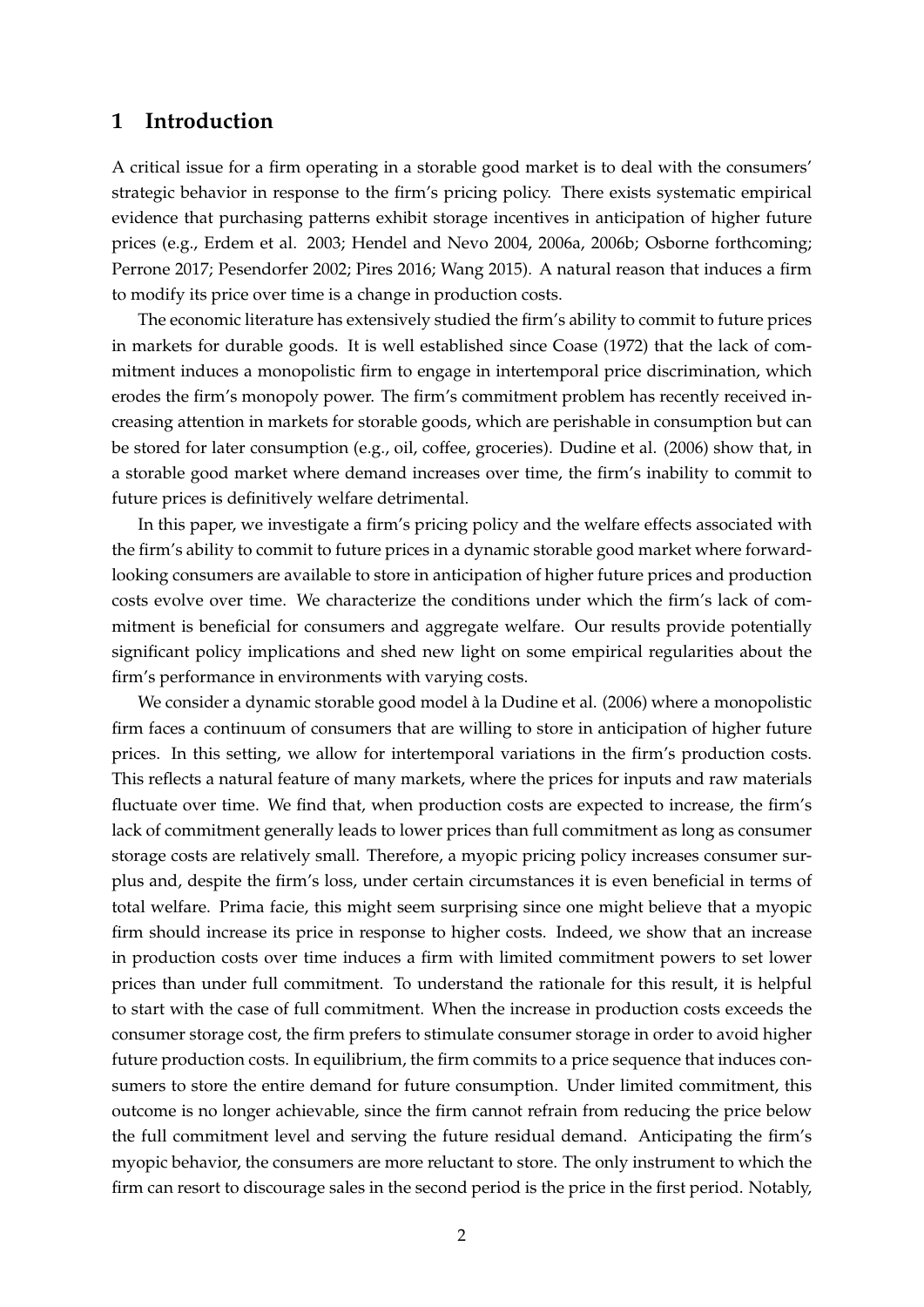this affects the firm's problem in a non-trivial manner. A lower first period price stimulates consumer storage. Moreover, it leads to an increase in the second period demand gross of consumer storage, which is driven by a corresponding lower second period price. This is because the binding storability (no-arbitrage) constraint implies that in equilibrium the second period price reflects the first period price inflated by the consumer storage cost, which makes consumers indifferent to storing. When the increase in consumer storage associated with a lower first period price outweighs the increase in the second period gross demand, there is a decline in the second period demand net of consumer storage, which reduces production in the second period and therefore mitigates the firm's loss from the lack of commitment. This is the case if and only if the second period residual demand is upward sloping with respect to the first period price. As shown in Section 6, this condition holds as long as the demand is not significantly convex, which is satisfied under commonly used demand specifications. Since the storability constraint is binding irrespective of the firm's commitment powers, a lower price in the first period translates into a lower price in the second period as well, which definitively enhances consumer surplus. Notably, if the future residual demand is sufficiently small, the gain in consumer surplus more than compensates the firm's loss from the lack of commitment. Hence, a myopic pricing policy can even improve total welfare. These results provide potentially relevant policy recommendations, which are discussed in Section 9.

The firm's commitment issue identified in our paper is reminiscent of the classical Coase problem of a durable good monopolist that succumbs to the temptation to charge lower future prices in order to capture the consumers with lower valuations, which creates incentives to postpone purchases. However, the commitment issue we unveil exhibits novel features in various aspects, such as the mechanics behind the results, the properties of the equilibrium price sequence as well as the instruments to which the firm can resort in order to mitigate the commitment problem. Realizing these significant differences is important to better understand the issue at hand in our paper and the associated policy and empirical implications. In our setting, the storable, non-durable nature of the good implies that the consumers' intertemporal incentives are driven by demand anticipation and not by demand postponement. Since consumers are homogeneous in their valuations, the firm cannot engage in price discrimination among consumers, who are indifferent to storing in equilibrium. As previously explained, a firm with limited commitment powers manipulates the first period price in order to reduce the second period residual demand and alleviate the loss from limited commitment. While in the case of durable goods lower prices are driven by the consumers' demand postponement incentives, a firm that provides storable goods resorts to a lower price to stimulate the consumers' demand anticipation incentives, since higher consumer storage typically translates into lower future residual demand. The equilibrium price pattern also reveals significant differences from the case of durable goods. Since production costs increase over time and consumer storage is costly, the price sequence increases rather than decreases over time. The instruments that the firm can adopt in order to cope with the commitment problem reflect the different essence of the problem at hand. The traditional remedy for the Coase problem that consists in leasing (or renting) the good in each period is pointless with storable goods, since the quantity stored will be only consumed in the following period. Remarkably, while increasing costs mitigate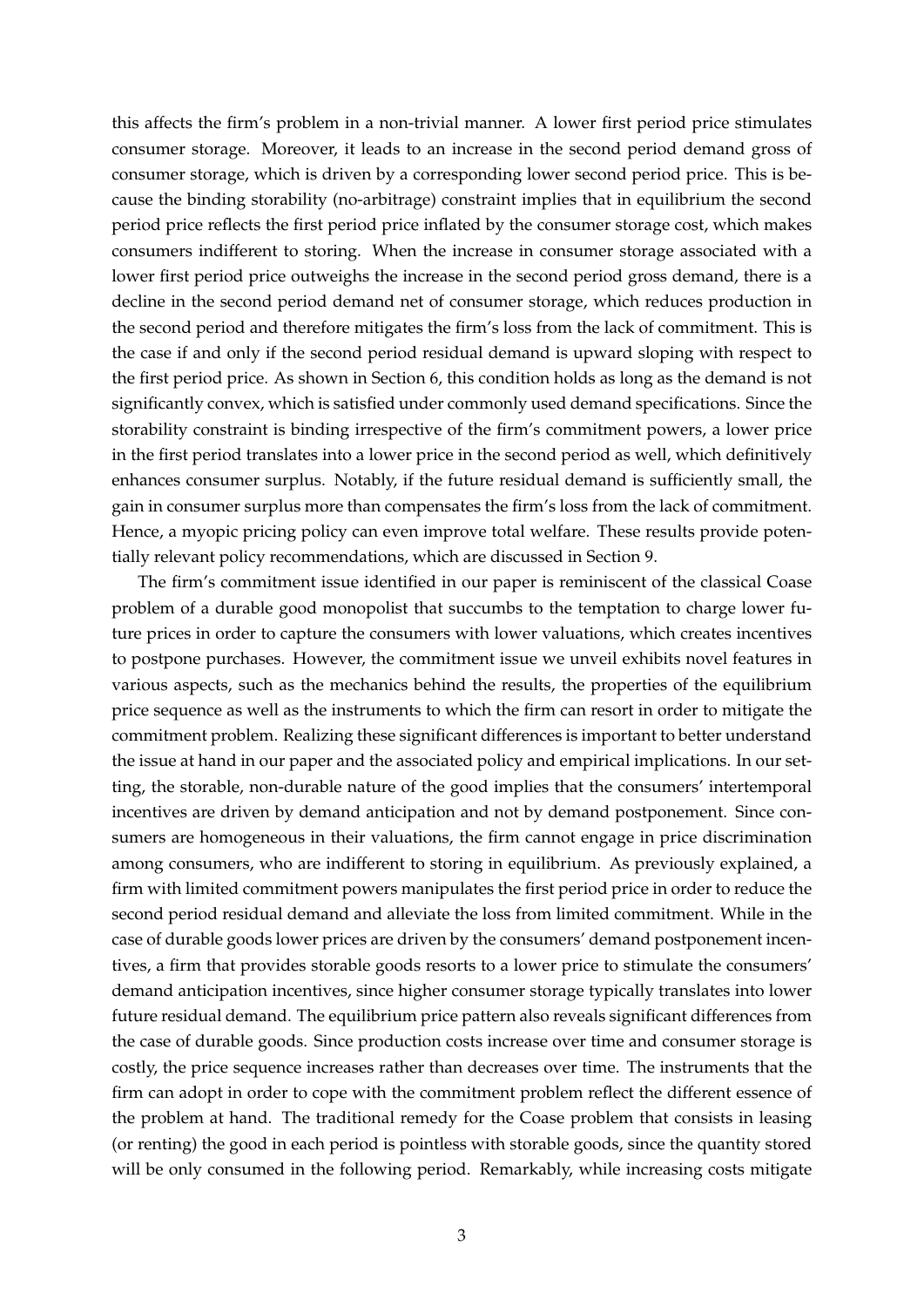the durable good monopolist's incentives to cut prices in a Coasian fashion, the time inconsistency issue faced by the firm in our framework emerges exactly when costs are expected to increase.

For intermediate values of consumer storage costs, we find that the firm's full commitment tends to benefit consumers and, a fortiori, the whole economy. The lower capability to attract consumer storage induces a firm with limited commitment powers to forgo consumer storage when it is still profitable under full commitment. The firm charges higher prices at which consumer storage disappears. Alternatively, consumer storage is either allowed or removed ex ante suboptimally when it is too costly under full commitment, which again translates into higher prices. When consumer storage costs are large enough, the static monopoly solution always applies and the firm's commitment problem is welfare inconsequential.

As discussed in Section 6, our results naturally complement the findings of Dudine et al. (2006) that show the unambiguously welfare detrimental effect of the firm's lack of commitment in a storable good market where demand increases over time. The predictions of our model indicate that the welfare effects of the firm's commitment powers are significantly different and more intricate in markets with a larger degree of maturity, where demand tends to be stable while production costs vary over time.

Our results shed new light on some relevant empirical facts about the firm's performance. Since the firm's commitment problem emerges when production costs increase over time, we provide microfoundations for the well-established empirical evidence that the rate of inflation is negatively correlated with the average markup (e.g., Bénabou 1992; Banerjee et al. 2001; Banerjee and Russell 2001; Head et al. 2010). Our analysis is conducted in a fairly general setting without imposing any unduly restrictive assumptions on the functional forms. As explained in Section 8, the model is robust and the driving force of our results generalizes to various settings that involve uncertainty, larger time horizons or competition among firms.

**Related literature** Our paper naturally pertains to the extensive literature on storable goods. An early relevant contribution is Bénabou (1989), which characterizes the optimal pricing policy of a storable good monopolist that operates in an inflationary environment vis-à-vis a continuum of speculators available to store. In each period, the firm must decide whether to adjust its price to the rate of inflation by incurring a "menu cost" and the speculators engage in storage activities that are detrimental to the firm's profits. Differently from Bénabou (1989), in our setting the firm can freely change its price, which is not eroded by inflation, and may prefer to stimulate consumer storage in anticipation of higher production costs. Moreover, we investigate the impact of the firm's commitment powers on the equilibrium pricing policy and the associated welfare effects. Jeuland and Narasimhan (1985) find that price discrimination among consumers with different demand functions provides an explanation for temporary discounts in storable good markets. In a model where a share of consumers can store the good for future consumption, Hong et al. (2002) show that consumer storage leads to equilibrium price dispersion. As previously discussed, our study is closely related to the seminal paper of Dudine et al. (2006), which considers a storable good market where demand increases deterministically over time and a monopolistic firm faces a continuum of consumers that have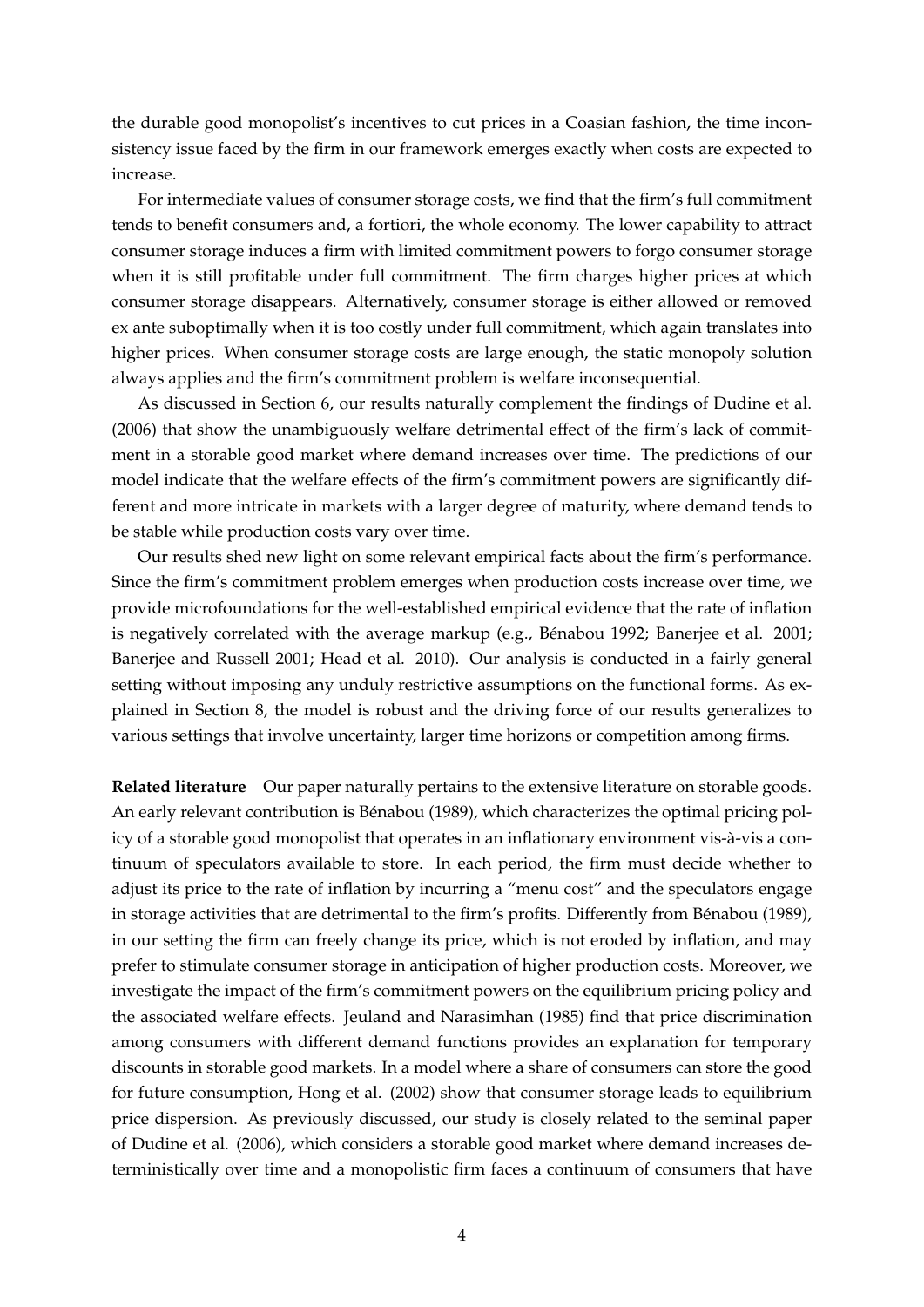incentives to store in anticipation of higher future prices. In this setting, consumer storage harms the firm's profits, since it reduces future sales that occurs at higher prices. Hence, a firm with full commitment powers selects a price sequence that fully removes consumer storage. Under limited commitment, the firm succumbs to the temptation to increase the second period price to the static monopoly level in response to the absence of consumer storage. To mitigate wasteful storage driven by the consumers' anticipation of the firm's opportunistic behavior, the firm increases the price in the first period. As a result, the firm's lack of commitment reduces consumer surplus and firm's profits, which is definitely welfare detrimental. In our paper, we consider an alternative legitimate reason for time-varying prices, namely, intertemporal variations in the firm's production costs. As explained in Section 6, our significantly different results provide a complementary picture to Dudine et al. (2006) and can contribute to a fuller characterization of the dynamic interactions in storable good markets and of the associated welfare consequences.

Extending the analysis of Dudine et al. (2006) to non-linear pricing of storable goods, Hendel et al. (2014) find cyclical patterns in prices and sales. Su (2010) incorporates consumer storage into Su (2007)'s analysis of the optimal dynamic strategy of a seller vis-à-vis strategic buyers and shows that the seller may either charge a constant fixed price or offer periodic price promotions at predictable time intervals. Hendel and Nevo (2013) provide a theoretical and empirical investigation of the intertemporal price discrimination incentives of a firm that faces consumers with heterogeneous storage abilities. In equilibrium, the price pattern exhibits temporary reductions that allow the firm to discriminate among consumers. The effects of competition in markets for storable goods have been studied as well. In a Cournot duopoly framework, Anton and Das Varma (2005) show that firms compete for consumer storage. The equilibrium price sequence is increasing and prices are higher than when storage is unfeasible. In a differentiated good market with price competition, Guo and Villas-Boas (2007) find that preference heterogeneity leads to a differential consumer storage propensity, which exacerbates future price competition and may remove consumer storage in equilibrium.<sup>1</sup> Nava and Schiraldi (2014) investigate the impact of consumer storage on the firms' incentives to promote periodic price reductions in order to sustain collusion.

Our paper can also contribute to the voluminous literature on durable goods. The Coase conjecture, initially postulated by Coase (1972) and formally proved by Stockey (1981), Bulow (1982) and Gul et al. (1986), asserts that, when a durable good monopolist can change its price very quickly, the intertemporal profits tend to be dissipated. Since the firm cannot refrain from price-discriminating over time among consumers with different valuations of the good, consumers expect that prices will converge to the competitive level at any future instant and do not accept higher prices. The firm ends up charging prices close to the competitive level, consistently with the consumers' beliefs. We have previously emphasized the relation and the significant differences between the Coase problem that holds with durables and our mechanism that applies to storables. A recent relevant contribution by Ortner (2017) shows that stochastic costs introduce an option value of delaying trade, which restores the monopolist's power to extract some rents if the consumers' valuations are discrete. Since in our setting an

 $^1$ In Section 8.4 we discuss how our paper relates to Anton and Das Varma (2005) and Guo and Villas-Boas (2007).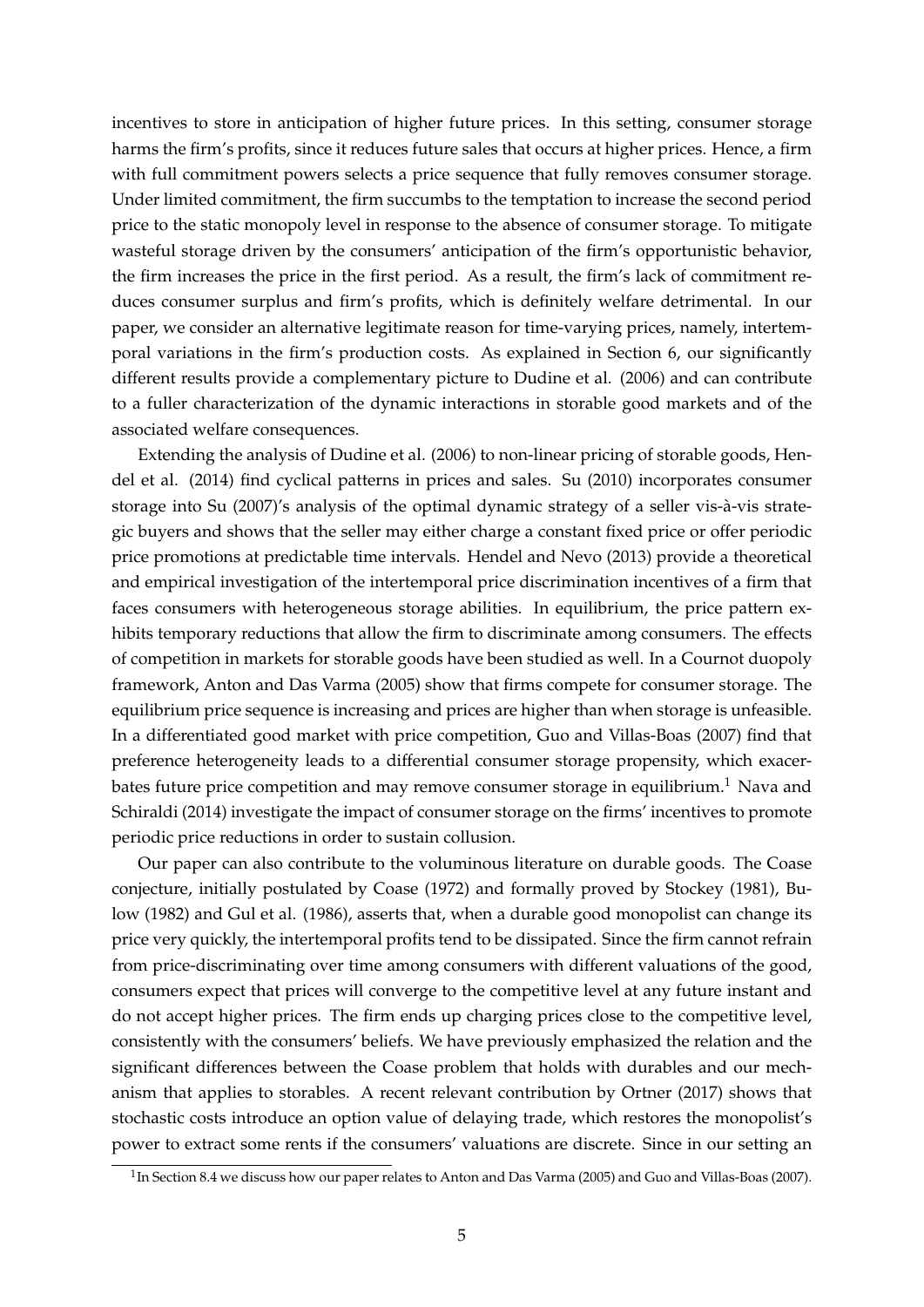increase in production costs undermines the firm's commitment ability, our results tend to go to the opposite direction to Ortner (2017). This provides further corroboration for the different nature of the problem at hand. Nava and Schiraldi (2016) find that a durable good monopolist can make positive profits when offering horizontally differentiated varieties. Recent important papers also include Board (2008), which solves the durable good monopolist's problem when incoming demand evolves over time, and Garrett (2016), which considers buyers arriving over time and whose valuations of the good vary stochastically.

**Structure of the paper** The rest of the paper unfolds as follows. Section 2 sets out the formal model. Section 3 considers the static solution to the firm's problem. Sections 4 and 5 characterize the firm's equilibrium pricing policy under full and limited commitment, respectively. Section 6 is devoted to price comparisons between the two commitment regimes. Section 7 provides a welfare analysis. Section 8 discusses the robustness of the results and examines various possible extensions. Section 9 concludes and illustrates the policy implications of our results. All formal proofs are collected in the Appendix. Additional formal results and associated proofs are relegated to the Supplementary Appendix.

## **2 The model**

#### **2.1 Setting**

**Consumers** We consider a two-period market for a storable good where in each period *τ* ∈  $\{1,2\}$  a monopolistic firm faces a (continuously differentiable) demand  $D(p_\tau)$ , which decreases with the price  $p_{\tau}$ , i.e.,  $D'(p_{\tau}) < 0$ . For the sake of simplicity and in line with Dudine et al. (2006), we assume no discounting on the second period. In Section 8.5 we discuss the role of the discount factor.

Consumers can store some units of the good in the first period for consumption in the second period at a unit cost  $s_c \geq 0$ . Competitive arbitrageurs can also engage in storage activities. Following Dudine et al. (2006), the consumer storage demand writes as

$$
D_s(p_1) = \begin{cases} D(p_1 + s_c) & \text{if } p_1 + s_c < p_2 \\ [0, D(p_1 + s_c)] & \text{if } p_1 + s_c = p_2 \\ 0 & \text{if } p_1 + s_c > p_2 \end{cases}
$$
 (1)

For  $p_1 + s_c < p_2$ , the first period price augmented by the consumer storage cost is lower than the second period price, which implies that consumers prefer to store the entire quantity consumed in the second period. Conversely, for  $p_1 + s_c > p_2$ , consumers do not wish to store any quantity. For  $p_1 + s_c = p_2$ , consumers are indifferent between storing the good and waiting until the second period to purchase it, and therefore they are willing to store any quantity between zero and the consumption in the second period.

**Firm** In each period  $\tau \in \{1,2\}$  the firm incurs a (constant) unit production cost  $c_{\tau}$ . The unit cost is  $c_1$  in the first period and  $c_2$  in the second period, where  $\Delta c \equiv c_2 - c_1$  denotes the in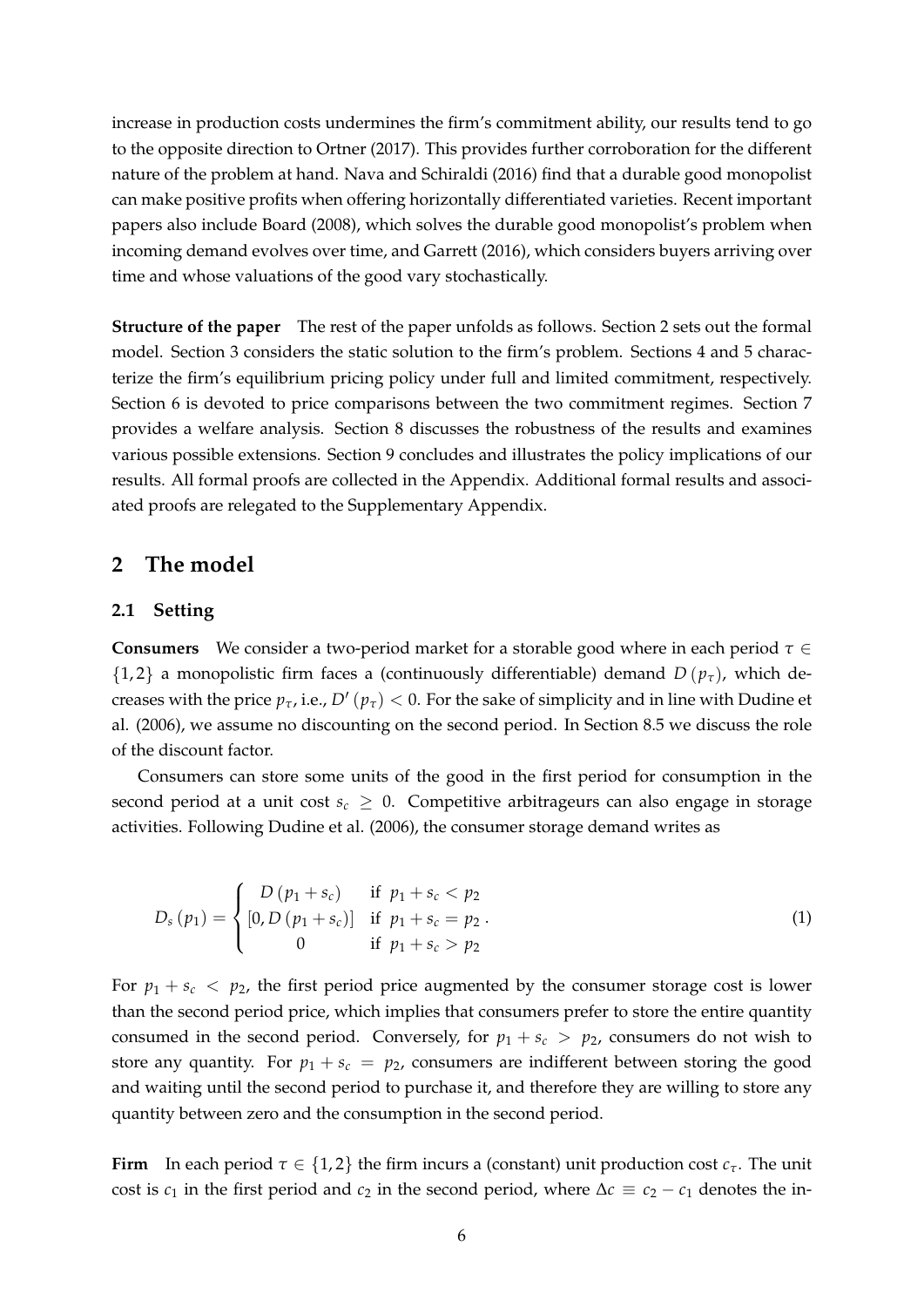tertemporal cost variation. As it will be clear in the sequel, we are mainly interested in the case where production costs rise over time, i.e.,  $\Delta c > 0$ . For the sake of convenience, production costs change in a deterministic manner. This assumption is in the spirit of the framework of Dudine et al. (2006), where demand evolves deterministically over time. Moreover, this seems to be reasonable in storable good markets where cost shocks exhibit strong correlation over time (e.g., Deaton and Laroque 1996). In Section 8.1 we show that our qualitative results hold in a stochastic cost framework and discuss the implications of introducing cost uncertainty.

The firm's aggregate profits are  $\Pi \equiv \Pi_1 + \Pi_2$ , where

$$
\Pi_1 = (p_1 - c_1) [D (p_1) + D_s (p_1)] \tag{2}
$$

and

$$
\Pi_2 = (p_2 - c_2) [D (p_2) - D_s (p_1)] \tag{3}
$$

are the profits in the first and second period, respectively. Consumer storage inflates the demand in the first period but depresses it in the second period, since consumers resort to the quantity stored in the first period.

The firm's profits  $\Pi_{\tau}$  in each period  $\tau$  satisfy the following standard assumption.

# **Assumption 1**  $\Pi_{\tau}^{"}(\mathbf{p}_{\tau}) < 0, \tau \in \{1, 2\}.$

Assumption 1 states that the firm's profits in each period must be concave in the price, which ensures that the second order conditions for profit maximization are fulfilled.

#### **2.2 Timing and equilibrium concept**

Each period of the game includes the following two stages.

(I) The firm determines the price for the good.

(II) Consumers purchase a quantity of the good and decide on the amount to be stored.

Under full commitment, the firm is able to specify at the beginning of the game the pricing policy that maximizes the ex ante aggregate profits. Under limited commitment, the price in each period must be sequentially optimal and maximize the firm's continuation profits, namely, it arises as the subgame perfect Nash equilibrium of the game.

## **3 Static solution**

When consumer storage is not feasible, the firm's problem reduces to the static monopoly problem in each period  $\tau \in \{1,2\}$ , which is given by

$$
\max_{p_{\tau}} (p_{\tau} - c_{\tau}) D (p_{\tau}). \tag{4}
$$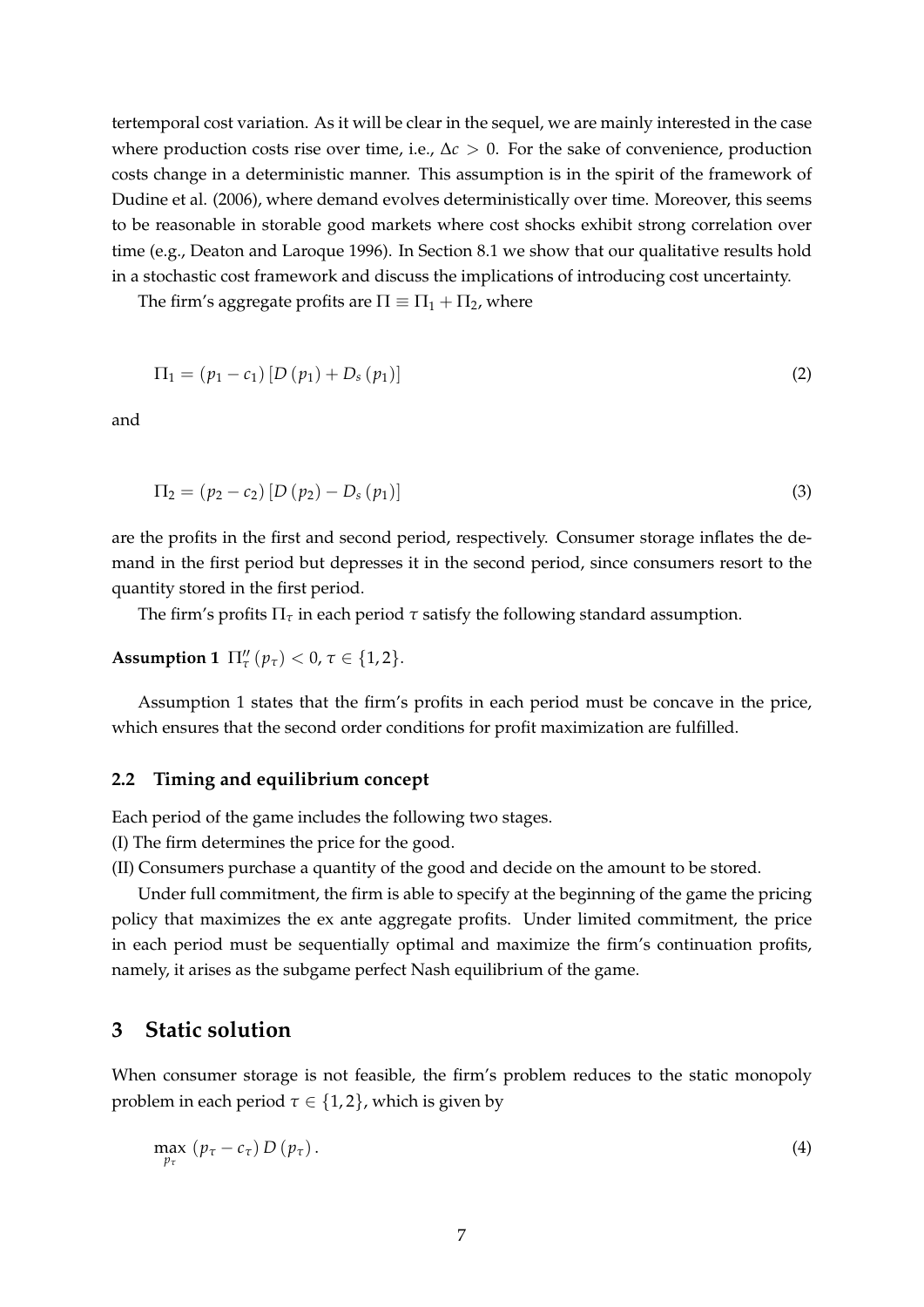It is helpful for our analysis to consider the following auxiliary function

$$
\phi_{\tau}(p_{\tau}) \equiv D(p_{\tau}) + (p_{\tau} - c_{\tau}) D'(p_{\tau}), \qquad (5)
$$

which represents the left-hand side of the first order condition for the static monopoly problem in period *τ*. The equilibrium static monopoly price is  $p_\tau^m = c_\tau - \frac{D(p_\tau^m)}{D'(p_\tau^m)}$  $\frac{D(p_\tau^m)}{D'(p_\tau^m)}$ . We define  $\mu_\tau^m \equiv p_\tau^m$ *c*<sub>*τ*</sub> =  $\frac{p^m_{\tau}}{\epsilon_{p^m_{\tau}}}$  as the price-cost static monopoly markup (or profit margin) in period *τ*, where  $\epsilon_{p^m_{\tau}} \equiv$  $-\frac{D'(p_\tau^m)p_\tau^m}{D(p_\tau^m)}$  is the demand elasticity evaluated at  $p_\tau^m$ . The static monopoly markup difference between the two periods is  $\Delta \mu^m \equiv \mu_2^m - \mu_1^m$ . It holds  $\Delta \mu^m \leq 0$  if and only if  $\frac{p_2^m}{p_1^m}$  $\leq \frac{\varepsilon_{p_2^m}}{\varepsilon_{p_1^m}}$ . The sign of Δ*µ<sup>m</sup>* crucially depends on the shape of the demand curvature. Since a cost increase ( $\Delta c > 0$ ) implies  $p_2^m > p_1^m$ , we find that  $\Delta \mu^m < 0$  as long as the increase in the demand elasticity is sufficiently large, which is the case when the demand is not too convex.<sup>2</sup> Standard computations show that with a linear demand specification  $D(p_\tau) = \alpha - \beta p_\tau$  it holds  $\Delta \mu^m =$  $-\frac{\Delta c}{2}$  < 0, while an iso-elastic demand of the form *D* (*p*<sub>τ</sub>) =  $p_{\tau}^{-\eta}$  yields  $\Delta \mu^m = \frac{\Delta c}{\eta - 1} > 0$  (*η* > 1 stems from the second order condition).<sup>3</sup>

When storage is feasible, it follows from the consumer storage demand in (1) that the static monopoly solution is implementable if and only if  $p_1^m + s_c \ge p_2^m$ , i.e., the following static monopoly feasibility constraint is fulfilled

$$
s_c \geq \Delta c + \Delta \mu^m. \tag{6}
$$

The consumer storage cost *s<sup>c</sup>* must be sufficiently large that no storage occurs at the static monopoly prices and therefore the static monopoly solution is implementable. The feasibility constraint (6) becomes weaker when ∆*µ <sup>m</sup>* is smaller. As previously noted, if the demand is not too convex (which implies ∆*µ <sup>m</sup>* < 0), the second period static monopoly price is set in a region where the demand is more elastic, which mitigates the price increase and makes the feasibility constraint (6) more likely to be fulfilled.

## **4 Full commitment**

A firm equipped with full commitment powers can credibly announce a price for each period and adhere to this pricing policy. Formally, the firm sets a price sequence that maximizes the aggregate profits given by the sum of the first period profits in (2) and the second period profits in (3). In principle, we can identify three pricing options that affect the consumer storage behavior. First, the firm may resort to a pricing policy such that the first period price augmented by the consumer storage cost is larger than the second period price, i.e.,  $p_1 + s_c > p_2$ . The consumer storage demand in (1) vanishes and the firm's problem reduces to a replica of the per period (unconstrained) maximization problem, which leads to the static monopoly prices

<sup>&</sup>lt;sup>2</sup>Too see this, note that  $\Delta \mu^m < 0$  if and only if  $\frac{D(p_2^m)}{D(n_2^m)}$  $\frac{D(p_2^m)}{D(p_1^m)} < \frac{D'(p_2^m)}{D'(p_1^m)}$ . Since the left-hand side is lower than 1, a sufficient condition is that the demand is weakly concave. By continuity, this holds as long as the demand is not too convex.

<sup>&</sup>lt;sup>3</sup>With an exponential demand  $D(p_\tau) = e^{-\gamma p_\tau}$  ( $\gamma > 0$ ), we obtain Δ $\mu^m = 0$ .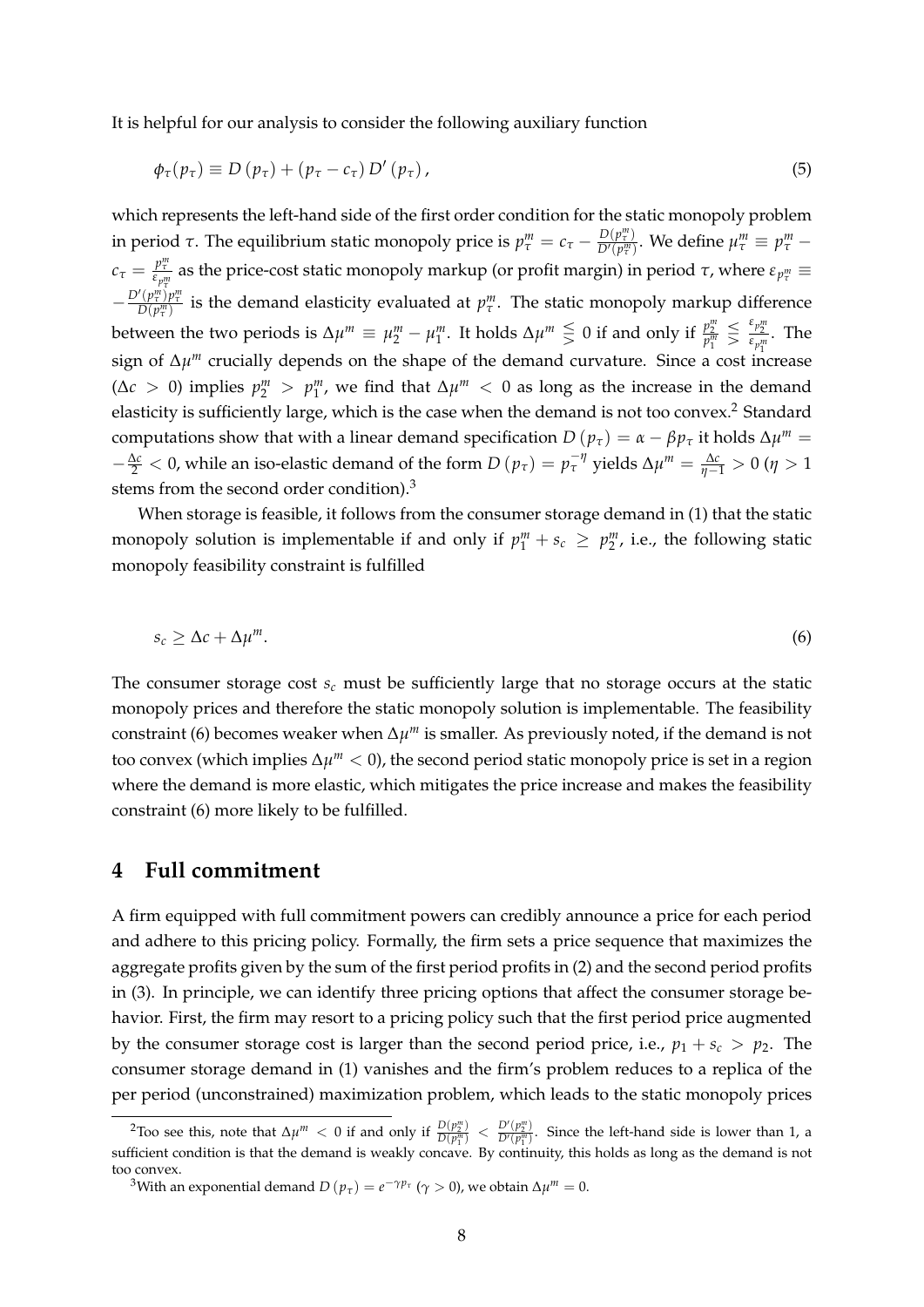described in Section 3. This solution is implementable if and only if the feasibility constraint (6) is fulfilled. In other words, the consumer storage cost must be high enough to deter storage when the static monopoly prices are charged. The second option for the firm is to set a price sequence such that the first period price augmented by the consumer storage cost coincides with the second period price, i.e.,  $p_1 + s_c = p_2$ . In this case, the storability (no-arbitrage) constraint is binding and consumers are indifferent between storing the good for future consumption or waiting until the second period to purchase it. Note that this pricing policy may induce consumer storage, which can be profitable for the firm since production costs are higher in the second period ( $\Delta c > 0$ ). The third option consists in a price sequence such that the first period price inflated by the consumer storage cost is lower than the second period price, i.e.,  $p_1 + s_c < p_2$ . This ensures that consumers purchase and store in the first period the entire quantity that they are willing to consume in the second period. Since the full storage outcome can be replicated by setting  $p_1 + s_c = p_2$ , the third option is (at least weakly) dominated by the second option and is therefore irrelevant.

Intuitively, the firm faces the following trade-off. A lower price in the first period stimulates consumer storage, which is profitable in terms of cost savings. This benefit comes at the cost of a lower profit margin. Despite this basic trade-off, things are far from being trivial, since the equilibrium outcome depends on a range of factors, such as the consumer storage cost, the feasibility of the static monopoly solution and the shape of the demand function. The following proposition provides a full characterization of the equilibrium consumer storage behavior and of the equilibrium price sequence when the firm can commit to future prices.

#### **Proposition 1** *Under full commitment,*

*(i)* if  $s_c < \min \{ \Delta c + \Delta \mu^m, \Delta c \}$ , consumer storage is  $D_s^{cs} = D(p_1^{cs} + s_c)$ , and prices are  $p_1^{cs} =$  $c_1 - \frac{D(p_1^{cs} + s_c) + \phi_1(p_1^{cs})}{D'(p_1^{cs} + s_c)}$  $\frac{p^{(1)}(p_1^c + s_c)}{D'(p_1^c + s_c)}$  and  $p_2^{cs} = p_1^{cs} + s_c$ ;

(iia) if  $\Delta c+\Delta\mu^m\leq s_c\leq\Delta c$ , there exists a threshold  $\bar{s}^c_c\in(\Delta c+\Delta\mu^m,\Delta c)$  such that (1) for  $s_c<\bar{s}^c_c$ *the outcome in (i) applies, (2) for*  $s_c \geq \bar{s}_c^c$  *consumer storage is*  $D_s^m = 0$ *, and prices are*  $p_1^m = c_1 + \mu_1^m$ *and*  $p_2^m = c_2 + \mu_2^m$ ;

 $(iib)$  *if, alternatively,*  $\Delta c \leq s_c < \Delta c + \Delta \mu^m$ , consumer storage is  $D_s^{cn} = 0$ , and prices are  $p_1^{cn} = 0$  $c_1 - \frac{D(p_1^{cn}) + \phi_2(p_1^{cn} + s_c)}{D'(p_1^{cn})}$  $\frac{D^+(p_1 + s_c)}{D^{\prime}(p_1^{cn})}$  and  $p_2^{cn} = p_1^{cn} + s_c$ ;  $(iii)$  *if*  $s_c$  ≥ max { $\Delta c + \Delta \mu^m$ ,  $\Delta c$ }, the outcome in (iia-2) applies.

To better appreciate the results in Proposition 1, we disentangle the analysis according to the sign of the static monopoly profit margin difference ∆*µ <sup>m</sup>* between the two periods defined in Section 3. In Figure 1, panel (a) illustrates the case ∆*µ <sup>m</sup>* ≤ 0 formalized in Corollary 1 and panel (b) illustrates the case ∆*µ <sup>m</sup>* > 0 formalized in Corollary 2.

We start with the case  $\Delta \mu^m \leq 0$ , which occurs when the demand is not too convex. This implies that the outcome in point (iia) of Proposition 1 is feasible instead of the outcome in point (iib).

**Corollary 1** *Suppose*  $\Delta \mu^m \leq 0$ . *Then, under full commitment,* 

(i) if  $s_c < \bar{s}_c^c$ , consumer storage is  $D_s^{cs} = D(p_1^{cs} + s_c)$ , and prices are  $p_1^{cs}$  and  $p_2^{cs} = p_1^{cs} + s_c$ , where  $\frac{\partial p_1^{cs}}{\partial s_c} < 0$  for  $D''$  (.)  $< \widetilde{D}''$  and  $\frac{\partial p_2^{cs}}{\partial s_c} > 0$ ;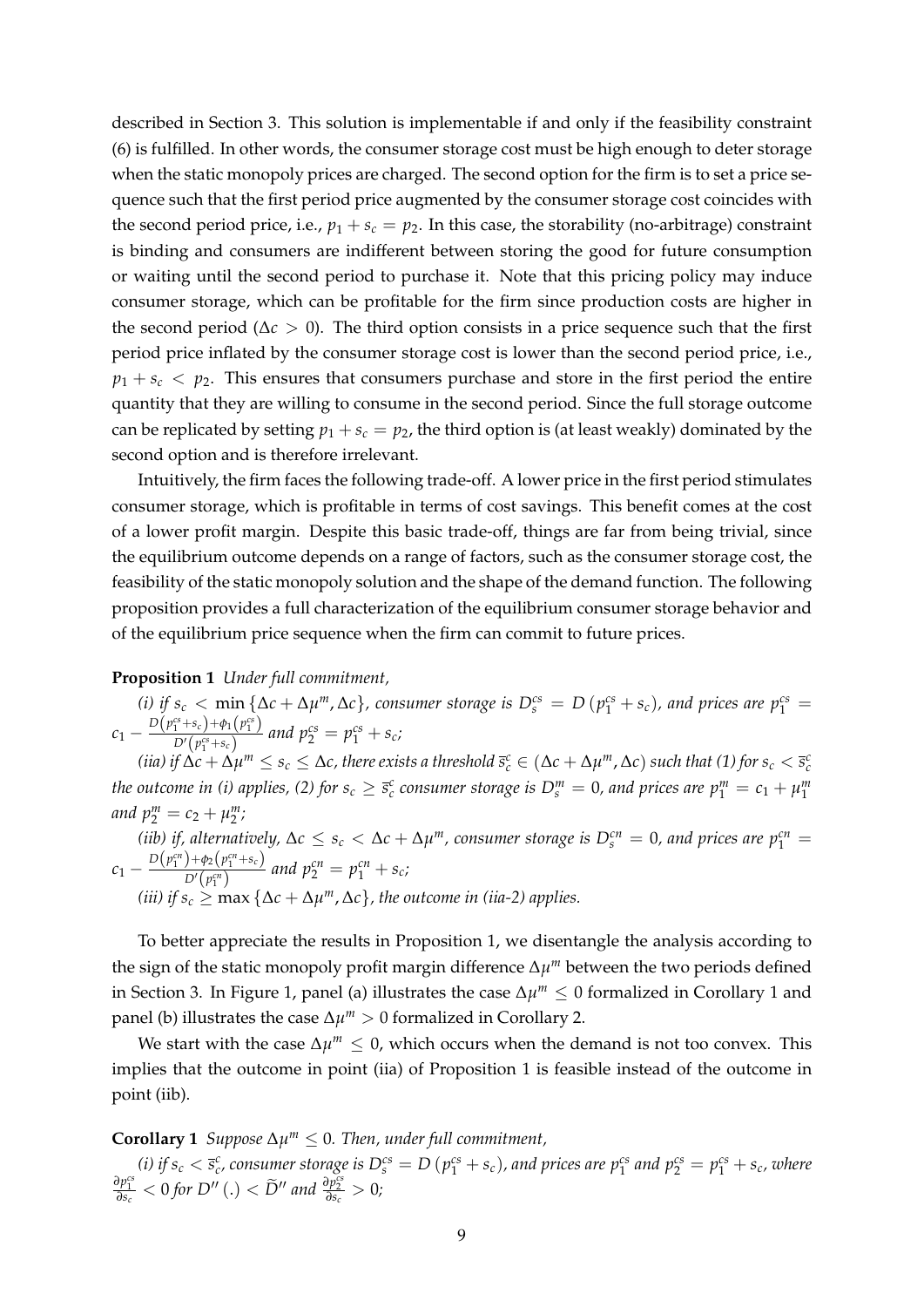

Figure 1: Full commitment (Proposition 1)

*(ii)* if  $s_c \geq \bar{s}_c^c$ , consumer storage is  $D_s^m = 0$ , and prices are  $p_1^m$  and  $p_2^m$ . It holds  $p_1^m \geq p_1^{cs}$  for  $D''$  (.)  $< \widetilde{D}''$ , where the equality follows if and only if  $s_c = 0$ .

As point (i) of Corollary 1 indicates, when the consumer storage cost is relatively low, i.e.,  $s_c < \bar{s}_c^c$ , the firm finds it optimal to commit to a price sequence that induces consumers to store the entire quantity for the second period. Since the storability constraint is binding, i.e.,  $p_2^{cs}$  =  $p_1^{cs} + s_c$ , consumers are indeed indifferent to storing. However, full consumer storage occurs in equilibrium, since the firm could slightly reduce the first period price and induce full storage, which yields a discontinuous increase in profits. Note from panel (a) of Figure 1 that for ∆*c* + ∆*µ <sup>m</sup>* ≤ *s<sup>c</sup>* ≤ ∆*c* the firm can choose between allowing consumer storage and enjoying the static monopoly profits (the feasibility constraint (6) holds). Since the firm's profits in the presence of consumer storage decrease with storage costs (as consumers are more reluctant to store) while the static monopoly profits do not change, there exists a threshold  $\bar{s}^c_c \in (\Delta c + \Delta \mu^m, \Delta c)$  below which the firm prefers to allow consumer storage.<sup>4</sup> The threshold  $\bar{s}^c_c$  increases with the second period cost  $c_2$ , i.e.,  $\frac{\partial \vec{s}_c^c}{\partial \Delta c} > 0$  (for a given  $c_1$ ), because the static monopoly profits decline but the profits in the presence of consumer storage are unaffected. Hence, consumer storage is more likely to be promoted in response to a more significant cost increase that makes production more convenient in the first period. For  $s_c \geq \bar{s}_c^c$ , the firm sets the static monopoly prices and consumers abstain from storing, as point (ii) of Corollary 1 establishes.<sup>5</sup>

The equilibrium consumer storage and price sequence as a function of  $s_c$  are illustrated in panel (a) of Figure 2 for the example of linear demand. Note that they exhibit a discontinuity at  $\bar{s}_c^c$ , where the firm is indifferent between allowing consumer storage and implementing the static monopoly solution. Clearly, consumer storage decreases with *s<sup>c</sup>* , since consumers are more reluctant to store. When consumer storage is costless, i.e.,  $s_c = 0$ , the storing price is the same in the two periods, i.e.,  $p_1^{cs} = p_2^{cs}$ , and coincides with the first period static monopoly

<sup>&</sup>lt;sup>4</sup>We refer to the proof of Proposition 1 in the Appendix for a formal demonstration of the existence and uniqueness of the threshold  $\bar{s}_c^c \in (\Delta c + \Delta \mu^m, \Delta c)$ .

<sup>&</sup>lt;sup>5</sup>When production costs decrease over time ( $\Delta c < 0$ ), the static monopoly solution trivially applies irrespective of the magnitude of consumer storage costs, since both the firm and the consumers prefer to postpone the consumers' purchases ( $\Delta c < 0$  implies  $p_1^m > p_2^m$ , which makes the feasibility constraint (6) irrelevant).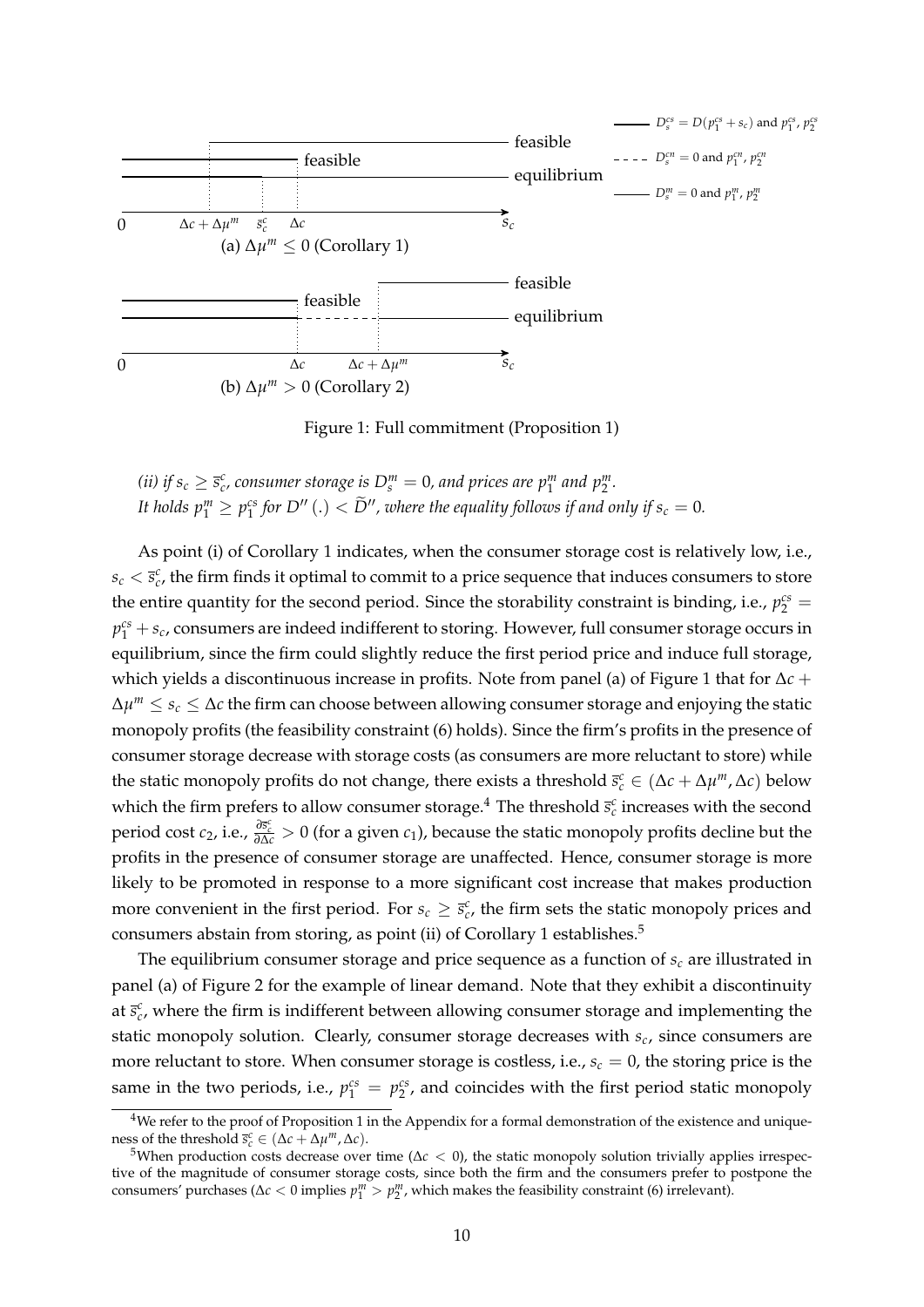

Figure 2: Equilibrium consumer storage and price patterns under full commitment

price  $p_1^m$ . This is because consumers are so eager to store that the firm cannot discriminate between the two periods and faces twice the same demand in the first period. However, when  $s_c$  is higher, the storing price  $p_1^{cs}$  declines to incentivize consumer storage.<sup>6</sup> The price sequence is non-monotonic with respect to  $s_c$  in the first period and possibly in the second period as well, especially when the second period cost is not too large.

We now turn to the case  $\Delta \mu^m \geq 0$ , which occurs when the demand is sufficiently convex. This is formalized in the following corollary and illustrated in panel (b) of Figure 1. The outcome in point (iib) of Proposition 1 is feasible instead of the outcome in point (iia).

## **Corollary 2** *Suppose*  $\Delta \mu^m > 0$ *. Then, under full commitment,*

(i) if  $s_c < \Delta c$ , consumer storage is  $D_s^{cs} = D(p_1^{cs} + s_c)$ , and prices are  $p_1^{cs}$  and  $p_2^{cs} = p_1^{cs} + s_c$ , where  $\frac{\partial p_1^{cs}}{\partial s_c} > 0$  *for*  $D''(.) > \widetilde{D}''$  and  $\frac{\partial p_2^{cs}}{\partial s_c} > 0$ ;

(ii) if  $\Delta c \leq s_c < \Delta c + \Delta \mu^m$ , consumer storage is  $D_s^{cn} = 0$ , and prices are  $p_1^{cn}$  and  $p_2^{cn} = p_1^{cn} + s_c$ ,  $\frac{\partial p_1^{cn}}{\partial s_c} < 0$  and  $\frac{\partial p_2^{cn}}{\partial s_c} > 0$ ;

*(iii)* if  $s_c \geq \Delta c + \Delta \mu^m$ , consumer storage is  $D_s^m = 0$ , and prices are  $p_1^m$  and  $p_2^m$ .

It holds  $p_1^{cs} \ge p_1^m$  for  $D''(.) > \widetilde{D}''$ , where the equality follows if and only if  $s_c = 0$ , and  $p_1^{cn} > p_1^m$ . *Moreover,*  $p_2^m > p_2^{cn} > p_2^{cs}$ .

Point (i) of Corollary 2 shows that, as in point (i) of Corollary 1, when the consumer storage cost is low enough, i.e.,  $s_c < \Delta c$ , the firm commits to a price sequence that induces consumers to store the entire quantity for the second period. A comparison between panels (a) and (b) in Figure 1 reveals that for ∆*µ <sup>m</sup>* > 0 consumer storage is promoted as long as the additional cost of producing in the second period exceeds the additional price that consumers are available

 $6$ According to Corollary 1, this holds if the demand is not too convex. Recall from the discussion in Section 3 that this is consistent with the case  $\Delta \mu^m \leq 0$ .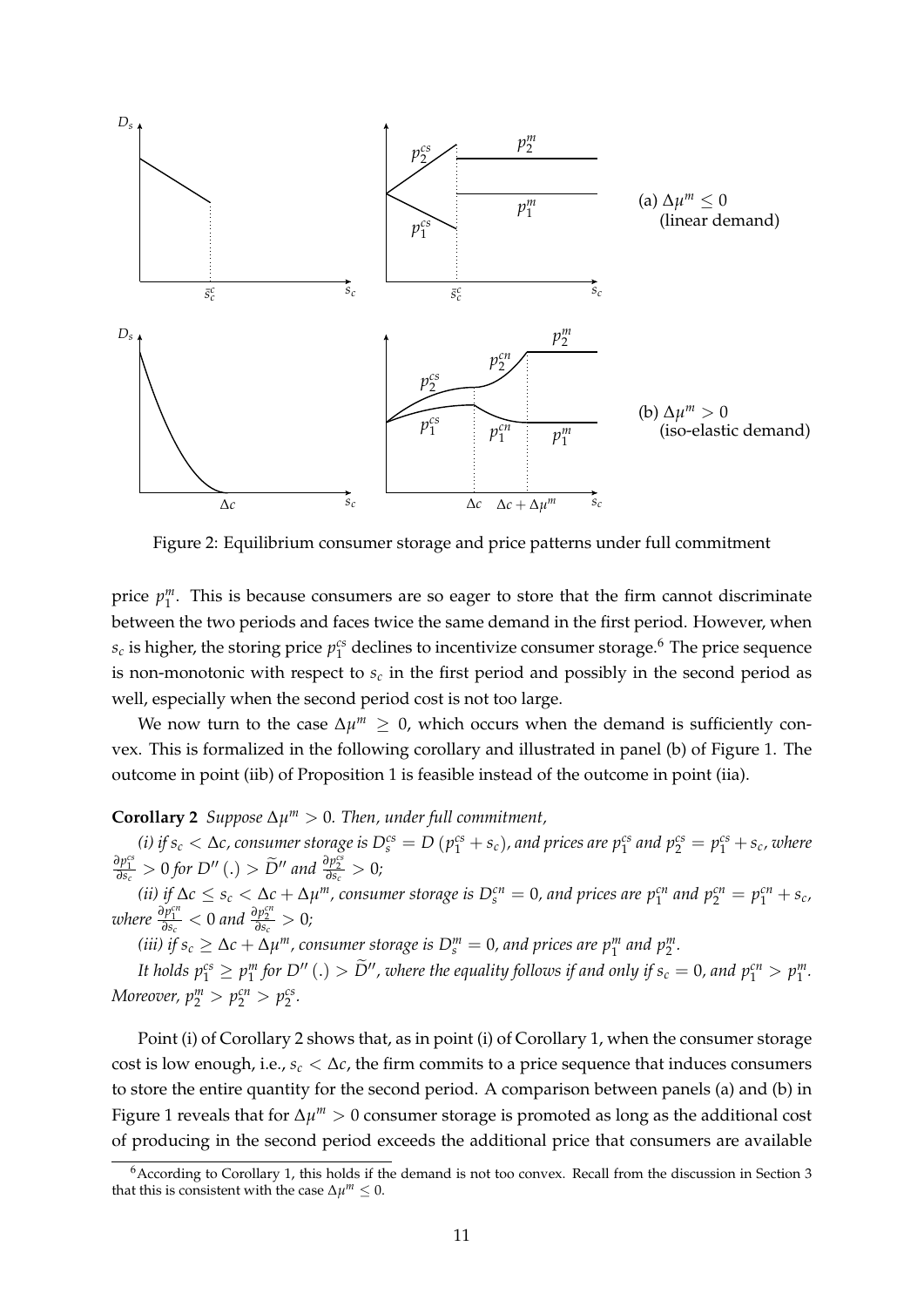to pay ( $s_c < \Delta c$ ). Moreover, there exists an interval for  $s_c$ , i.e.,  $\Delta c \leq s_c < \Delta c + \Delta \mu^m$ , where consumer storage is too costly (∆*c* ≤ *sc*) but the static monopoly solution is not implementable (the feasibility constraint (6) fails to hold). As point (ii) of Corollary 2 indicates, the firm must resort to prices distorted from the static monopoly level in order to remove consumer storage. Note that, since the storability constraint is binding, i.e.,  $p_2^{cn} = p_1^{cn} + s_c$ , consumers are indeed indifferent to storing. Contrary to the outcome in point (i), consumer storage does not take place in equilibrium, since the firm could slightly increase the first period price and fully remove consumer storage, which yields a discontinuous increase in profits. Clearly, the firm selects the static monopoly prices as soon as they are available, i.e., for  $s_c \geq \Delta c + \Delta \mu^m$ , as point (iii) of Corollary 2 indicates.

The equilibrium consumer storage and price sequence as a function of *s<sup>c</sup>* are illustrated in panel (b) of Figure 2 for the example of iso-elastic demand. Note that they are now continuous functions. A comparison between panels (a) and (b) of Figure 2 shows that for  $\Delta \mu^m > 0$  the first period storing price  $p_1^{cs}$  is distorted above (rather than below) the static monopoly level and increases (rather than decreases) with  $s_c$ <sup>7</sup> To understand the rationale for this result, note that with convex demand an increase in  $s_c$  for a given  $p_1$  not only reduces the consumer storage demand  $D_s(p_1) = D(p_1 + s_c)$ , which pushes  $p_1$  downwards to promote storage (as with concave demand), but it also makes  $D_s(.)$  flatter, which creates the opposite incentive to move  $p_1$  upwards. When the demand is sufficient convex, the latter effect dominates the former effect and the first period storing price  $p_1^{cs}$  increases with  $s_c$ .

The no-storing prices  $p_1^{cn}$  and  $p_2^{cn}$  lie in between the static monopoly prices  $p_1^m$  and  $p_2^m$ . To deter consumer storage, the firm distorts the price upwards in the first period and downwards in the second period relative to the static monopoly level. Contrary to  $p_1^{cs}$ , the no-storing price  $p_1^{cn}$  decreases with  $s_c$ . When storage becomes more costly for consumers, the firm can alleviate the price distortion from the static monopoly level to prevent storage. While the first period pricing policy is non-monotonic, the second period pricing policy monotonically increases with *s<sup>c</sup>* (the storability constraint is binding) and reaches the maximum when the static monopoly price is implemented.

## **5 Limited commitment**

We now investigate the situation where the firm is unable to commit to a long term pricing policy. We know from point (i) of Proposition 1 that, when consumer storage costs are low enough, a firm with full commitment powers finds it optimal to announce a price sequence that induces consumers to store their entire future demand. Moreover, as point (iib) of Proposition 1 indicates, for intermediate storage costs, the firm prefers to commit to a price sequence such that the first period price is distorted above while the second period price is distorted below the static monopoly level, which fully removes consumer storage (see Corollary 2). These pricing policies cannot be implemented when the firm lacks the ability to commit to future prices. This is because, after the second period commences, the firm has an incentive to revise its price. In

<sup>&</sup>lt;sup>7</sup> According to Corollary 2, this holds if the demand is sufficiently convex. It follows from the discussion in Section 3 that this is consistent with the case  $\Delta \mu^m > 0$ .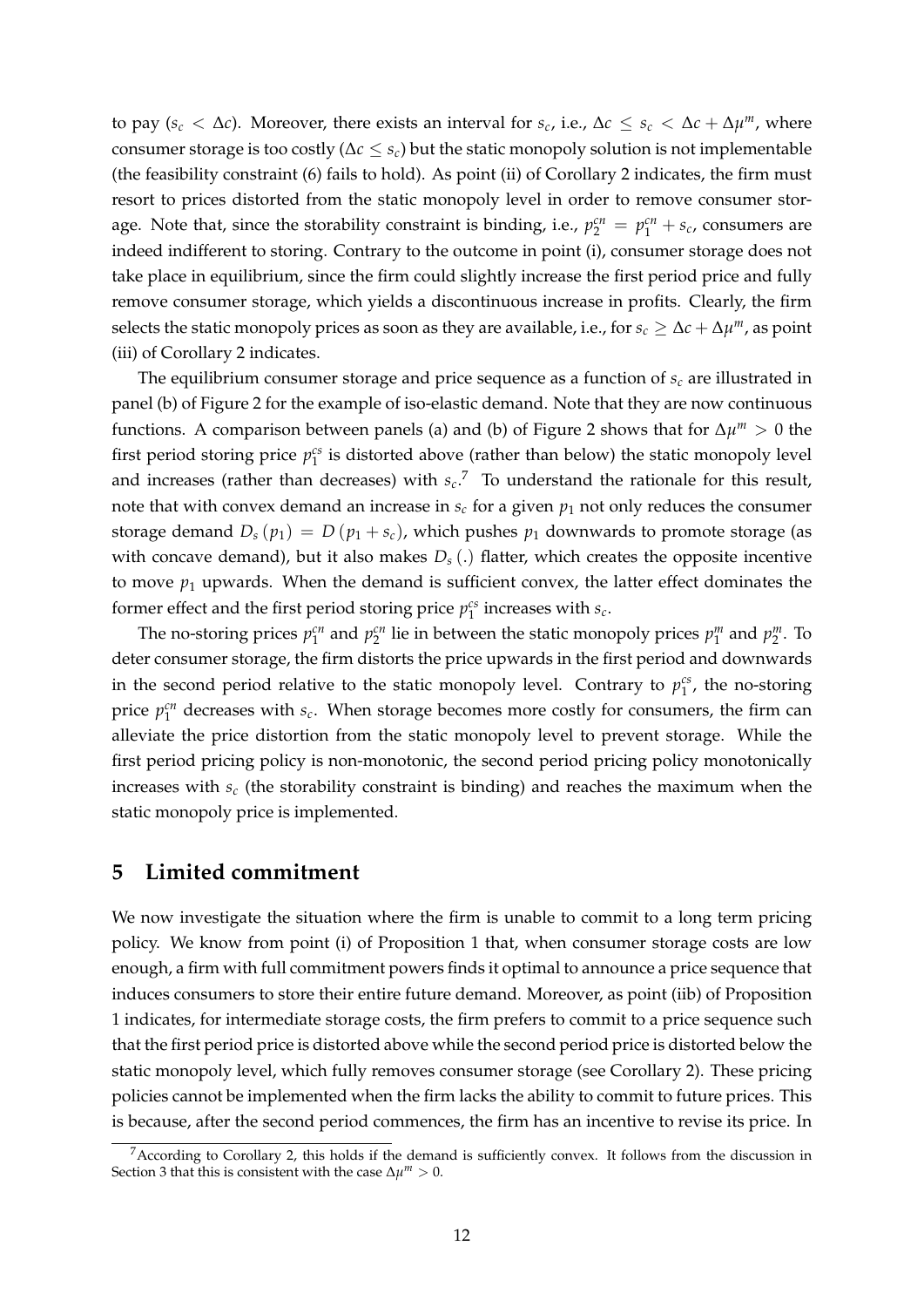other terms, the firm's pricing policy is not sequentially optimal. Specifically, in the first case, after consumers stored their entire second period demand, the firm has an incentive to reduce the price in the second period below the pre-announced level in order to stimulate its sales. In the second case, if consumers did not store in the first period, the firm's best response is to increase the price in the second period to the static monopoly level. Anticipating the firm's myopic behavior, consumers modify their storage strategies and tend to store to a smaller or larger extent relative to full commitment.

As in the case of full commitment, the firm can resort to three pricing options. First, the firm may select a pricing policy such that consumer storage does not occur, i.e.,  $p_1 + s_c > p_2$ . This leads to the static monopoly prices, provided that the feasibility constraint (6) is satisfied. The second pricing option is to make consumers indifferent between storing in the first period or purchasing in the second period, i.e.,  $p_1 + s_c = p_2$ . Differently from full commitment, the firm cannot freely manipulate the equilibrium storing level, which is dictated by the constraint of sequential optimality described above. The third option for the firm is to set  $p_1 + s_c < p_2$ , which induces full consumer storage. Yet, this pricing policy is not implementable, since the firm succumbs to the temptation to reduce  $p_2$  and gain positive profits in the second period.<sup>8</sup> To preserve the relevance of the firm's limited commitment problem, we focus on the sensible case where the cost increase is not so pronounced as to make production ex post unprofitable in the second period. When the storing price under full commitment is below the costs in the second period, the full commitment storing solution can be trivially replicated under limited commitment.

The following proposition provides a full characterization of the equilibrium consumer storage behavior and of the equilibrium price sequence when the firm cannot commit to future prices.

#### **Proposition 2** *Under limited commitment,*

(i) if  $s_c < \min \{\Delta c + \Delta \mu^m, \tilde{s}_c^*\}$ , consumer storage is  $D_s^{*s} = \phi_2(p_1^{*s} + s_c)$ , and prices are  $p_1^{*s} = D_s^{(m)*s}$  $c_1 - \frac{D(p_1^{**}) + \phi_2(p_1^{**} + s_c) + (\Delta c - s_c) \phi_2'(p_1^{**} + s_c)}{D'(p_1^{**})}$  $\frac{p^2s_c + (\Delta c - s_c)\phi_2(p_1^s + s_c)}{p^s_p + p_2^s}$  and  $p_2^{*s} = p_1^{*s} + s_c$ ;

(iia) if  $\Delta c + \Delta \mu^m \le s_c \le \tilde{s}_c^*$ , there exists a threshold  $\overline{s}_c^* \in (\Delta c + \Delta \mu^m, \tilde{s}_c^*)$  such that (1) for  $s_c < \overline{s}_c^*$ *the outcome in (i) applies, (2) for*  $s_c \geq \overline{s}_c^*$  *consumer storage is*  $D_s^m = 0$ *, and prices are*  $p_1^m = c_1 + \mu_1^m$ *and*  $p_2^m = c_2 + \mu_2^m$ ;

*(iib)* if, alternatively,  $\tilde{s}_c^* \le s_c < \Delta c + \Delta \mu^m$ , consumer storage is  $D_s^{*n} = 0$ , and prices are  $p_1^{*n} =$  $p_2^{*n} - s_c$  and  $p_2^{*n} = p_2^m$ ;

*(iii) if*  $s_c \ge \max{\{\Delta c + \Delta \mu^m, \tilde{s}_c^*\}}$ , the outcome in (iia-2) applies.

In line with the analysis of full commitment in Section 4, we identify two main cases. In Figure 3, panel (a) illustrates the case  $\Delta c + \Delta \mu^m \leq \tilde{s}_c^*$  formalized in Corollary 3 and panel (b) illustrates the case  $\Delta c + \Delta \mu^m > \tilde{s}_c^*$  formalized in Corollary 4. As shown in the proof of Proposition 2 in the Appendix, the threshold  $\tilde{s}_c^*$  represents the highest value for  $s_c$  such that consumer storage is feasible.

 $8$ Alternatively, the competition between arbitrageurs — that buy the good in the first period at the unit price  $p_1$  and, after incurring the storage cost  $s_c$ , resell it in the second period — will push the second period price to  $p_2 = p_1 + s_c$ .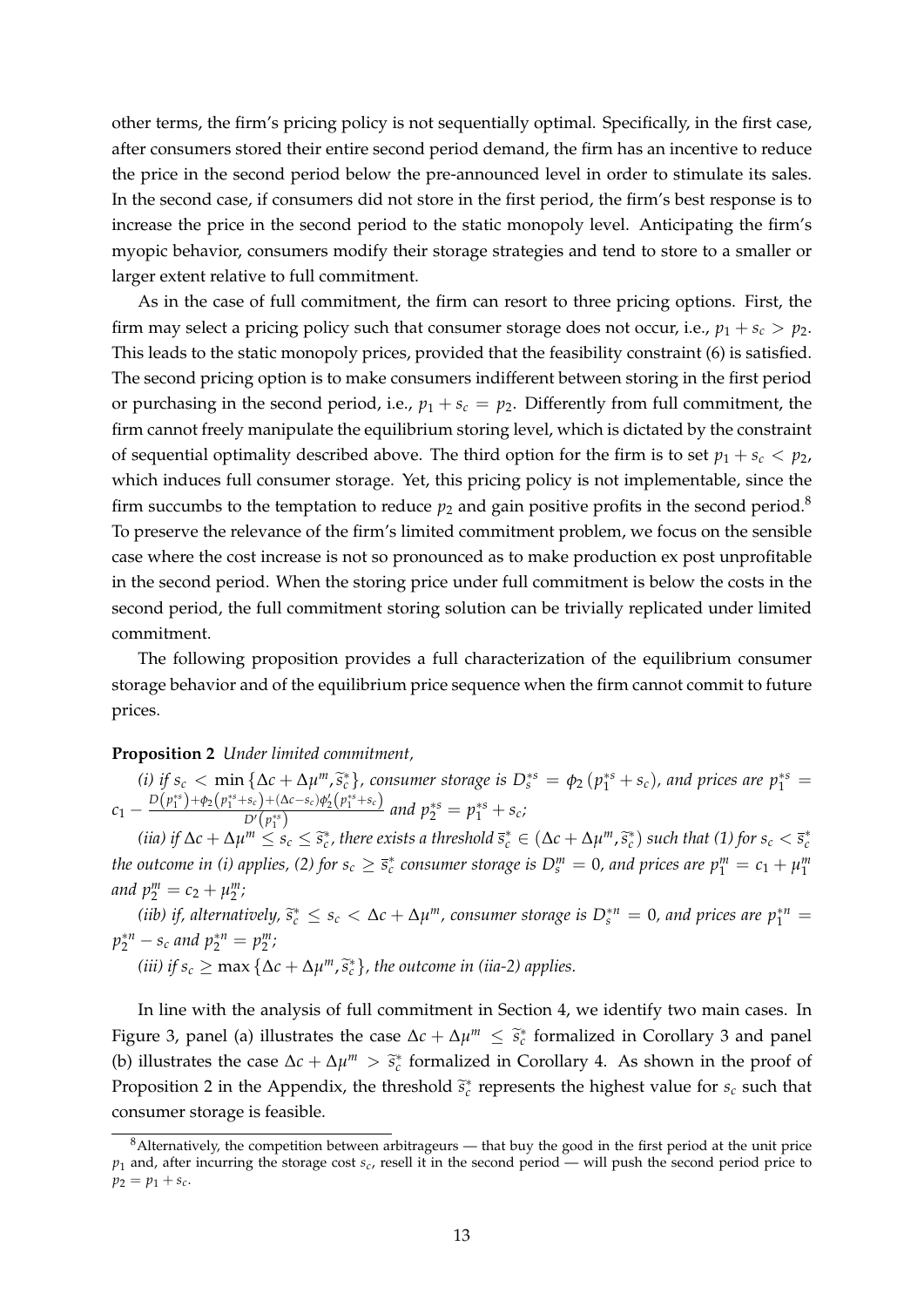

Figure 3: Limited commitment (Proposition 2)

We start with the case  $\Delta c + \Delta \mu^m \leq \tilde{s}_c^*$ , which implies that the outcome in point (iia) of Proposition 2 is feasible instead of the outcome in point (iib). Note that a (necessary) condition for this case to apply is that  $\Delta\mu^m\leq 0$ , which occurs as long as the demand is not too convex.<sup>9</sup>

**Corollary 3** *Suppose*  $\Delta c + \Delta \mu^m \leq \tilde{s}_c^*$ . Then, under limited commitment,

(i) if  $s_c < \bar{s}_c^*$ , consumer storage is  $D_s^{*s} = \phi_2(p_1^{*s} + s_c)$ , and prices are  $p_1^{*s}$  and  $p_2^{*s} = p_1^{*s} + s_c$ , *where*  $\frac{\partial p_1^{*s}}{\partial s_c} = 0$  *for*  $D''$  (.) = 0 *and*  $\frac{\partial p_2^{*s}}{\partial s_c} > 0$ ; *(ii)* if  $s_c \geq \overline{s}_c^*$ , consumer storage is  $D_s^m = 0$ , and prices are  $p_1^m$  and  $p_2^m$ .

*It holds*  $p_1^m > p_1^{*s}$  for  $D''$  (.) = 0*, and*  $p_2^m > p_2^{*s}$ .

Point (i) of Corollary 3 shows that, if the consumer storage cost is sufficiently low, i.e.,  $s_c < \bar{s}_c^*$ , consumers partially store in the first period the quantity demanded in the second period. Since the storability constraint is binding, i.e.,  $p_2^{*s} = p_1^{*s} + s_c$ , consumers are indeed indifferent to storing. Contrary to the case of full commitment, the equilibrium storing level is now established by the sequential optimality constraint. Under limited commitment, the firm can only resort to the first period price to promote consumer storage in anticipation of higher future costs. Consumers realize that, if they stored the entire quantity for the second period, the firm will succumb to the temptation to set a relatively low price in the second period in order to encourage further purchases. This mitigates the consumer storage incentives and the firm can only induce partial storing of future demand. As illustrated in panel (a) of Figure 3, for  $\Delta c + \Delta \mu^m \le s_c \le \tilde{s}_c^*$  the firm can choose between allowing consumer storage and implementing the static monopoly solution (the feasibility constraint (6) is satisfied). Since the firm's profits in the presence of consumer storage decrease with storage costs while the static monopoly profits are unaffected, the storing option is profit superior as long as the storage cost is below a certain threshold, i.e.,  $s_c < \bar{s}_c^*$ , where  $\bar{s}_c^* \in (\Delta c + \Delta \mu^m, \tilde{s}_c^*)$ .<sup>10</sup> For  $s_c \ge \bar{s}_c^*$ , the firm sets the static monopoly prices and consumers abstain from storing, as point (ii) of Corollary 3 indicates.

<sup>&</sup>lt;sup>9</sup>We refer to the proof of Proposition 2 in the Appendix for technical details.

 $10$ The proof of Proposition 2 in the Appendix provides a formal characterization of the existence and uniqueness of the threshold  $\overline{s}_c^* \in (\Delta c + \Delta \mu^m, \widetilde{s}_c^*)$ .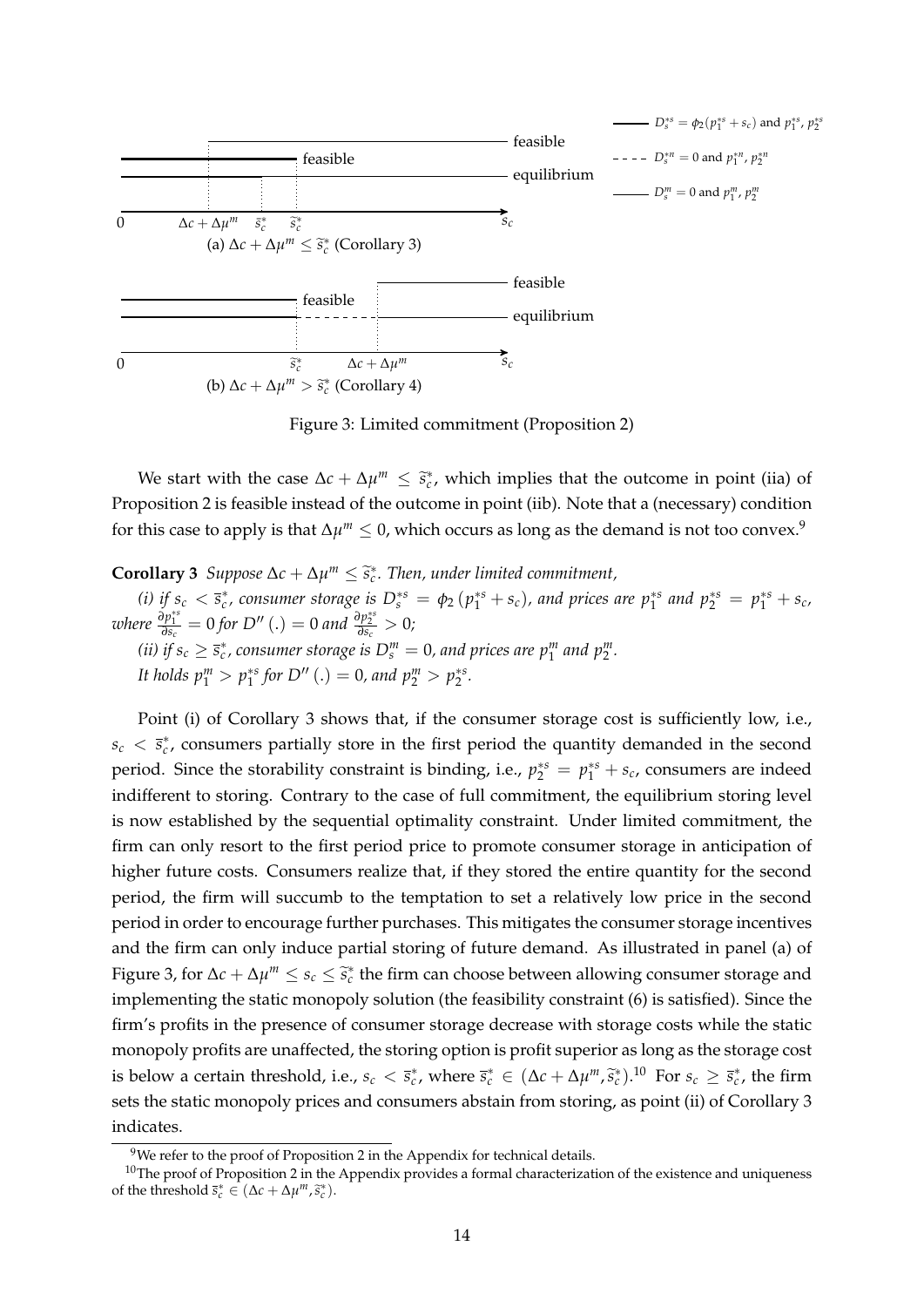

Figure 4: Equilibrium consumer storage and price patterns under limited commitment

The equilibrium consumer storage and price sequence as a function of *s<sup>c</sup>* are illustrated in panel (a) of Figure 4 for the example of linear demand. Similarly to the case of full commitment, they are discontinuous at  $\bar{s}_c^*$ . The first period storing price  $p_1^{*s}$  is independent of  $s_c$ , which is, however, an artifact of the linear demand specification. To attract consumer storage,  $p_1^{*s}$  is distorted below  $p_1^m$ . A more general result is that the second period storing price  $p_2^{*s}$  is now unambiguously lower than  $p_2^m$ . The firm's lack of commitment removes the possibility of a second period price above the static monopoly level, since the firm would have an incentive to reduce this price irrespective of the consumer storage behavior.

We now turn to the case  $\Delta c + \Delta \mu^m > \tilde{s}_c^*$ , which is formalized in the following corollary and illustrated in panel (b) of Figure 3. The outcome in point (iib) of Proposition 2 is feasible instead of the outcome in point (iia). This case applies if  $\Delta \mu^m > 0$ , which occurs when the demand is sufficiently convex.

# **Corollary 4** *Suppose*  $\Delta c + \Delta \mu^m > \tilde{s}_c^*$ . Then, under limited commitment,

(i) if  $s_c < \tilde{s}_c^*$ , consumer storage is  $D_s^{*s} = \phi_2(p_1^{*s} + s_c)$ , and prices are  $p_1^{*s}$  and  $p_2^{*s} = p_1^{*s} + s_c$ ,  $\frac{\partial n_s^{*s}}{\partial n_s^{*s}} = \frac{\partial n_s^{*s}}{\partial n_s^{*s}}$  $\frac{\partial p_2^{*s}}{\partial s_c} > 0$ ;

(ii) if  $\tilde{s}_c^* \le s_c < \Delta c + \Delta \mu^m$ , consumer storage is  $D_s^{*n} = 0$ , and prices are  $p_1^{*n} = p_2^{*n} - s_c$  and  $p_2^{*n} = p_2^m;$ *(iii)* if  $s_c \geq \Delta c + \Delta \mu^m$ , consumer storage is  $D_s^m = 0$ , and prices are  $p_1^m$  and  $p_2^m$ . *It holds*  $p_1^{*n} > p_1^m$  and  $p_2^m > p_2^{*s}$ .

We can see from point (i) of Corollary 4 that, as in point (i) of Corollary 3, consumer storage occurs in equilibrium for sufficiently low storage costs. A comparison between panels (a) and (b) of Figure 3 shows that the firm now prefers to induce consumer storage as long as it is feasible, i.e., if  $s_c < \tilde{s}_c^*$ . For intermediate consumer storage costs, i.e.,  $\tilde{s}_c^* \le s_c < \Delta c + \Delta \mu^m$ ,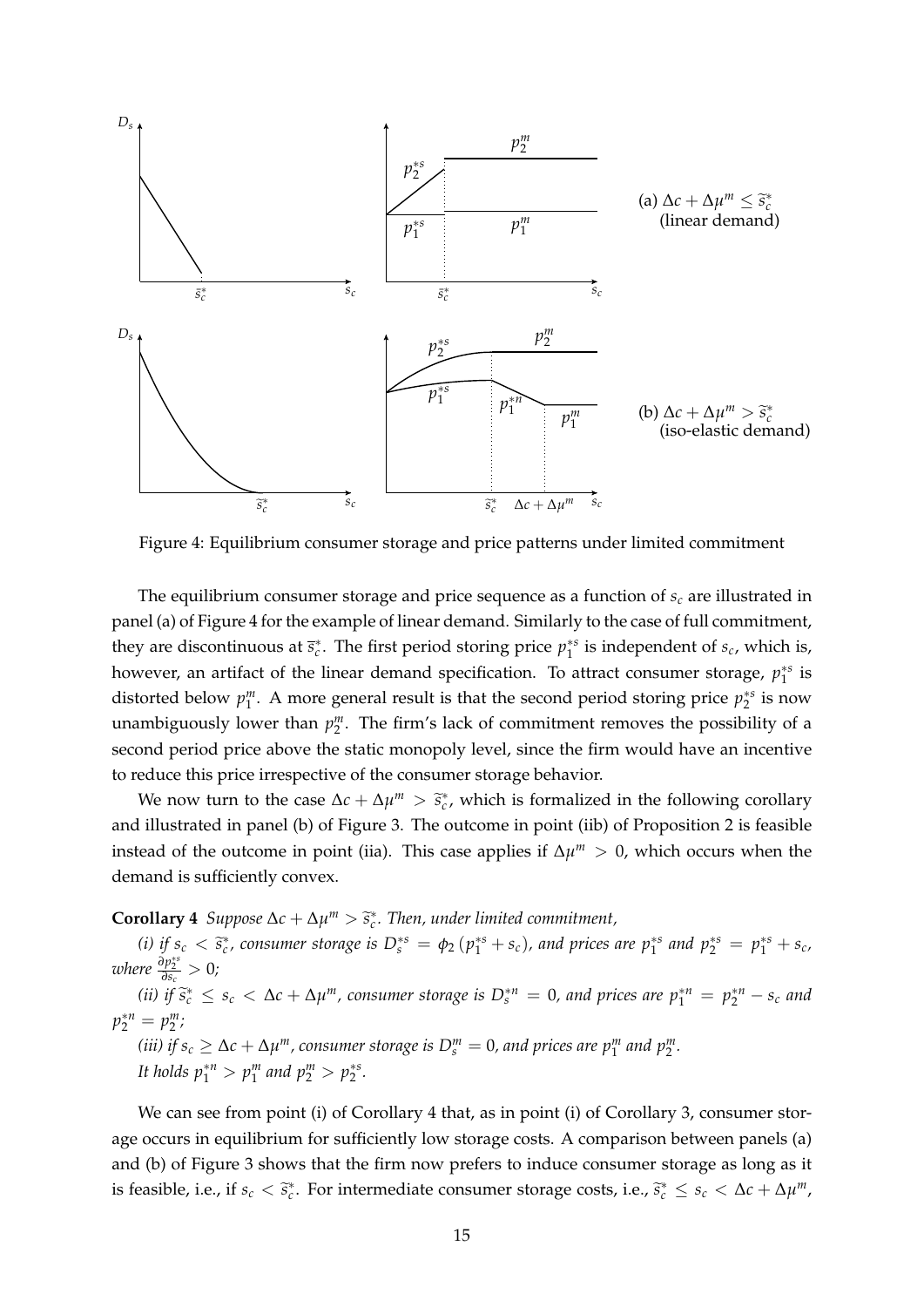consumer storage is unfeasible but the firm cannot implement the static monopoly solution (the feasibility constraint (6) is violated). The outcome in point (ii) of Corollary 4 reveals that the firm sets a price sequence such that consumers are indifferent to storing (the storability constraint is binding) but consumer storage vanishes in equilibrium. This resembles the full commitment outcome in point (ii) of Corollary 2 illustrated in panel (b) of Figure 1. However, under limited commitment the first period no-storing price  $p_1^{*n}$  is distorted above the static monopoly level while second period no-storing price  $p_2^{*n}$  coincides with the static monopoly level, which constitutes the firm's best response to the absence of consumer storage. As point (iii) of Corollary 4 indicates, the static monopoly solution is implemented as soon as it is available, i.e., for  $s_c \geq \Delta c + \Delta \mu^m$ .

The equilibrium consumer storage and price sequence as a function of *s<sup>c</sup>* are illustrated in panel (b) of Figure 4 for the example of iso-elastic demand. As under full commitment in panel (b) of Figure 2, they are continuous functions. The depicted pattern of first period storing price  $p_1^{*s}$  does not hold generally, because  $p_1^{*s}$  varies with  $s_c$  according to the shape of the demand curvature. The first period no-storing price  $p_1^{*n} = p_2^m - s_c$  lies above the static monopoly level and decreases linearly with *s<sup>c</sup>* (due to the binding storability constraint). Hence, the first period pricing policy is non-monotonic. The second period pricing policy monotonically increases with *s<sup>c</sup>* and coincides with the static monopoly level when consumer storage is no longer feasible.

It is worth noting that the consumer storage demand  $D_s^{*s} = \phi_2 (p_1^{*s} + s_c)$  in point (i) of Corollaries 3 and 4 (with  $\phi_2$  (.) defined by (5)) is positive if and only if  $\frac{p_2^{*s}-c_2}{p_2^{**}} < \frac{1}{\epsilon_{p_2^{**}}}$ , where  $p_2^{*s-c_2}$  is the relative markup (or Lerner index) and  $\varepsilon_{p_2^{**}}$  is the demand elasticity evaluated at the second period storing price  $p_2^{*s}$ . We know from Corollaries 3 and 4 that consumer storage can be sustained in equilibrium only if the second period price is lower than the static monopoly level. This downward price distortion implies that the relative markup falls below the inverse of the demand elasticity. In order to relax this constraint, the firm charges the second period price in a relatively more inelastic demand region.

### **6 Price comparisons**

Equipped with the results in the previous sections, we are now in a position to compare the equilibrium prices under the two regimes of full and limited commitment. For the sake of convenience, we define  $D_2^N(p_1) \equiv D(p_1 + s_c) - D_s(p_1)$  as the second period demand net of consumer storage.

**Proposition 3** Suppose  $s_c < s_c^l$ , where  $s_c^l$  is defined by (20) in the Appendix. Then, in each period *the price under limited commitment is lower than the price under full commitment, i.e.,*  $p^{*s}_\tau < p^{cs}_\tau$ *,*  $\tau \in \{1,2\}$ , if and only if  $\frac{\partial D^N_2(p^{*s}_1)}{\partial p_1}$  $\frac{2}{\partial p_1}$  > 0.

Proposition 3 shows that, under certain circumstances, the firm's lack of commitment leads to lower prices in each period. Since production costs rise in the second period and a myopic firm only cares about its current profits after the second period starts, one might be tempted to believe that the firm ends up charging excessively high prices. Indeed, we show that an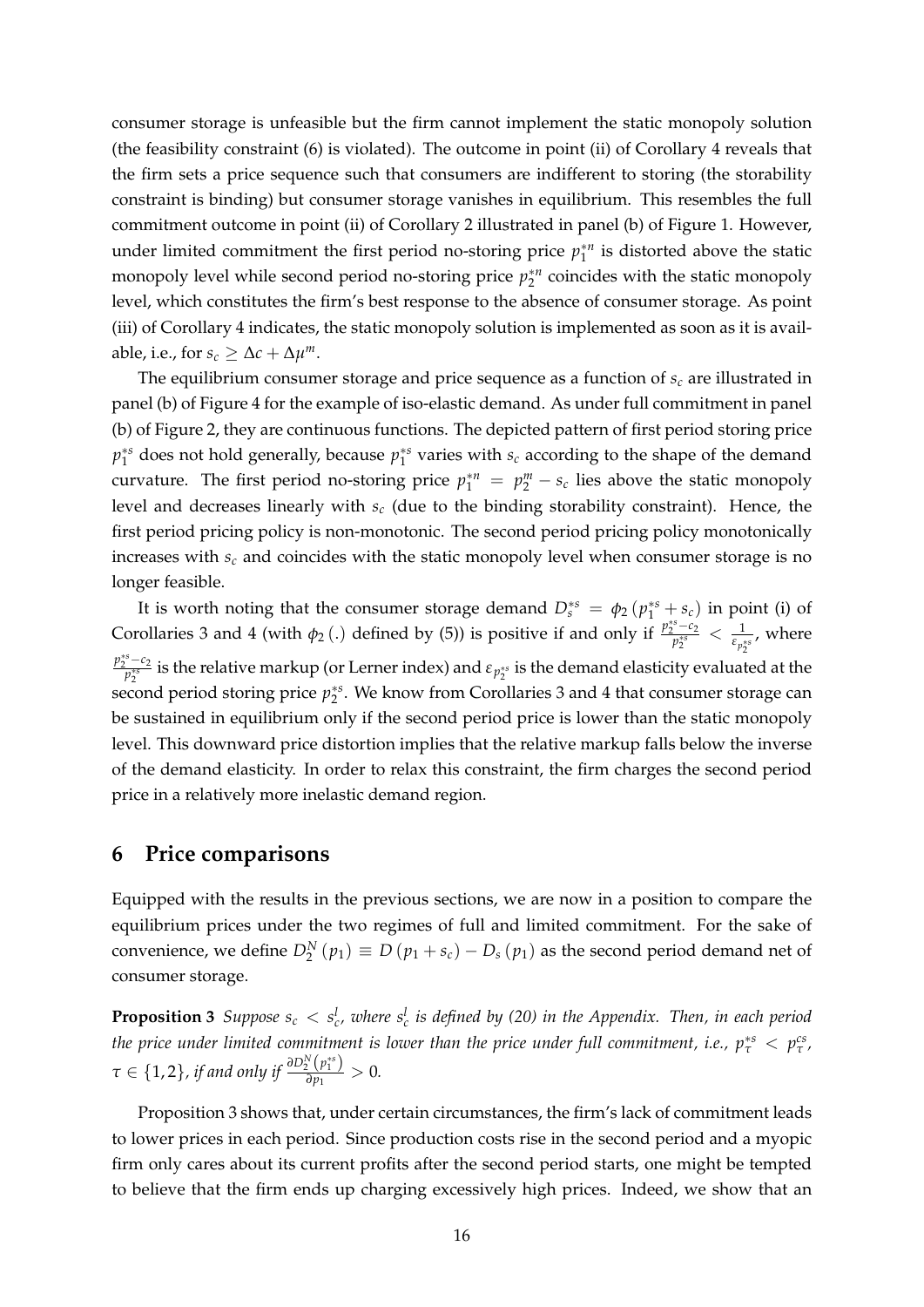increase in production costs can lead to unambiguously lower prices under limited commitment. To appreciate the rationale for this result as substantiated in the introduction, recall from Proposition 1 that the full commitment storing price sequence is such that consumers store the entire second period demand and therefore the market shuts down in the second period. However, as discussed in Section 5, this pricing policy is not sequentially optimal, since the firm succumbs to the temptation to lower its price and serve the market in the second period. As stated in Proposition 3, suppose that the consumer storage cost is sufficiently low, i.e.,  $s_c < s_c^l$ , where  $s_c^l$  defined by (20) in the Appendix is the value for  $s_c$  below which consumer storage occurs irrespective of the firm's commitment powers, which implies that the storability constraint is always binding. Since  $s_c^l \leq \Delta c$ , the additional cost  $\Delta c$  of producing in the second period outweighs the additional price *s<sup>c</sup>* that consumers are available to pay. Hence, the firm has an ex ante incentive to discourage purchases in the second period. To this aim, the only instrument that the firm can adopt under limited commitment is the price in the first period. Notably, a manipulation of the first period price affects the firm's problem in a non-trivial manner.

Consider the case in which the second period demand net of consumer storage is upward sloping, i.e.,  $\frac{\partial D_2^N}{\partial p_1} > 0$ . A lower first period price translates into a lower second period net demand, since the increase in consumer storage  $D_s(p_1)$  associated with a lower first period price *p*<sub>1</sub> more than compensates the increase in the second period gross demand  $D(p_1 + s_c)$  driven by a corresponding lower second period price  $p_1 + s_c$  (the storability constraint is binding). As formally shown in the Appendix, this occurs as long as the demand is not significantly convex, which is satisfied under commonly used demand specifications, such as linear, exponential, and iso-elastic demand (if the degree of elasticity is not too high). In this case, a reduction in the first period price is profitable, because the stimulation of consumer storage leads to a lower second period net demand, which alleviates the firm's loss from the lack of commitment. Given that the storability constraint is binding, the second period price declines as well. As a result, a firm with limited commitment powers charges unambiguously lower prices than under full commitment. Since for  $s_c < s_c^l$  the storing prices  $p_\tau^{cs}$  and  $p_\tau^{*s}$  are charged under full and limited commitment, we find that  $p^{*s}_{\tau} < p^{cs}_{\tau}$ ,  $\tau \in \{1,2\}$ .

When the net demand in the second period is downward sloping, i.e.,  $\frac{\partial D_2^N}{\partial p_1} < 0$ , the firm must increase the first period price in order to reduce the second period net demand. This occurs only when the demand is significantly convex. In this case, the reduction in the second period gross demand associated with a higher price more than compensates the reduction in consumer storage, which implies that the second period residual demand declines. Consequently, the firm charges higher prices than under full commitment in order to reduce the second period residual demand and alleviate the loss from the lack of commitment. Despite higher prices, consumer storage still occurs in equilibrium. Since the storability constraint is binding, consumers are indeed indifferent to storing, and the equilibrium storing level is dictated by the sequential optimality constraint.

As discussed in the introduction, our paper is closed related to Dudine et al. (2006), which shows that, in a storable good market where demand increases over time, the firm's inability to commit to future prices leads to unambiguously higher prices and lower welfare. We find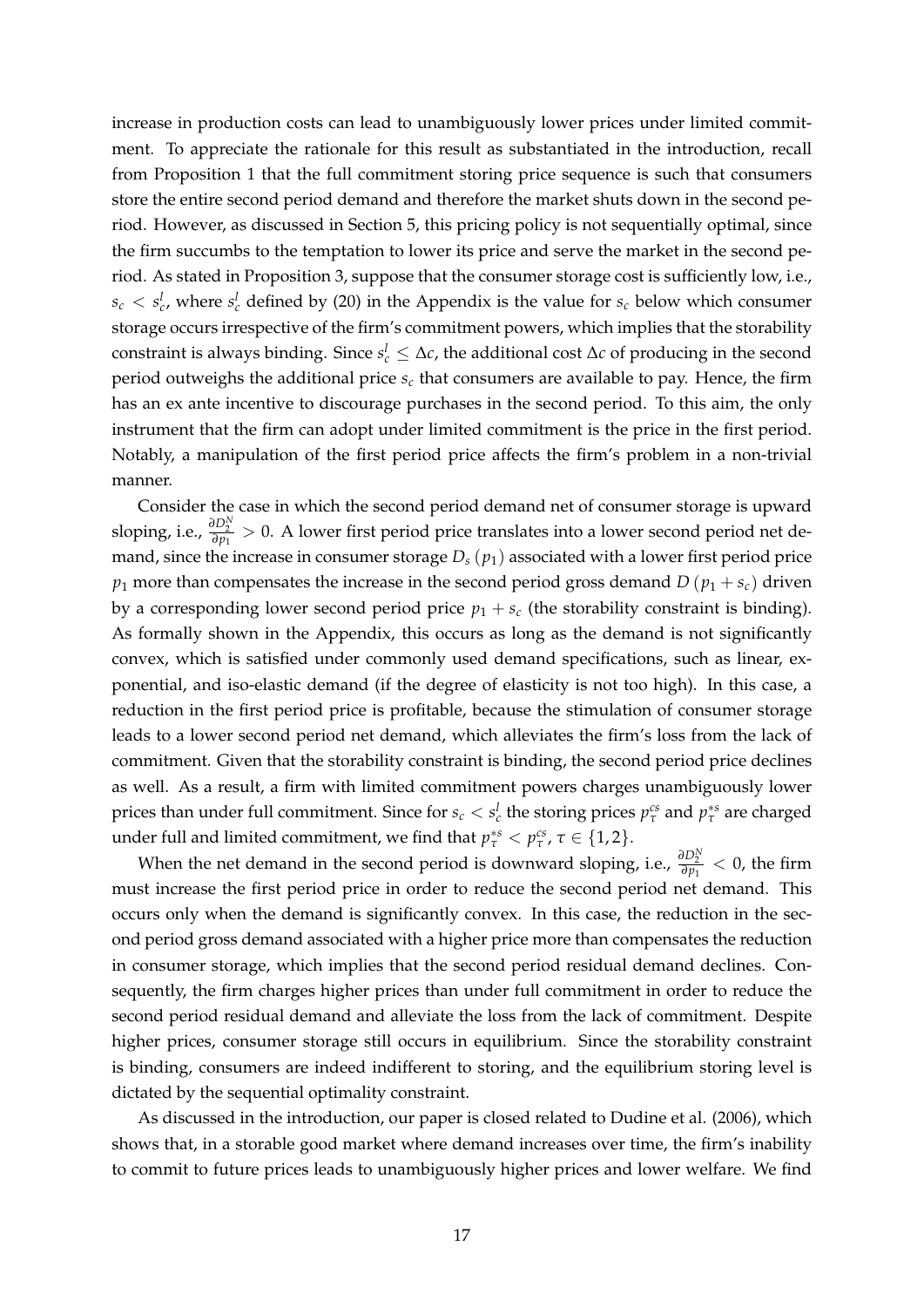that allowing for intertemporal cost variations in a storable good market significantly alters the effects of the firm's lack of commitment on pricing and welfare. It follows from Proposition 3 that, for relatively low consumer storage costs, limited commitment generally leads to lower prices. We have seen that this result is driven in a non-trivial manner by the firm's incentive to manipulate its price strategy to reduce the second period residual demand. As shown in the sequel, the price and welfare effects critically change with the magnitude of consumer storage costs. Therefore, our results complement the findings of Dudine et al. (2006) and indicate that the impact of the firm's commitment powers becomes more heterogeneous in relatively mature markets where demand tends to be stable and production costs vary over time.

The following proposition completes the characterization of the price comparisons between full and limited commitment for higher values of consumer storage costs.

**Proposition 4** A. Suppose  $s_c^l \leq s_c < s_c^h$ , where  $s_c^l$  and  $s_c^h$  are defined by (20) and (21) in the Ap*pendix. Then, in the first period the price under limited commitment is higher than the price under full commitment. If* ∆*µ <sup>m</sup>* > 0*, the price under limited commitment is also higher in the second period.*

*B.* Suppose  $s_c \geq s_c^h$ . Then, in each period the price under limited commitment coincides with the *price under full commitment and corresponds to the static monopoly price.*

Proposition 4A indicates that, for intermediate storage costs, i.e.,  $s_c^l \leq s_c < s_c^h$ , the price comparisons change substantially. The price in the first period is now higher under limited commitment. Although the equilibrium price differs within each regime according to the parameter constellations, a common rationale for this result can be identified. The lower ability to stimulate consumer storage implies that a firm with limited commitment powers forgoes consumer storage when it is still profitable under full commitment. Alternatively, consumer storage is either allowed or deterred ex ante suboptimally when it is unprofitable under full commitment. In the case where consumer storage is removed, the firm charges a first period price higher than under full commitment at which consumer storage vanishes. In the case where consumer storage is allowed, differently from Proposition 3, limited commitment leads to higher prices, since consumer storage is ex ante inefficient.<sup>11</sup> As Proposition 4 indicates, when the demand is sufficiently convex ( $\Delta \mu^m > 0$ ), the second period price is also unambiguously higher under limited commitment, because the storability constraint is binding under both commitment regimes. However, this may not hold if the demand is not too convex (∆*µ <sup>m</sup>* ≤ 0). The comparison between the second period prices becomes problematic when the static monopoly prices  $p_1^m$  and  $p_2^m$  are set under limited commitment, while the storing prices  $p_1^{cs}$  and  $p_2^{cs}$  are chosen under full commitment. Since the storability constraint is slack under limited commitment ( $p_1^m + s_c \ge p_2^m$  by the feasibility constraint (6)) but it is binding under full commitment ( $p_1^{cs} + s_c = p_2^{cs}$  by Proposition 1), a higher first period price under limited commitment does not necessarily imply a higher price in the second period as well. Indeed, since  $p_2^{cs}$  increases with  $s_c$  (see Corollaries 1 and 2) but  $p_2^m$  is unaffected, there might exist a threshold for *s<sup>c</sup>* above which the second period price is lower under limited commitment.

<sup>11</sup>This case occurs when the consumer storage cost *s<sup>c</sup>* is larger than the increase in production costs ∆*c* and the storability constraint is binding under both commitment regimes. The firm's problem is equivalent to charging the same price  $p_1$  in each period and facing an additional cost in the first period equal to  $s_c - \Delta c > 0$ . Hence, consumer storage leads to higher prices under limited commitment. We refer to the proof of Proposition 4 in the Appendix for technical details.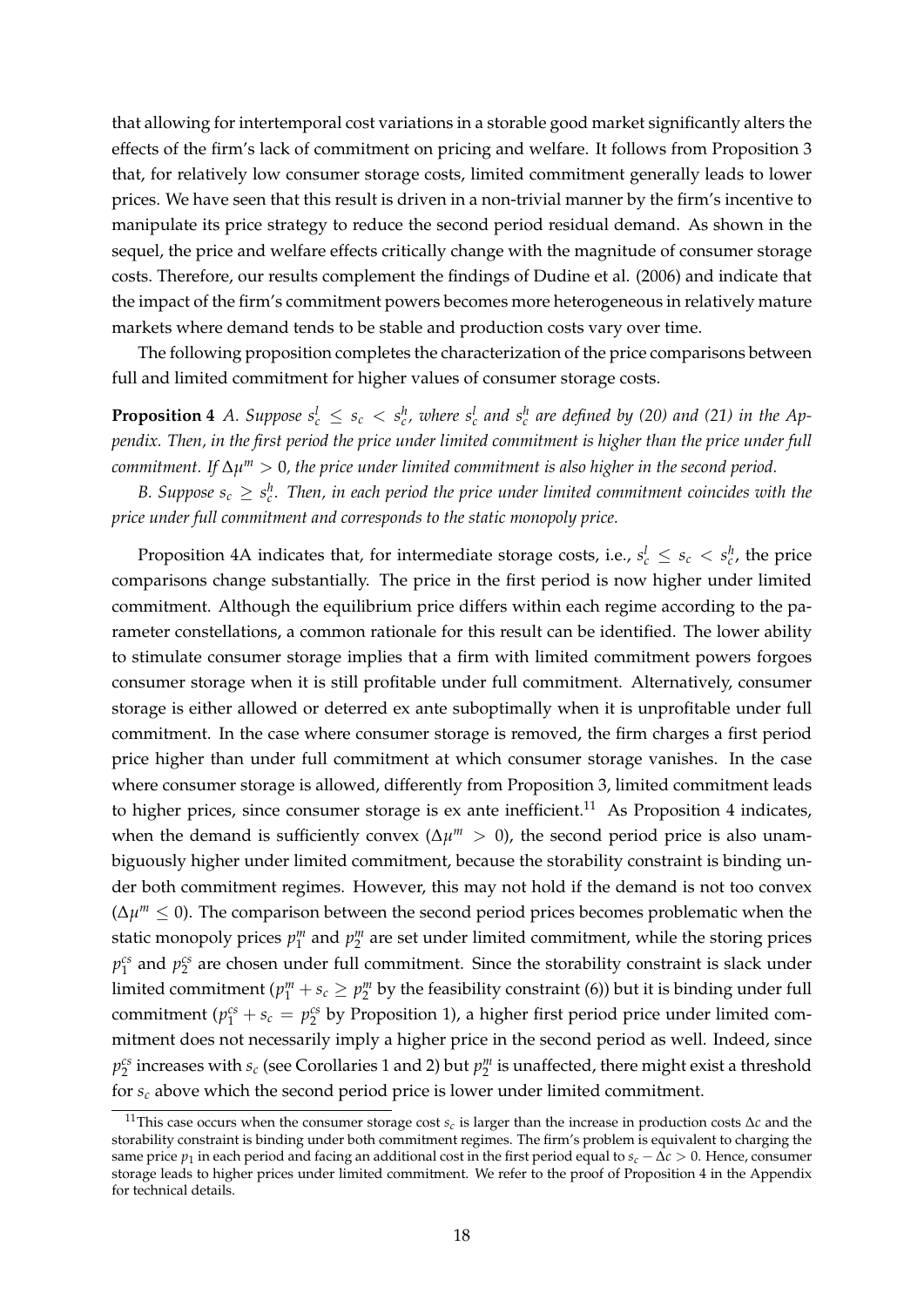Proposition 4B indicates that the firm opts for the static monopoly prices irrespective of its commitment powers when consumer storage costs are sufficiently high, i.e.,  $s_c \geq s_c^h$ , where  $s_c^h$ defined by (21) in the Appendix is such that  $s_c^h \geq \Delta c + \Delta \mu^m$ . Consumer storage is so costly that it renders the static monopoly solution not only implementable (the feasibility constraint (6) holds) but also optimal under both commitment regimes.

It is worth exploring the impact of a change in the second period costs on the equilibrium storing prices under full and limited commitment. This is formalized in the following corollary.

**Corollary 5** *For a given c<sub>1</sub>, it holds* 

(i) 
$$
\frac{\partial p_{\tau}^{cs}}{\partial \Delta c} = 0, \tau \in \{1, 2\};
$$
  
\n(ii)  $\frac{\partial p_{\tau}^{ss}}{\partial \Delta c} < 0$  if and only if  $\frac{\partial}{\partial \Delta c} \left[ (\Delta c - s_c) \frac{\partial D_2^N(p_1^{ss})}{\partial p_1} \right] > 0, \tau \in \{1, 2\}.$ 

The full commitment storing price  $p_{\tau}^{cs}$  is clearly independent of the magnitude of the cost increase ∆*c*, since production only takes place in the first period. The relation between the cost increase  $\Delta c$  and the limited commitment storing price  $p_{\tau}^{*s}$  reflects the impact of  $\Delta c$  on the firm's loss (∆*c* − *sc*) from serving the market in the second period weighted by the slope of the second period net demand function  $\frac{\partial D_2^N}{\partial p_1}$ . This is the result of the trade-off between two effects. To gain some intuition, note that *<sup>∂</sup> ∂*∆*c*  $\left[ \left( \Delta c - s_c \right) \frac{\partial D_2^N}{\partial p_1} \right]$  $\int$  =  $\frac{\partial D_2^N}{\partial p_1}$  + (Δ*c* − *s<sub>c</sub>*)  $\frac{\partial^2 D_2^N}{\partial p_1 \partial \Delta c}$ . The first term captures the direct effect of ∆*c* on the firm's loss, which corresponds to the price impact on the second period net demand, i.e.,  $\frac{\partial D_2^N}{\partial p_1}$ . The second term measures the indirect effect of  $\Delta c$ on the firm's loss through the price channel, which corresponds to the responsiveness of  $\frac{\partial D_2^N}{\partial p_1}$ to  $\Delta c$ , i.e.,  $\frac{\partial^2 D_2^N}{\partial p_1 \partial \Delta c}$ , weighted by the loss  $(\Delta c - s_c)$ . Since  $\frac{\partial^2 D_2^N}{\partial p_1 \partial \Delta c} = D''(p_1 + s_c)$ ,<sup>12</sup> the trade-off between the two effects crucially depends on the demand curvature. First, suppose that the demand is concave, i.e.,  $D''(.) < 0$ . We know from the discussion after Proposition 3 that the second period net demand is upward sloping, i.e.,  $\frac{\partial D_2^N}{\partial p_1} > 0$ . Hence, the first effect is positive and pushes toward a reduction in the first period price in order to dampen the second period net demand. The reason is that a higher ∆*c* induces the firm to implement a more aggressive pricing policy to save production costs in the second period. However, the second effect is  $\frac{\partial^2 D_2^N}{\partial p_1 \partial \Delta c}$  =  $D''(p_1 + s_c)$  < 0. This is because a higher ∆*c* mitigates the negative slope of the consumer storage function, which becomes flatter ( $\frac{\partial^2 D_s}{\partial p_1 \partial \Delta c} = -\frac{\partial^2 D_2^N}{\partial p_1 \partial \Delta c} > 0$ ). A more rigid storage demand creates an incentive to increase the first period price. As long as ∆*c* is small enough, the first effect dominates the second effect since the firm's loss ( $\Delta c - s_c$ ) is relatively low, and therefore the limited commitment price decreases with ∆*c*. However, for relatively high values of ∆*c*, the second effect tends to prevail, and the limited commitment price increases in response to a rise in ∆*c*.

Suppose now that the demand is (weakly) convex, i.e.,  $D''(.) \geq 0$ . It follows from the discussion after Proposition 3 that, as long as the demand is not significantly convex, the first effect is still positive, i.e.,  $\frac{\partial D_2^N}{\partial p_1} > 0$ . The second effect is now (weakly) positive as well, i.e.,  $\frac{\partial^2 D_2^N}{\partial p_1 \partial \Delta c}$  = *D*<sup>*n*</sup> (*p*<sub>1</sub> + *s*<sub>*c*</sub>) ≥ 0. The idea is that a higher ∆*c* steepens the storage demand function  $\left(\frac{\partial^2 D_s}{\partial p_1 \partial \Delta c} = -\frac{\partial^2 D_2^N}{\partial p_1 \partial \Delta c} \leq 0\right)$ . A more elastic storage demand strengthens the incentive to reduce the

 $12$ We refer to the proof of Corollary 5 in the Appendix for a formal derivation.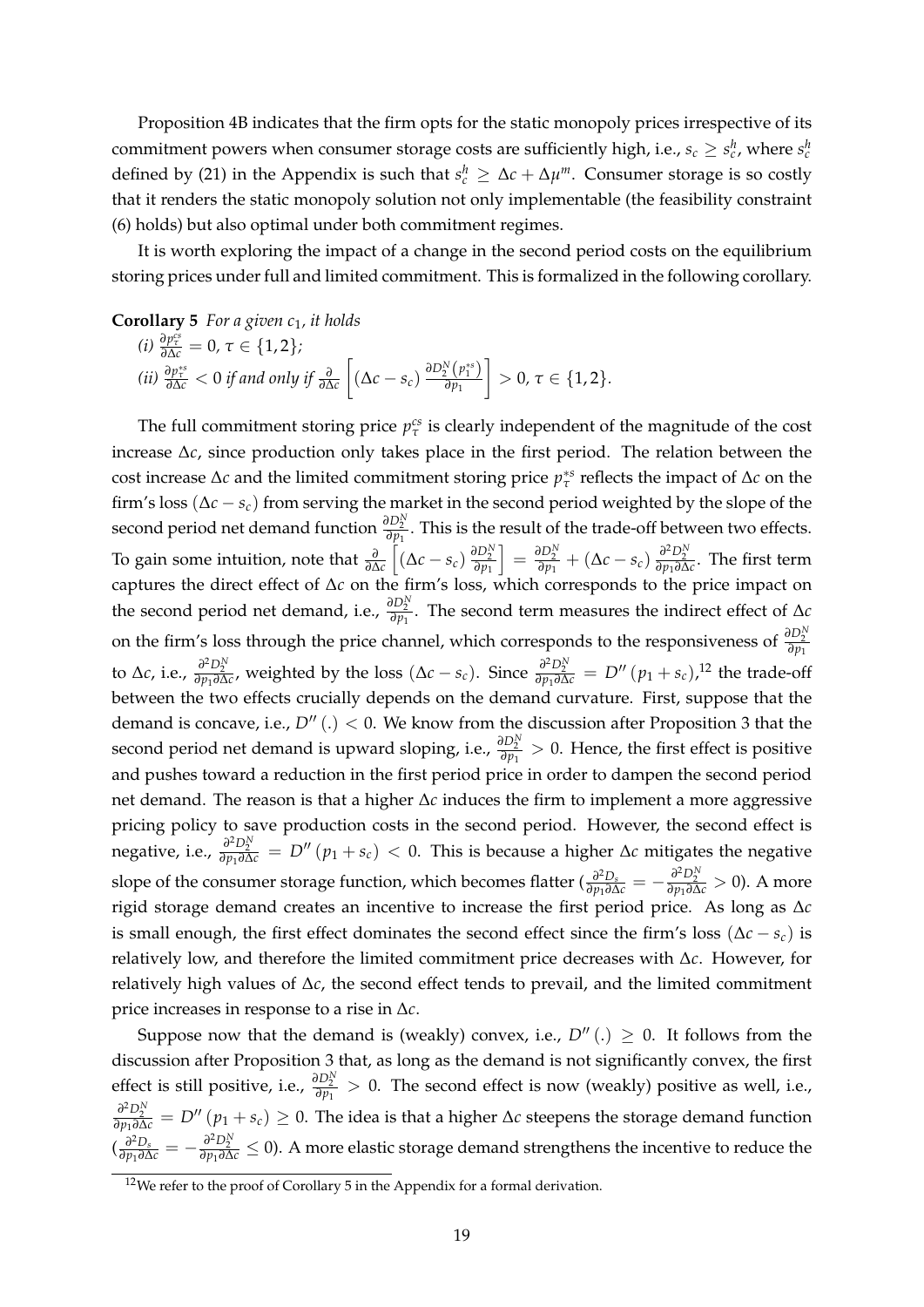first period price. This implies that the limited commitment price unambiguously decreases with ∆*c*. For instance, this is the case with linear demand (where the second effect disappears). When the demand is significantly convex, we know from the discussion after Proposition 3 that the first effect becomes negative, i.e.,  $\frac{\partial D_2^N}{\partial p_1} < 0$ . Since the second effect is still positive, the trade-off between the two effects yields the opposite results to those with concave demand, and the limited commitment price increases with ∆*c* for ∆*c* small enough but decreases with ∆*c* otherwise.

## **7 Welfare analysis**

We now investigate consumer surplus and total welfare associated with the firm's ability to commit to future prices. Total welfare is computed as the (unweighted) sum of consumer surplus and firm's profits. For illustrative purposes, we characterize in the Supplementary Appendix the equilibrium price sequence and the welfare effects for the case of linear demand.

The following proposition considers the situation in which consumer storage costs are relatively low, as in Proposition 3.

**Proposition 5** Suppose  $s_c < s_c^l$ , where  $s_c^l$  is defined by (20) in the Appendix. Then, if  $\frac{\partial D_2^N(p_1^{**})}{\partial p_1}$  $\frac{2}{\partial p_1}$  → 0*, (i) consumer surplus is higher under limited commitment than under full commitment;*

*(ii) total welfare is higher under limited commitment than under full commitment if the second period net demand D<sup>N</sup>* 2 (*p* ∗*s* 1 ) *is small enough.*

 $\iint \frac{\partial D_2^N(p_1^{*s})}{\partial p_1}$  $\frac{P_1\left(P_1\right)}{\partial p_1}$  ≤ 0, consumer surplus and total welfare are lower under limited commitment than *under full commitment.*

Proposition 5 characterizes the conditions under which a myopic pricing policy is welfare enhancing, when consumer storage costs are sufficiently low that consumer storage occurs irrespective of the firm's commitment powers, i.e.,  $s_c < s_c^l$ . Note that the quantity bought at the unit price  $p_1$  and stored by consumers in the first period is actually consumed in the second period at the additional unit cost *s<sup>c</sup>* . This generates the same consumer surplus as if consumers had bought that quantity in the second period at the price  $p_1 + s_c$ . Since for  $s_c < s_c^l$  consumers are indifferent to storing under both commitment regimes, i.e.,  $p_2 = p_1 + s_c$ , consumer surplus is higher under a commitment regime if and only if prices are lower, irrespective of the level of consumer storage. It follows from Proposition 3 that limited commitment increases consumer surplus if and only if the second period net demand is positively sloped, i.e.,  $\frac{\partial D_2^N}{\partial p_1} > 0$ , which is the case when the demand is not significantly convex.

The comparison in terms of total welfare between the two regimes differs from the standard case of a price change. Intuitively, a lower price under limited commitment increases total welfare since it mitigates the deadweight loss from monopoly power. However, limited commitment harms per se the firm's profits, in addition to the mere price reduction. As Proposition 5 indicates, despite the firm's loss, a regime of limited commitment that increases consumer surplus is even total welfare superior, provided that the second period demand net of consumer storage is small enough. Recall from the discussion in Section 6 that for  $s_c < s_c^l$ the additional cost ∆*c* of producing in the second period exceeds the additional price *s<sup>c</sup>* that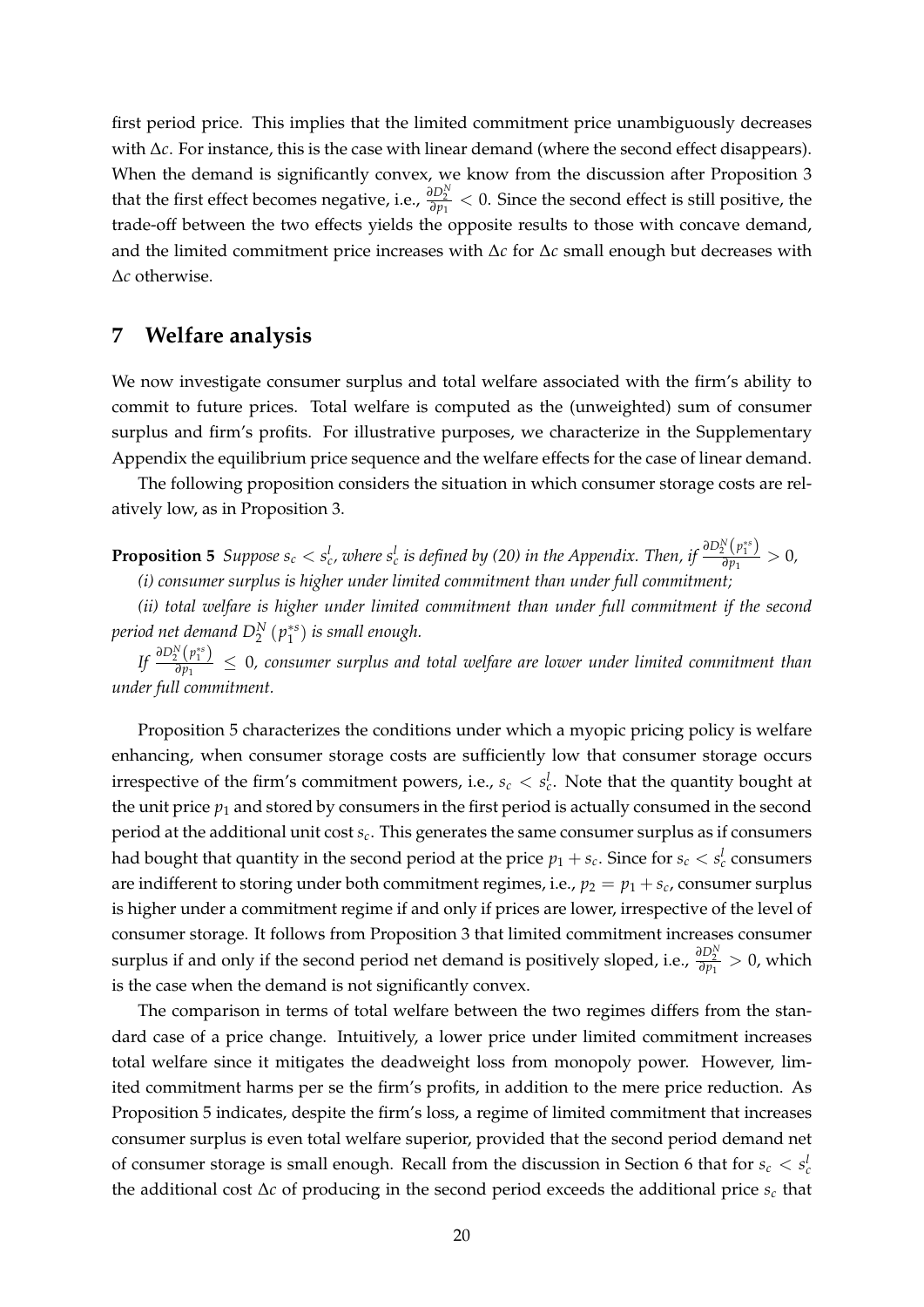consumers are available to pay ( $s_c^l \leq \Delta c$ ), which implies that production in the second period is socially inefficient. Since a myopic firm cannot refrain from serving the market in the second period, limited commitment improves total welfare if the second period sales are relatively low. As formally shown in the Supplementary Appendix, with a linear demand of the form  $D(p_\tau) = \alpha - \beta p_\tau$ ,  $\tau \in \{1,2\}$ , limited commitment is total welfare enhancing for intermediate values of the cost increase, i.e.,  $\Delta c < \Delta c < \Delta c^{max}$ . The rationale is intuitive in the light of our analysis so far. A higher second period cost induces a firm with limited commitment powers to decrease prices in order to attract consumer storage and reduce the second period net demand, which translates into higher consumer surplus and higher total welfare. Note that the cost increase ∆*c* must be below the threshold ∆*c* max that guarantees a positive profit margin in the second period. If the magnitude of the cost increase is sufficiently pronounced, i.e., ∆*c* ≥ ∆*c* max, even a myopic firm does not produce in the second period, and the firm's problem of limited commitment becomes less interesting.<sup>13</sup> An additional critical factor is the slope  $\beta$  of the demand function. A higher  $\beta$  reduces  $\Delta c$ , and therefore relaxes the condition about the cost level above which limited commitment is total welfare superior. A more elastic demand (due to a higher *β*) induces the firm to charge lower prices and stimulates consumer storage, which reduces the net demand in the second period and therefore the firm's loss from the lack of commitment.

For the sake of completeness, the following remark formalizes the welfare results for higher values of consumer storage costs.

**Remark 1** *A.* Suppose  $s_c^l \leq s_c < s_c^h$ , where  $s_c^l$  and  $s_c^h$  are defined by (20) and (21) in the Appendix. *Then, if* ∆*µ <sup>m</sup>* > 0*, consumer surplus and total welfare are lower under limited commitment than under full commitment.*

*B. Suppose*  $s_c \geq s_c^h$ . Then, consumer surplus and total welfare are the same under the two regimes *and coincide with the static monopoly level.*

The results in Remark 1 are a direct consequence of Proposition 4.<sup>14</sup> We know that, for intermediate storage costs, i.e.,  $s_c^l \leq s_c < s_c^h$ , prices are unambiguously higher under limited commitment as long as the demand is sufficiently convex ( $\Delta \mu^m > 0$ ), which leads to lower consumer surplus.<sup>15</sup> Given that the firm's profits are lower, limited commitment is definitely welfare detrimental. When the demand is not too convex ( $\Delta \mu^m \leq 0$ ), the first period price is higher under limited commitment, but no clear-cut result can be derived in the second period. A higher first period price and lower profits suggest that limited commitment tends to be still welfare detrimental, but a more rigorous welfare analysis can be only conducted in a more specific setting. For instance, as formally shown in the Supplementary Appendix, in a linear demand framework limited commitment definitively reduces consumer surplus and, a fortiori, overall welfare. When consumer storage costs are high enough, i.e.,  $s_c \geq s_c^h$ , the firm always

<sup>&</sup>lt;sup>13</sup>As argued in Section 5, when the cost increase is so significant that the full commitment second period storing price is lower than the second period cost, i.e.,  $p_2^{cs} < c_2$ , the full commitment outcome can be achieved and the firm's problem of limited commitment trivially disappears.

<sup>&</sup>lt;sup>14</sup>The proof of Remark 1 is omitted since it directly follows from Proposition 4.

 $15$ Since consumers are indifferent to storing under both commitment regimes (the storability constraint is binding), the level of consumer storage is irrelevant.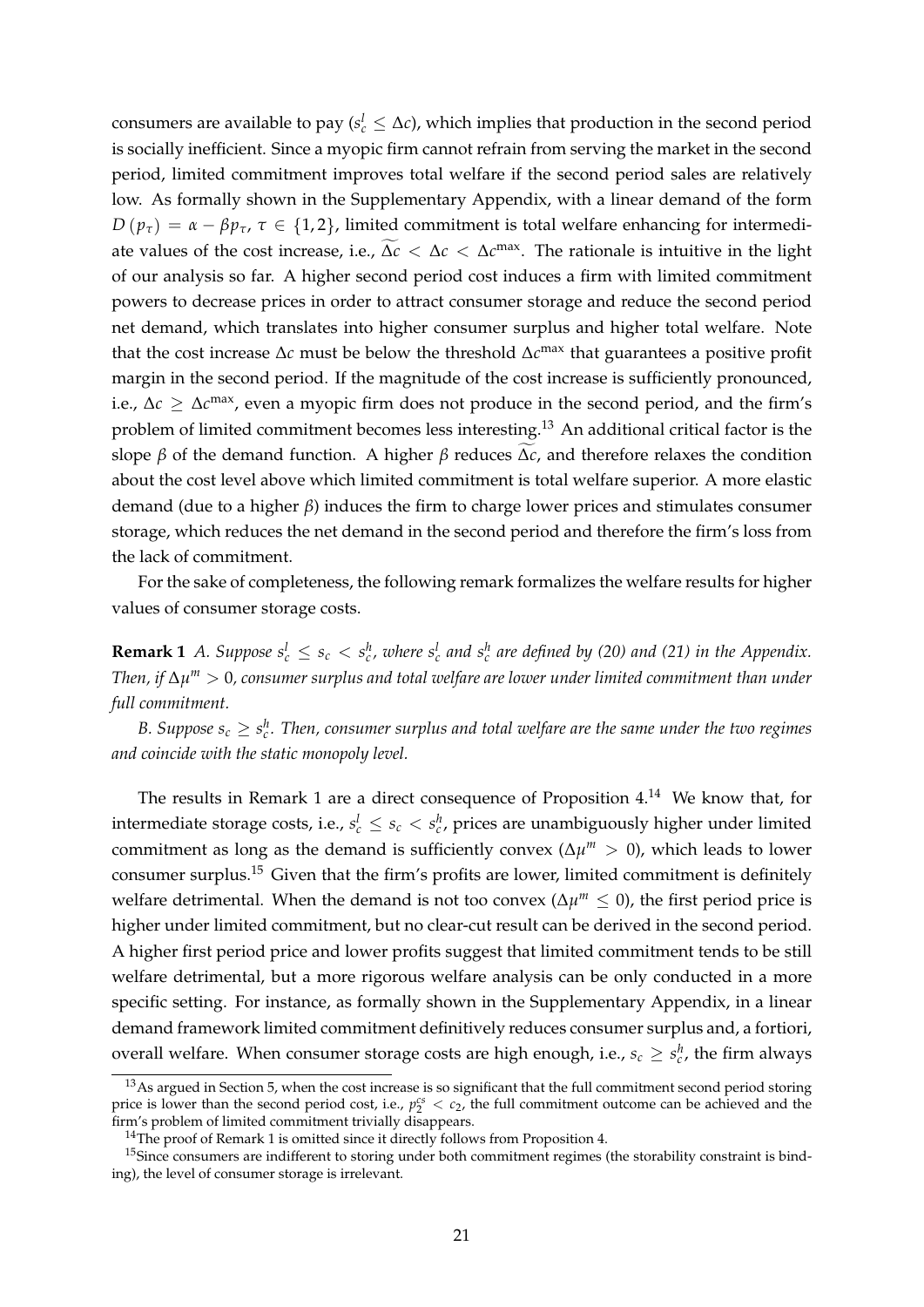implements the static monopoly solution, and therefore the firm's commitment powers are welfare inconsequential.

## **8 Robustness and extensions**

#### **8.1 Cost uncertainty**

A natural extension of our model is to allow for uncertainty about future production costs. To preserve the relevance of our analysis, the second period expected cost must be higher than the first period cost, i.e.,  $\mathbb{E}[c_2] > c_1$ . Cost expectations can be formed in several manners. For instance, systematic empirical evidence about the oil market indicates that crude oil prices evolve according to a mean reversion pattern (e.g., Anderson et al. forthcoming; Bessembinder et al. 1995; Deltas 2008). Following a negative (positive) cost shock, future costs are expected to be higher (lower) than current costs.<sup>16</sup>

Under full commitment the introduction of cost uncertainty does not crucially affect the firm's pricing policy, which is established in the first period according to future expected costs. Things are different under limited commitment, since the future price is set only when the relevant period commences, and therefore it depends on the realization of the cost shock. A stochastic cost process may yield significant welfare effects. To fix ideas, consider a continuum of risk-neutral, profit-maximizing, competitive arbitrageurs (or speculators) that purchase the good at the price *p*<sup>1</sup> from the firm in the first period and, after incurring the storage cost *s<sup>c</sup>* , resell it to final consumers in the second period. When the storage cost is sufficiently low that storage is profitable for the firm, competition among arbitrageurs implies that the second period expected price reflects the first period price inflated by the storage cost, i.e.,  $\mathbb{E}[p_2] =$  $p_1 + s_c$ . Consumers are ex ante indifferent to buy in the second period from the firm or the competitive arbitrageurs. Aggregate expected consumer surplus is

$$
\mathbb{E}\left[CS\right] = \int_{p_1} D\left(p_1\right) dp_1 + \mathbb{E} \int_{p_2} D\left(p_2\right) dp_2.
$$

It follows from Waugh (1944)'s classical result that, since consumer surplus is convex in prices, consumers benefit from fluctuating prices. Hence, cost uncertainty creates a shift in the consumer preferences in favor of limited commitment.

Using (2) and (3), the firm's aggregate expected profits are given by

$$
\mathbb{E} [\Pi] = (p_1 - c_1) [D (p_1) + D_s (p_1)] + \mathbb{E} [(p_2 - c_2) (D (p_2) - D_s (p_1))]
$$
  
= (p\_1 - c\_1) [D (p\_1) + D\_s (p\_1)] + (\mathbb{E} [p\_2] - \mathbb{E} [c\_2]) (\mathbb{E} [D (p\_2)] - D\_s (p\_1))  
+ cov [(p\_2 - c\_2), D (p\_2)],

where *cov* [.] is the covariance operator. Note that, as long as the demand is not too convex, an increase in the second period cost  $c_2$  translates into a smaller increase in the second period price  $p_2$ . A lower value of the profit margin  $p_2 - c_2$  driven by a larger  $c_2$  is associated with a

<sup>&</sup>lt;sup>16</sup>This stochastic process resembles the one adopted by Cabral and Fishman (2012) and Antoniou et al. (2017).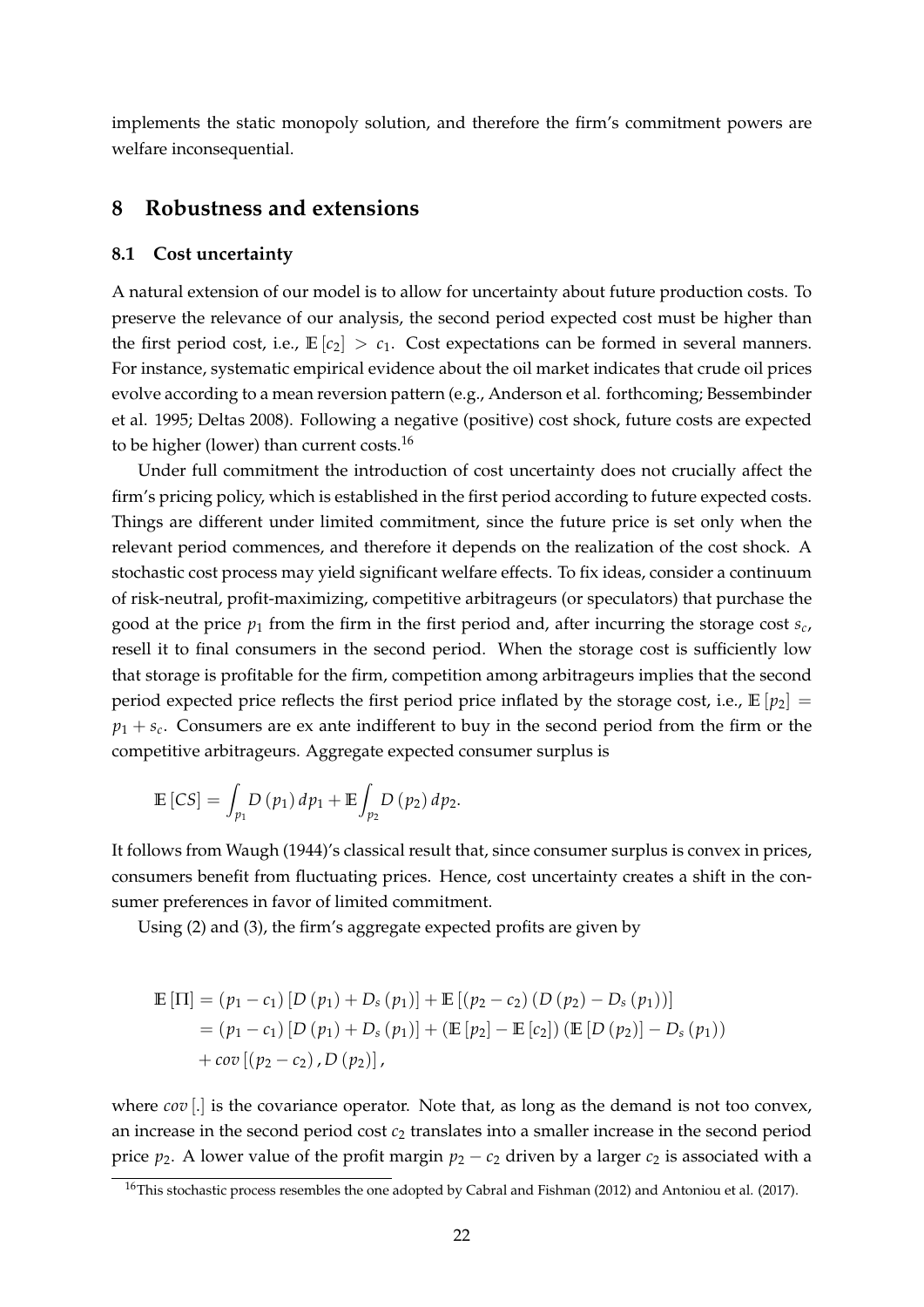lower value of the demand  $D(p_2)$ , and therefore the covariance between  $p_2 - c_2$  and  $D(p_2)$ is positive. This suggests that the uncertainty about future costs also mitigates the firm's loss from the lack of commitment.

To obtain explicit results, suppose that the second period cost is  $c_2 = c_1 + \Delta c + \theta$ , where *θ* is a stochastic term with zero mean, which implies that  $\mathbb{E}[c_2] = c_1 + \Delta c$ . With a linear demand function of the form  $D(p_\tau) = \alpha - \beta p_\tau$ ,  $\tau \in \{1, 2\}$ , it is straightforward to show that the aggregate expected consumer surplus and firm's profits are

$$
\mathbb{E}\left[CS^{*s}\right] = CS^{*s} + \frac{\beta}{8}var\left[\theta\right] \text{ and } \mathbb{E}\left[\Pi^{*s}\right] = \Pi^{*s} + \frac{\beta}{4}var\left[\theta\right],
$$

where *CS*∗*<sup>s</sup>* and Π∗*<sup>s</sup>* denote the consumer surplus and firm's profits in a deterministic environment with  $c_2 = c_1 + \Delta c$  (see the Supplementary Appendix), and *var* [.] is the variance operator. Both the consumers and the firm benefit from cost uncertainty, which is definitively (expected) total welfare enhancing.<sup>17</sup>

It is also of some interest to consider the case where competitive arbitrageurs do not operate in the market and final consumers may directly engage in storing activities. It follows from the previous discussion that, since consumer surplus is convex in prices, consumers prefer ex ante to buy a unit of the good in the second period at a random price  $p_2$  rather than at a deterministic price equal to  $\mathbb{E}[p_2]$ . Given that storing involves an aggregate deterministic cost  $p_1 + s_c$ , the condition under which consumers are indifferent to storing is such that  $p_1 + s_c < \mathbb{E}[p_2]$ . In this case, the firm must reduce the first period price to a larger extent to stimulate consumer storage, which tends to increase consumer surplus. The welfare superiority of limited commitment derived in Section 7 can be even more pronounced in the presence of cost uncertainty.

#### **8.2 Number of periods**

Our results can be generalized to a time horizon with more than two periods. There are various reasons that make a two-period model suitable for our purposes, aside from its analytical tractability. Predictions about the evolution of costs tend to be accurate only in the near future. Furthermore, storable goods typically depreciate over time and can be accumulated only for a limited amount of time. Nonetheless, the analysis of a larger time horizon warrants some attention. To fix ideas, consider a setting with  $T \geq 2$  periods, where production costs are expected to increase in each period, i.e.,  $\Delta c_{\tau} \equiv c_{\tau} - c_{\tau-1} > 0$ ,  $\tau \in \{2, ..., T\}$ , and storage costs are sufficiently low that storing is profitable in each period irrespective of the firm's commitment powers, which requires  $s_c < \Delta c_{\tau}$ . It follows from our analysis that the storability constraint is binding in each period, i.e.,  $p_{\tau} = p_{\tau-1} + s_c$ ,  $\tau \in \{2, ..., T\}$ . Formally, under full commitment the firm's maximization problem is given by

 $17$ Explicit calculations are available upon request. These results qualitatively persist under more general conditions. We refer to Antoniou and Tsakiris (2016) for a useful technique.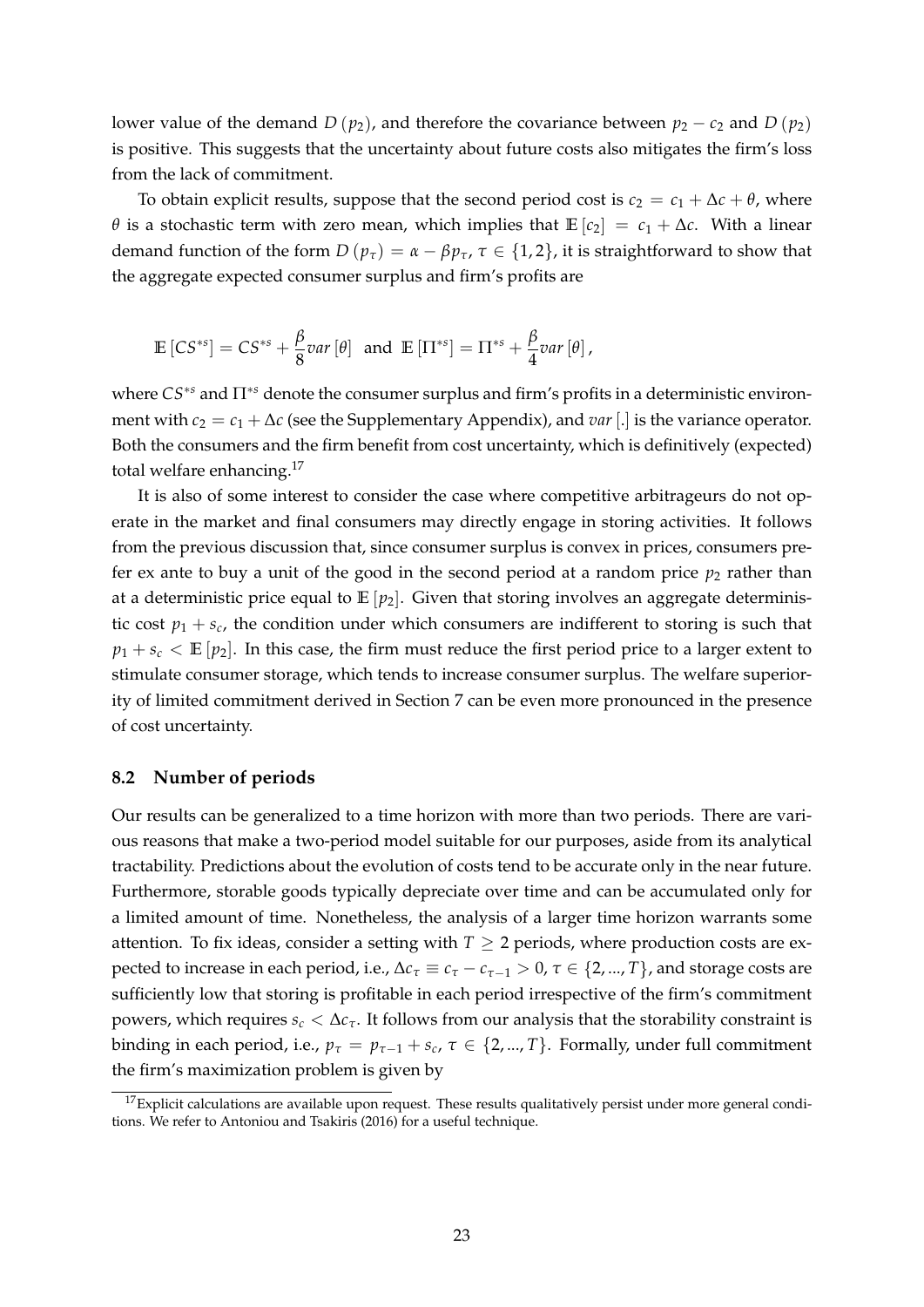$$
\max_{p_1} (p_1 - c_1) \sum_{\tau=1}^T D(p_\tau) \quad s.t. \quad p_\tau = p_{\tau-1} + s_c.
$$

In line with the baseline model, a firm that can fully commit to a price sequence induces consumers to store in the first period the entire quantity consumed in the following periods, since the per period cost increase exceeds the consumer storage cost.

Under limited commitment the firm succumbs to the temptation to reduce prices below the full commitment level to serve any residual demand. Anticipating the firm's myopic behavior, consumers are less inclined to store. Formally, under limited commitment the firm's maximization problem is given by

$$
\max_{p_1} (p_1 - c_1) \sum_{\tau=1}^T D(p_\tau) - \sum_{\tau=2}^T \{ [D(p_\tau) - D_s(p_{\tau-1}) + D_s(p_\tau)] \times \left[ \sum_{t=2}^T \Delta c_t - (\tau - 1) s_c \right] \} \quad s.t. \quad p_\tau = p_{\tau-1} + s_c.
$$

The expression  $D(p_\tau) - D_s(p_{\tau-1}) + D_s(p_\tau)$  denotes the per period net future demand, namely, the demand for consumption *D* ( $p_{\tau}$ ) in period  $\tau \in \{2, ..., T\}$ , reduced by the consumer storage *D*<sup>*s*</sup> ( $p$ <sup>*τ*</sup> $-1$ ) *in period τ* − 1 and inflated by the consumer storage *D*<sup>*s*</sup> ( $p$ <sup>*τ*</sup>) *in period τ* (where  $D_s(p_\tau) = 0$  for  $\tau = T$  since no storage occurs in the final period). The amount of consumer storage in each period is determined in equilibrium by the condition of sequential optimality and the binding storability constraint. Each unit of the net future demand in period  $\tau \in \{2,...,T\}$  entails a loss equal to  $\sum_{t=2}^{T} \Delta c_t - (\tau - 1) s_c$ , which corresponds to the excess of the aggregate cost increases from the initial period over the aggregate storage costs. In line with the baseline model, when the net future demand is positively sloped, a myopic firm resorts to lower prices in order to stimulate consumer storage, which reduces future production that takes place at increasingly higher costs.<sup>18</sup> Notably, a longer sequence of periods with increasing costs aggravates the firm's loss from serving the future demand, which magnifies the firm's incentive for a downward price distortion. Hence, the result of higher consumer surplus under limited commitment derived in Section 7 can be stronger as the time horizon extends. This is consistent with the empirical evidence discussed in the introduction that a sequence of periods of increasing costs mitigates the firm's market power.

#### **8.3 Firm's inventories**

Throughout the paper we focus on the possibility of consumer storage. However, it is reasonable to think that in storable good markets firms can accumulate inventories as well. This option is naturally appealing when production costs are expected to increase over time. Consider the relevant case of relatively low consumer storage costs. We know from the previous analysis that a firm with full commitment powers is able to stick to a price sequence that induces

<sup>&</sup>lt;sup>18</sup>For instance, in a three-period setting with a linear demand of the form  $D(p_\tau) = \alpha - \beta p_\tau$ ,  $\tau \in \{1,2,3\}$ , the net demand increases with the price in the second and third periods, i.e.,  $D'(p_2) - D'_s(p_1) + D'_s(p_2) = 3\beta > 0$  and  $D'(p_3) - D'_s(p_2) = \beta > 0.$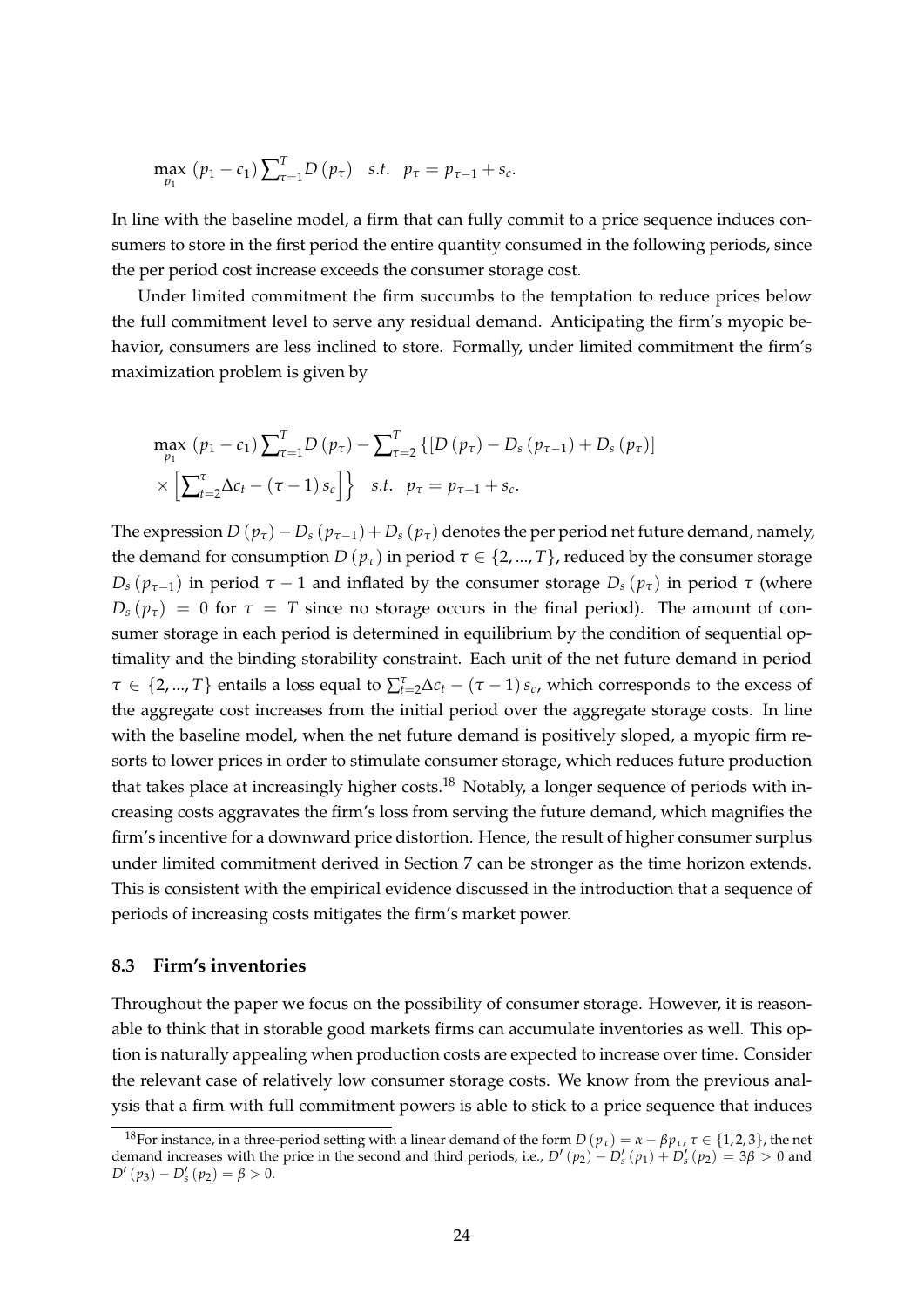full consumer storage in the first period, and therefore no production occurs in the following period(s). This implies that under full commitment there is no scope for firm's inventories.

Things differ under limited commitment, since the firm cannot refrain from serving the future demand, which alleviates the consumer storage incentives. Intuitively, a technological effect comes into play, since the firm finds it profitable to resort to inventories in order to save future production costs when the cost increase is sufficiently pronounced that it outweighs the inventory holding cost. Notably, inventories can also exhibit a strategic effect in markets characterized by consumer storage. As shown by Antoniou and Fiocco (2017), a firm with limited commitment powers can use inventories to mitigate the consumer storage incentives in a setting where demand increases over time. Since the cost of producing inventories is sunk when they are sold, inventories act as strategic device to reduce future costs, which translates in lower future prices and alleviates the consumer storage incentives. In our framework, this is profit detrimental, since the firm benefits from consumer storage. A trade-off emerges between the technological and strategic effects and, if the former effect dominates, the firm prefers to accumulate inventories. Notably, the combination of the technological and strategic effects is beneficial for consumers. The lower aggregate production costs stemming from inventories translate into lower prices and the cost sunkness of inventories exacerbates the firm's temptation to serve the future demand at lower prices, which induces the firm to decrease its prices in order to stimulate consumer storage. Therefore, the introduction of firm's inventories reinforces our result of welfare superiority of limited commitment.

#### **8.4 Competition**

It is also of some interest to explore the impact of competition among firms on our results. In a two-period Cournot duopoly setting where consumers can store for future consumption, Anton and Das Varma (2005) show that firms behave more aggressively to attract consumer storage. In a two-period differentiated good Bertrand framework, Guo and Villas-Boas (2007) find that the opportunity of consumer storage exacerbates price competition. When production costs are expected to increase over time, the firms' incentives to compete for consumer storage are magnified, which creates further pressure to lower prices. Therefore, the forces described in our paper complement those identified by Anton and Das Varma (2005) and Guo and Villas-Boas (2007). Their mutual reinforcement definitively enhances consumer surplus. Our analysis suggests that, when consumer storage costs are relatively low, the benefits for consumers tend to be larger under limited commitment.

## **8.5 Discount factor**

In the baseline model, the firm's current and future profits share the same weight. In line with Dudine et al. (2006), this assumption is imposed for the sake of simplicity and our qualitative results carry over with a more general discount factor *δ*, provided that the firm cares about the future to a sufficient extent. This is because the firm's commitment problem is relevant as long as the discounted second period costs exceed the first period costs, i.e.,  $\delta c_2 > c_1$ . Otherwise, the preferences of the firm and the consumers are trivially aligned against consumer storage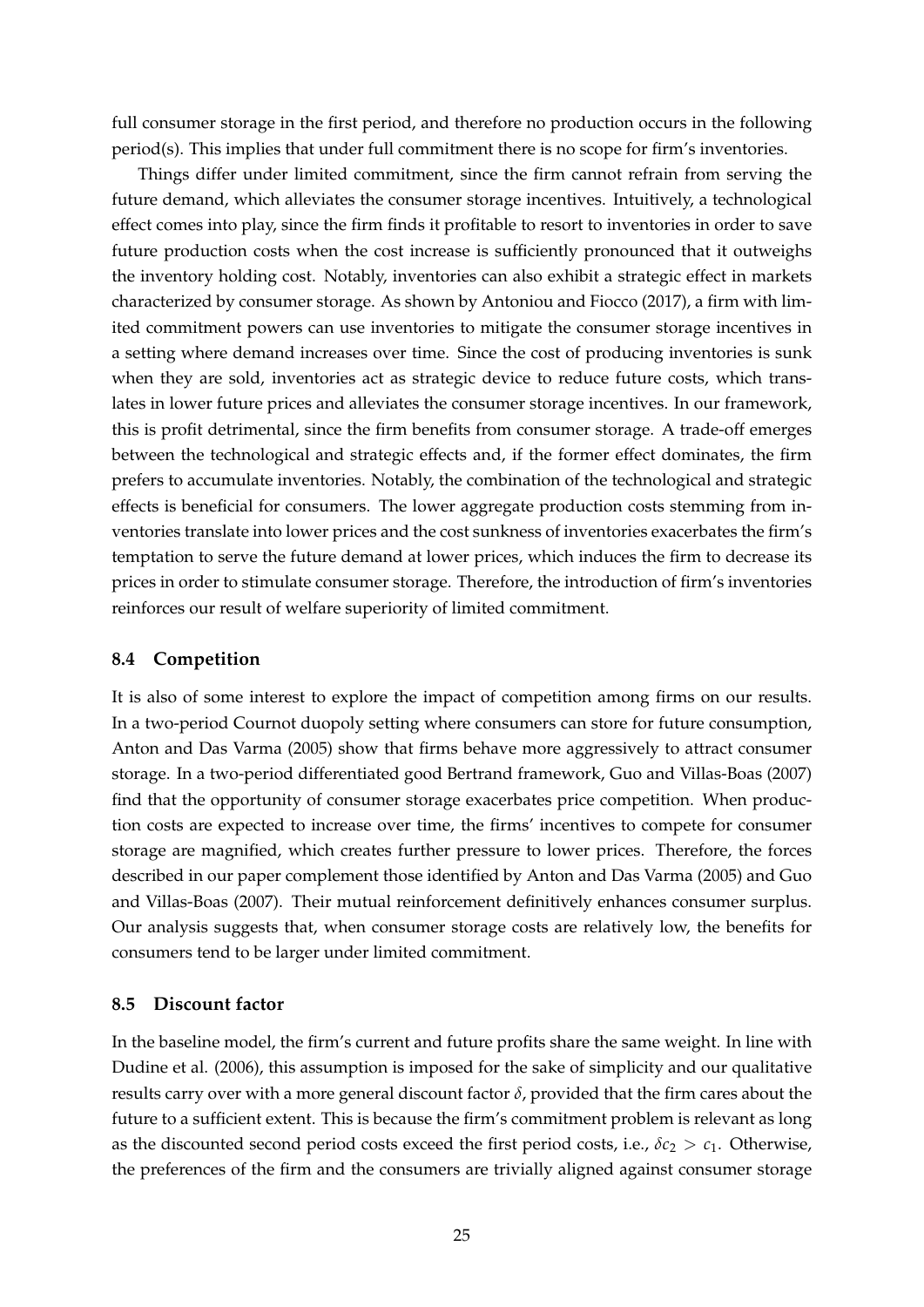and the firm's commitment powers are inconsequential.

The consumer discount factor can be captured by the consumer storage cost *s<sup>c</sup>* . It follows from our analysis that the firm's problem of limited commitment is more relevant when *s<sup>c</sup>* is relatively low, namely, consumers are sufficiently forward-looking.

## **9 Concluding remarks**

The interaction between the intertemporal strategies of firms and consumers is relevant in many dynamic settings, such as markets for storable goods. In this paper, we characterize a firm's pricing policy and the welfare effects associated with the firm's ability to commit to future prices in a dynamic storable good market where consumers are willing to store and production costs change over time. We show that, when costs are expected to increase, the firm's lack of commitment generally leads to lower prices as long as consumer storage costs are sufficiently small. The rationale for this result arises in a non-trivial manner from the firm's manipulation of the price strategy in order to affect the future demand net of consumer storage. A firm with limited commitment powers cannot refrain from serving the future net demand, even though this is ex ante suboptimal because of higher costs. A reduction in the first period price stimulates consumer storage, which generally reduces the net demand in the second period and therefore alleviates the firm's loss from the lack of commitment. Since the storability constraint is binding, the second period price is also lower under limited commitment. As a result, consumer surplus definitively increases. Despite the firm's loss, under certain circumstances total welfare is also higher. For instance, this is the case for an intermediate increase in production costs in a linear demand framework. For intermediate values of consumer storage costs, the inefficient behavior of a firm with limited commitment powers when dealing with consumer storage can result in higher prices, which harms consumers and, a fortiori, the whole economy. When consumer storage costs are large enough, the static monopoly solution is implemented irrespective to the firm's commitment powers.

Our results can substantiate the stance of regulators and antitrust authorities on the firm's adoption of instruments that mitigate the commitment problem in storable good markets. A well-known contractual policy that the firm can implement to restore (or approach) the full commitment solution is a money-back guarantee — sometimes called "most-favored nation" clause — that commits the firm to reimburse its customers if the future price falls below the preannounced level. In markets for durable goods where full commitment leads to higher prices, these price protection policies harm consumers, and therefore they should be prohibited. As shown by Dudine et al. (2006), in markets for storable goods where demand increases over time, the firm's lack of commitment is unambiguously welfare detrimental, which induces a positive evaluation of such contracts that improve the firm's commitment ability. Our analysis suggests that antitrust authorities should conduct a more sophisticated assessment in relatively mature markets for storable goods, where demand tends to remain stable while production costs vary over time. Specifically, contractual clauses that enhance the firm's commitment powers should be banned when consumer storage costs are relatively small, since they reduce consumer surplus and possibly total welfare as well. Conversely, when consumer storage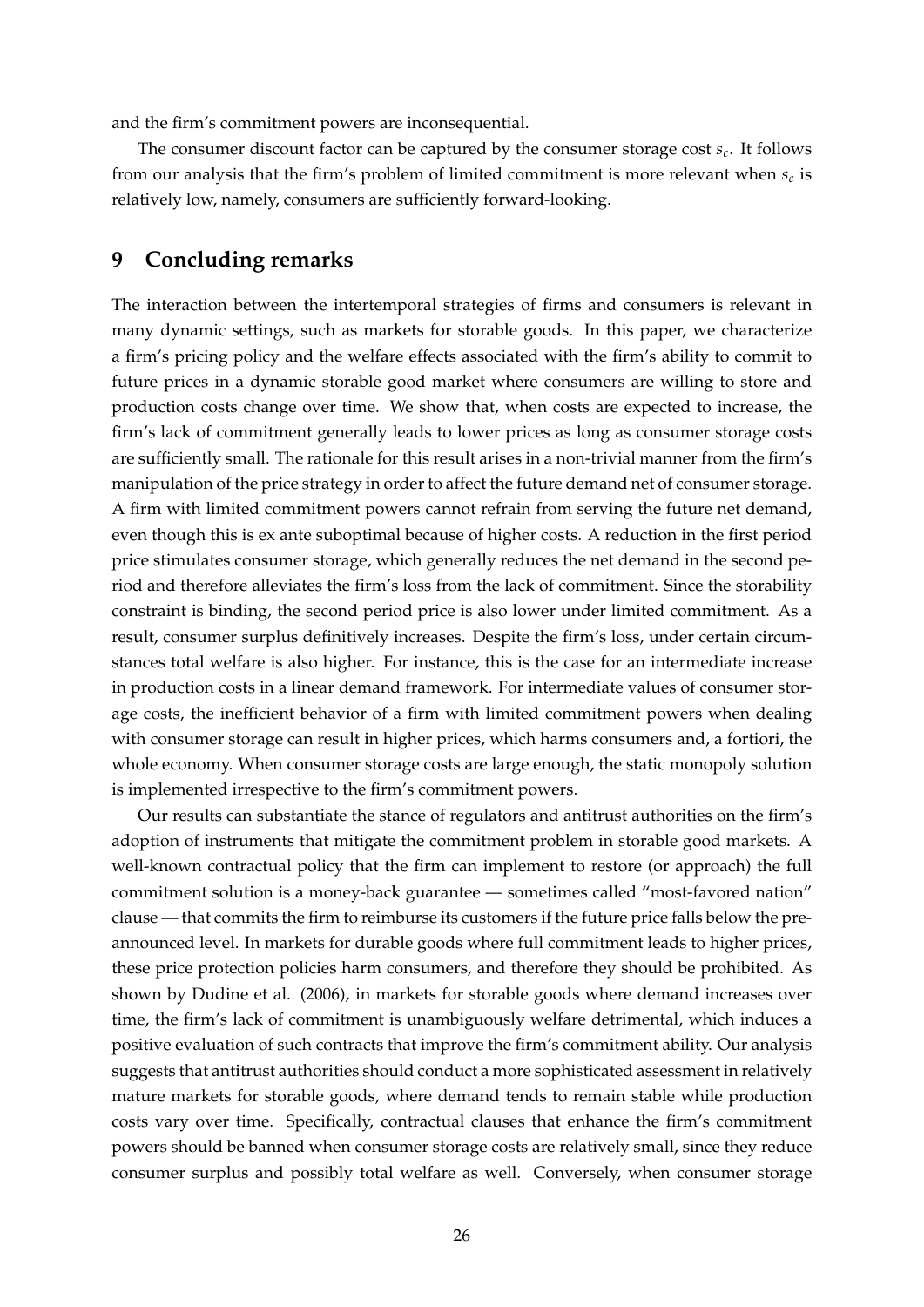costs are larger, antitrust authorities should approve these policies, since they tend to benefit consumers and, a fortiori, the whole economy.

In the light of our result that a myopic pricing policy enhances consumer surplus and even total welfare for intermediate cost increases (when consumer storage costs are sufficiently small), we also provide support for the target of moderate inflation commonly adopted by central banks. As discussed in the introduction, our analysis sheds new light on the negative empirical relation between the rate of inflation and the firm's average markup. The predictions of our model lend themselves to an empirically testable validation and can stimulate further empirical investigation in markets for storable goods.

# **Appendix**

**Proof of Proposition 1.** The firm faces the following three pricing options: (I)  $p_1 + s_c > p_2$ ; (II)  $p_1 + s_c = p_2$ ; (III)  $p_1 + s_c < p_2$ .

**Option (I)**  $p_1 + s_c > p_2 \Rightarrow D_s(p_1) = 0$ . The firm's maximization problem is

$$
\max_{p_1,p_2} (p_1-c_1) D(p_1) + (p_2-c_2) D(p_2).
$$

The first order condition for  $p_\tau$ ,  $\tau \in \{1, 2\}$ , is given by

$$
D\left(p_{\tau}\right) + \left(p_{\tau} - c_{\tau}\right)D'\left(p_{\tau}\right) = 0, \tag{7}
$$

which yields the equilibrium static monopoly prices

$$
p_1^m = c_1 + \mu_1^m \text{ and } p_2^m = c_2 + \mu_2^m,
$$
\n(8)

where  $\mu_{\tau}^{m}$ ,  $\tau \in \{1,2\}$ , is defined in Section 3. Consumer storage is  $D_{s}^{m} = 0$ . This solution is implementable if and only if the static monopoly feasibility constraint (6) holds.

**Option (II)**  $p_1 + s_c = p_2 \Rightarrow D_s(p_1) \in [0, D(p_1 + s_c)]$ . The firm's maximization problem is

$$
\max_{p_1} (p_1 - c_1) [D (p_1) + D_s (p_1)] + (p_1 + s_c - c_2) [D (p_2) - D_s (p_1)].
$$
\n(9)

The following two cases emerge:

**(IIa)**  $s_c \leq \Delta c$ . Since the firm's profits in the maximand of (9) increase with  $D_s(p_1)$ , the firm prefers to induce full consumer storage, i.e.,  $D_s(p_1) = D(p_1 + s_c)$ . The firm's maximization problem reduces to

$$
\max_{p_1} (p_1 - c_1) [D (p_1) + D (p_1 + s_c)]. \tag{10}
$$

The first order condition for  $p_1$  is

$$
D(p_1) + D(p_1 + s_c) + (p_1 - c_1) [D'(p_1) + D'(p_1 + s_c)] = 0.
$$
\n(11)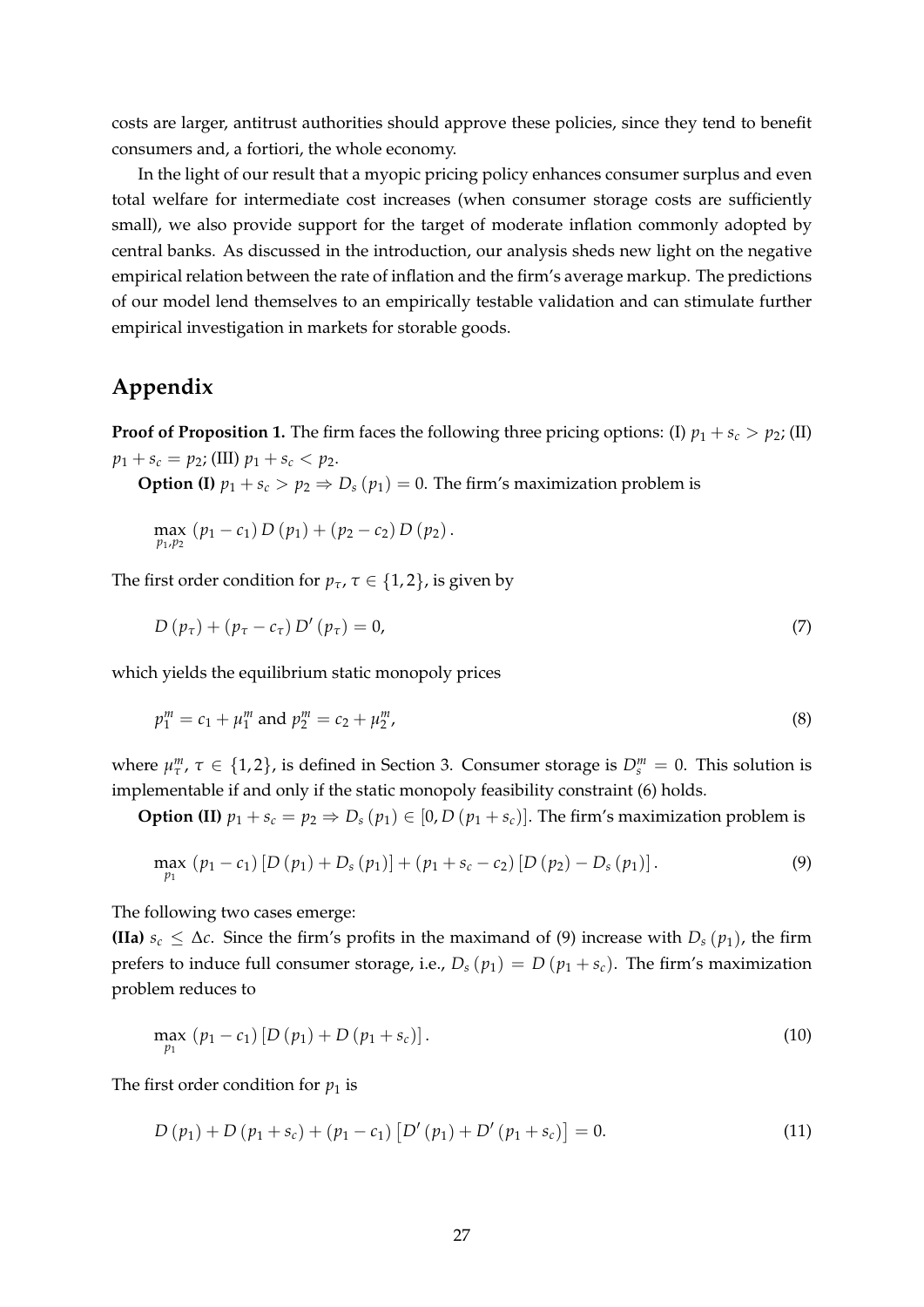Using (5) yields the equilibrium full commitment storing prices

$$
p_1^{cs} = c_1 - \frac{D (p_1^{cs} + s_c) + \phi_1 (p_1^{cs})}{D' (p_1^{cs} + s_c)} \text{ and } p_2^{cs} = p_1^{cs} + s_c. \tag{12}
$$

**(IIb)**  $s_c > \Delta c$ . Since the firm's profits in the maximand of (9) decrease with  $D_s(p_1)$ , the firm prefers to deter consumer storage, i.e.,  $D_s(p_1) = 0$ . The firm's maximization problem becomes

$$
\max_{p_1} (p_1 - c_1) D (p_1) + (p_1 + s_c - c_2) D (p_1 + s_c).
$$

The first order condition for  $p_1$  is

$$
D(p_1) + D(p_1 + s_c) + (p_1 - c_1) D'(p_1) + (p_1 + s_c - c_2) D'(p_1 + s_c) = 0.
$$
 (13)

Using (5) yields the equilibrium full commitment no-storing prices

$$
p_1^{cn} = c_1 - \frac{D\left(p_1^{cn}\right) + \phi_2\left(p_1^{cn} + s_c\right)}{D'\left(p_1^{cn}\right)} \text{ and } p_2^{cn} = p_1^{cn} + s_c. \tag{14}
$$

**Option (III)**  $p_1 + s_c < p_2 \Rightarrow D_s(p_1) = D(p_1 + s_c)$ . This yields the same profits as in (IIa), and therefore it is irrelevant.

We obtain the following results.

**(i)** Suppose  $s_c < \min{\{\Delta c + \Delta \mu^m, \Delta c\}}$ . The only feasible option is (IIa), and the equilibrium prices are described by (12).

(iia) Suppose  $\Delta c + \Delta \mu^m \leq s_c \leq \Delta c$ . This interval is non-empty if and only if  $\Delta \mu^m \leq 0$ . The feasible options are (I) and (IIa), whose associated profits are Π*<sup>m</sup>* and Π*cs*. It follows from the feasibility constraint (6) that at the lower bound  $s_c = \Delta c + \Delta \mu^m$  it holds  $p_2^m = p_1^m + s_c$ . Substituting  $p_1^m$  and  $p_2^m = p_1^m + s_c$  into the maximand of (9) yields  $\Pi^{cs}(p_1^m) = \Pi^m(p_1^m)$ , where the equality follows since  $D_s(p_1^m)=0$ . Then, the profit outcome in (I) can be replicated by (IIa). Since  $\Pi^{cs}$  (.) is maximized at  $p_1^{cs}$ , which differs from  $p_1^m$ , we find that  $\Pi^{cs} > \Pi^m$  at the lower bound  $s_c = \Delta c + \Delta \mu^m$ . Now, consider the upper bound  $s_c = \Delta c$ . Then,  $\Pi^{cs}$  does not depend on consumer storage. As Π*<sup>m</sup>* is characterized by no storage, without any loss of generality, we focus on the no-storage case. It holds  $\Pi^m > \Pi^{cs}$ , since  $\Pi^m$  is the solution to an unconstrained maximization problem. Taking the derivative of Π*cs* with respect to *s<sup>c</sup>* and using (11) yields *∂*Π*cs*  $\frac{\partial\Pi^{cs}}{\partial s_c}=(p_1^{cs}-c_1)\,D'\,(p_1^{cs}+s_c)<0.$  As  $\Pi^m$  is independent of  $s_c$ , there exists a unique threshold  $\overline{s}_c^c \in (\Delta c + \Delta \mu^m, \Delta c)$  such that for  $s_c < \overline{s}_c^c$  it holds  $\Pi^{cs} > \Pi^m$  and the equilibrium prices are described by (12), while for  $s_c \geq \bar{s}_c^c$  it holds  $\Pi^m \geq \Pi^{cs}$  and the equilibrium prices are described by (8), where  $\Pi^{cs} = \Pi^m$  if and only if  $s_c = \overline{s}_c^c$ .

(iib) Suppose, alternatively,  $\Delta c \leq s_c < \Delta c + \Delta \mu^m$ . This interval is non-empty if and only if  $\Delta \mu^{m} > 0.$  The only feasible option is (IIb), $^{19}$  and the equilibrium prices are described by (14).

(iii) Suppose  $s_c$  ≥ max { $\Delta c + \Delta \mu^m$ ,  $\Delta c$ }. The feasible options are (I) and (IIb), whose associated profits are Π*<sup>m</sup>* and Π*cn*. Since consumer storage is absent under both options and Π*<sup>m</sup>* is the solution to an unconstrained maximization problem, it holds Π*<sup>m</sup>* > Π*cn* and the

<sup>&</sup>lt;sup>19</sup>Clearly, for  $s_c = \Delta c$  cases (IIa) and (IIb) coincide.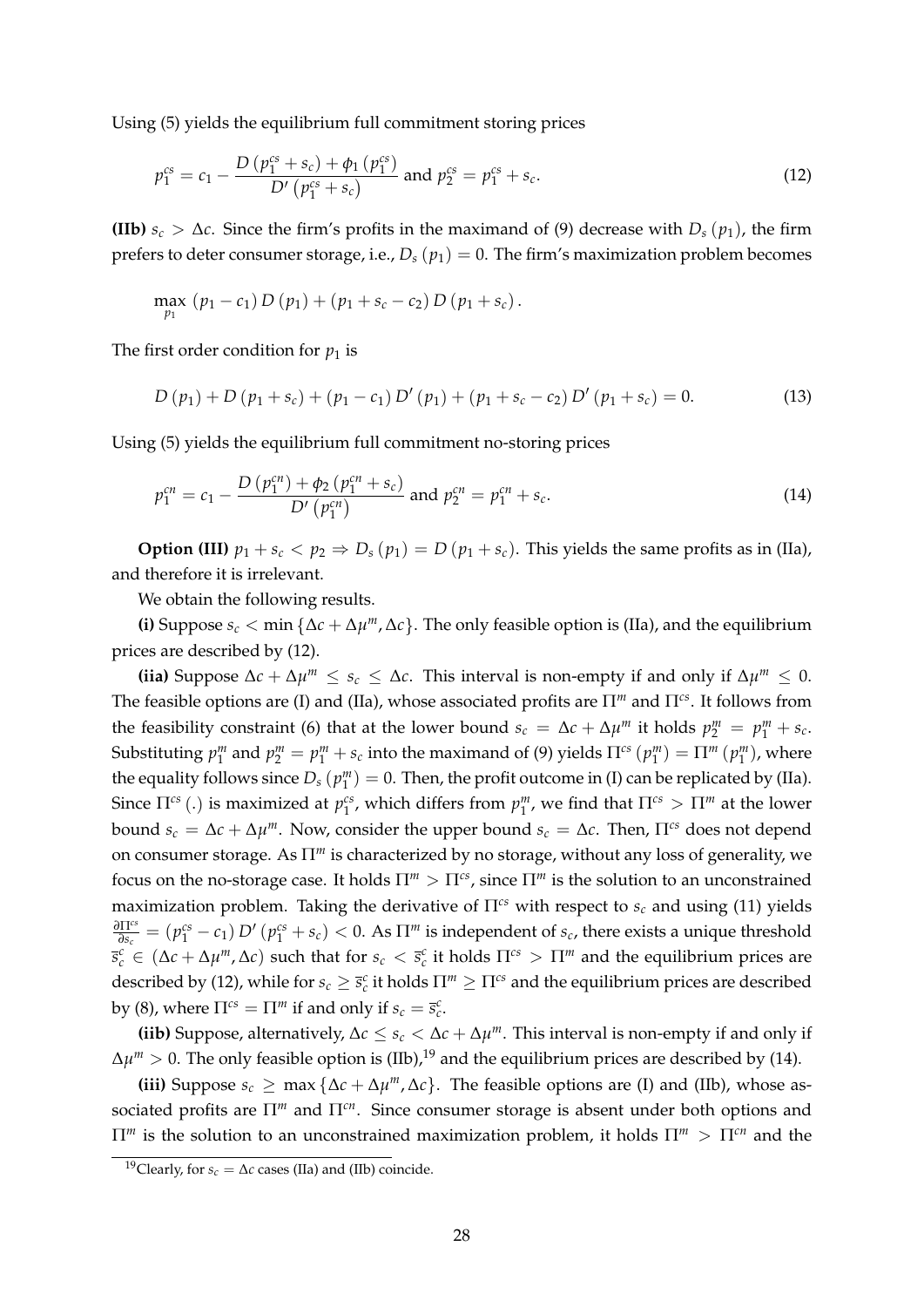equilibrium prices are described by  $(8)$ .

**Proof of Corollary 1.** Since  $\Delta \mu^m \leq 0$ , the equilibrium consumer storage and prices in points (i) and (ii) of the corollary are a direct consequence of the outcomes in points (i), (iia) and (iii) of Proposition 1. Taking the derivative of the left-hand side of the first order condition for  $p_1^{cs}$  in (11) with respect to  $s_c$  yields  $D'(p_1^{cs}+s_c)+(p_1^{cs}-c_1)D''(p_1^{cs}+s_c) < 0$ , where the inequality holds if and only if  $D'' (p_1^{cs} + s_c) < \tilde{D}'' \equiv -\frac{D'(p_1^{cs} + s_c)}{p_1^{cs} - c_1}$  $\frac{(p_1 + s_c)}{p_1^{cs} - c_1}$ , with  $\tilde{D}^{\prime\prime} > 0$ . It follows from the implicit function theorem that  $\frac{\partial p_1^{cs}}{\partial s_c} < 0$  for  $D''(.) < \widetilde{D}''$ . Moreover, the derivative of the left-hand side of the first order condition for  $p_2^{cs}$  — obtained by replacing  $p_1$  with  $p_2 - s_c$ in (11) — with respect to  $s_c$  is  $-2D' (p_2^{cs} - s_c) - (p_2^{cs} - s_c - c_1) D'' (p_2^{cs} - s_c) - D' (p_2^{cs}) > 0$ , where the inequality follows from Assumption 1 and  $D'(.) < 0$ . By the implicit function theorem, we obtain  $\frac{\partial p_2^{cs}}{\partial s_c} > 0$ . Now, we turn to the price comparisons. Substituting the first order condition for  $p_1^m$  in (7) into the left-hand side of the first order condition for  $p_1^{cs}$  in (11) yields  $D(p_1^m + s_c) + (p_1^m - c_1) D'(p_1^m + s_c)$ . This expression vanishes if and only if  $s_c = 0$ , which implies  $p_1^m = p_1^{cs}$ . Given that  $\frac{\partial p_1^{cs}}{\partial s_c} < 0$  for  $D''$  (.)  $< \widetilde{D}''$  while  $p_1^m$  is independent of  $s_c$ , if  $s_c > 0$  we obtain  $p_1^m > p_1^{cs}$  for  $D''(.) < \tilde{D}''$ .

**Proof of Corollary 2.** Since  $\Delta \mu^m > 0$ , the equilibrium consumer storage and prices in points (i), (ii) and (iii) of the corollary are a direct consequence of the outcomes in points (i), (iib) and (iii) of Proposition 1. It follows from the proof of Corollary 1 that  $\frac{\partial p_1^{c_s}}{\partial s_c} > 0$  for  $D''(.) > \tilde{D}''$ and that  $\frac{\partial p_2^{cs}}{\partial s_c} > 0$ . Taking the derivative of the left-hand side of the first order condition for  $p_1^{cn}$  in (13) with respect to  $s_c$  yields  $2D'\left(p_1^{cn}+s_c\right)+\left(p_1^{cn}+s_c-c_2\right)D''\left(p_2^{cn}+s_c\right) < 0$ , where the inequality follows from Assumption 1. Using the implicit function theorem, we obtain  $\frac{\partial p_1^{en}}{\partial s_c}$  < 0. Moreover, the derivative of the left-hand side of the first order condition for  $p_2^{cn}$ — obtained by replacing  $p_1$  with  $p_2 - s_c$  in (13) — with respect to  $s_c$  is  $-2D' (p_2^{cn} - s_c)$  –  $(p_2^{cn} - s_c - c_1) D'' (p_2^{cn} - s_c) > 0$ , where the inequality follows from Assumption 1. We find from the implicit function theorem that  $\frac{\partial p_2^{en}}{\partial s_c} > 0$ . Now, we turn to the price comparisons. Recall from the proof of Corollary 1 that  $p_1^{cs} = p_1^m$  if and only if  $s_c = 0$ . If  $s_c > 0$  we have  $p_1^{cs} > p_1^m$ for  $D''$  (.)  $> \widetilde{D}''$ , since  $\frac{\partial p_1^{cs}}{\partial s_c} > 0$  while  $p_1^m$  is independent of  $s_c$ . Moreover, we obtain  $p_1^{cn} > p_1^m$ , because  $\frac{\partial p_1^{c_1}}{\partial s_c}$  < 0 and the price strategy is continuous. Finally, it follows from  $\frac{\partial p_2^{c_2}}{\partial s_c} > 0$ ,  $\frac{\partial p_2^{c_1}}{\partial s_c} > 0$ ,  $\frac{\partial p^m_2}{\partial s_c} = 0$  and the continuity of the price strategy that  $p^m_2 > p^{cn}_2 > p^{cs}_2$ .

**Proof of Proposition 2.** Proceeding backwards, in the second period the firm maximizes the profits in (3). This yields the sequentially optimal second period price

$$
p_2 = c_2 - \frac{D(p_2) - D_s(p_1)}{D'(p_2)}.
$$
\n(15)

Moving to the first period, the firm faces the following three pricing options: (I)  $p_1 + s_c > p_2$ ; (II)  $p_1 + s_c = p_2$ ; (III)  $p_1 + s_c < p_2$ .

**Option (I)**  $p_1 + s_c > p_2 \Rightarrow D_s(p_1) = 0$ . As under full commitment, the equilibrium prices are set at the static monopoly level in (8). This solution is feasible if and only if the feasibility constraint (6) is fulfilled.

**Option (II)**  $p_1 + s_c = p_2 \Rightarrow D_s(p_1) \in [0, D(p_1 + s_c)]$ . The firm's first period maximization program is given by (9), subject to the sequential optimality constraint (15). Using (15) and  $p_1$  +  $s_c = p_2$  yields  $D_s(p_1) = \max\{0, D(p_1 + s_c) + (p_1 + s_c - c_1 - \Delta c) D'(p_1 + s_c)\}\.$  The following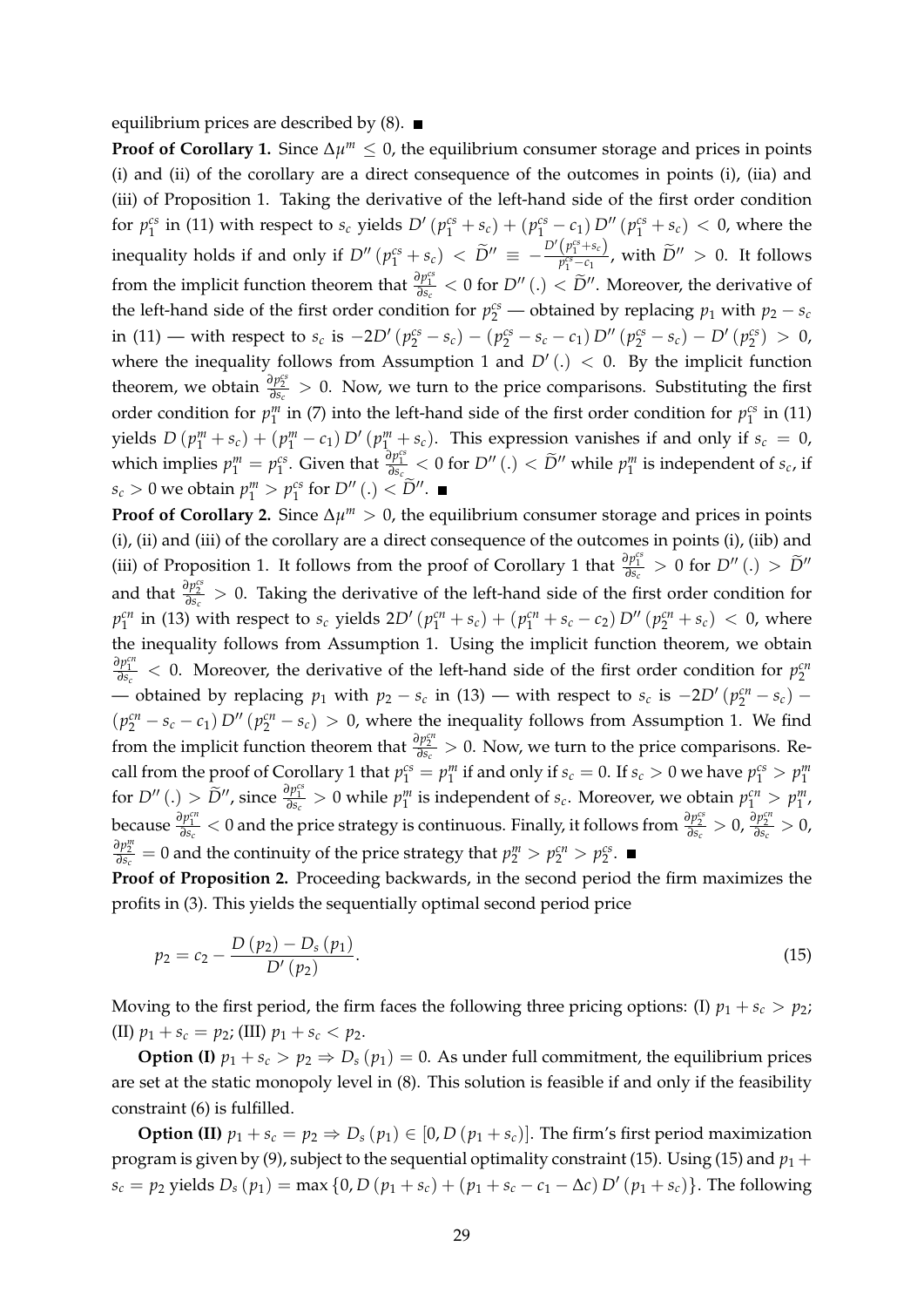two cases emerge. **(IIa)** Let  $D_s(p_1) > 0$ . The firm's first period maximization problem becomes

$$
\max_{p_1} (p_1 - c_1) [D (p_1) + D (p_1 + s_c)] + (\Delta c - s_c) (p_1 + s_c - c_1 - \Delta c) D' (p_1 + s_c).
$$
 (16)

The first order condition for  $p_1$  is

$$
D (p_1) + D (p_1 + s_c) + (p_1 - c_1) [D' (p_1) + D' (p_1 + s_c)]
$$
  
+  $(\Delta c - s_c) [D' (p_1 + s_c) + (p_1 + s_c - c_1 - \Delta c) D'' (p_1 + s_c)] = 0.$  (17)

Using (5) yields the equilibrium limited commitment storing prices

$$
p_1^{*s} = c_1 - \frac{D(p_1^{*s}) + \phi_2(p_1^{*s} + s_c) + (\Delta c - s_c) \phi_2'(p_1^{*s} + s_c)}{D'(p_1^{*s})} \text{ and } p_2^{*s} = p_1^{*s} + s_c.
$$
 (18)

Consumer storage is  $D_s^{*s} = D(p_1^{*s} + s_c) + (p_1^{*s} + s_c - c_1 - \Delta c) D'(p_1^{*s} + s_c) = \phi_2(p_1^{*s} + s_c)$ . To derive the condition under which this solution is feasible, i.e.,  $D_s^{*s} > 0$ , we compute the derivative of  $D_s^{*s}$  with respect to  $s_c$ . This yields

$$
\frac{\partial D_s^{*s}}{\partial s_c} = \frac{\partial p_2^{*s}}{\partial s_c} \left[ 2D'\left(p_2^{*s}\right) + \left(p_2^{*s} - c_1 - \Delta c\right)D''\left(p_2^{*s}\right) \right] < 0,
$$

*where the inequality holds since*  $\frac{\partial p_2^{*s}}{\partial s_c} > 0$  *(see Corollaries 3 and 4) and the expression in square* brackets is negative by Assumption 1. Now, we prove that  $D_s^{*s} > 0$  at  $s_c = 0$ . Note that this is the case if and only if  $D(p_1^{*s}) + (p_1^{*s} - c_1 - \Delta c) D'(p_1^{*s}) > 0$ , which means from the first order condition for  $p_2^m$  in (7) that  $p_1^{*s} = p_2^{*s} < p_2^m$ . Substituting (7) into the left-hand side of the first order condition for  $p_1^{*s}$  in (17) evaluated at  $s_c = 0$  yields after some manipulation  $\Delta c$   $[2D'(p_2^m) + (p_2^m - c_2) D''(p_2^m)] + \Delta c D'(p_2^m) < 0$ , where the inequality follows since the expression in square brackets is negative (by Assumption 1) and  $D'(.) < 0$ . This implies that  $p_1^{*s} = p_2^{*s} < p_2^m$  and therefore  $D_s^{*s} > 0$  at  $s_c = 0$ . By continuity, we have  $D_s^{*s} > 0$  for  $s_c$ small enough. Since *D*∗*<sup>s</sup> <sup>s</sup>* < 0 for *s<sup>c</sup>* arbitrarily large, we can conclude that there exists a unique threshold  $\tilde{s}_c^* > 0$  such that  $D_s^{*s} > 0$  if and only if  $s_c < \tilde{s}_c^*$ .

**(IIb)** For  $s_c \geq \tilde{s}_c^*$ , consumers do not store, i.e.,  $D_s^{*n} = 0$ . It follows from (15) that the equilibrium limited commitment no-storing prices are

$$
p_1^{*n} = p_2^{*n} - s_c \text{ and } p_2^{*n} = p_2^m = c_2 + \mu_2^m. \tag{19}
$$

**Option (III)**  $p_1 + s_c < p_2 \Rightarrow D_s(p_1) = D(p_1 + s_c)$ . As discussed in Section 5, this option is not implementable, since the firm has an incentive to reduce  $p_2$  and serve the market in the second period.

We obtain the following results.

(i) Suppose  $s_c < \min{\{\Delta c + \Delta \mu^m, \tilde{s}_c^*\}}$ . The only feasible option is (IIa), and the equilibrium prices are described by (18).

**(iia)** Suppose  $\Delta c + \Delta \mu^m \le s_c \le \tilde{s}_c^*$ . The feasible options are (I) and (IIa).<sup>20</sup> We know from

<sup>&</sup>lt;sup>20</sup>Clearly, for  $s_c = \tilde{s}_c^*$  cases (IIa) and (IIb) coincide.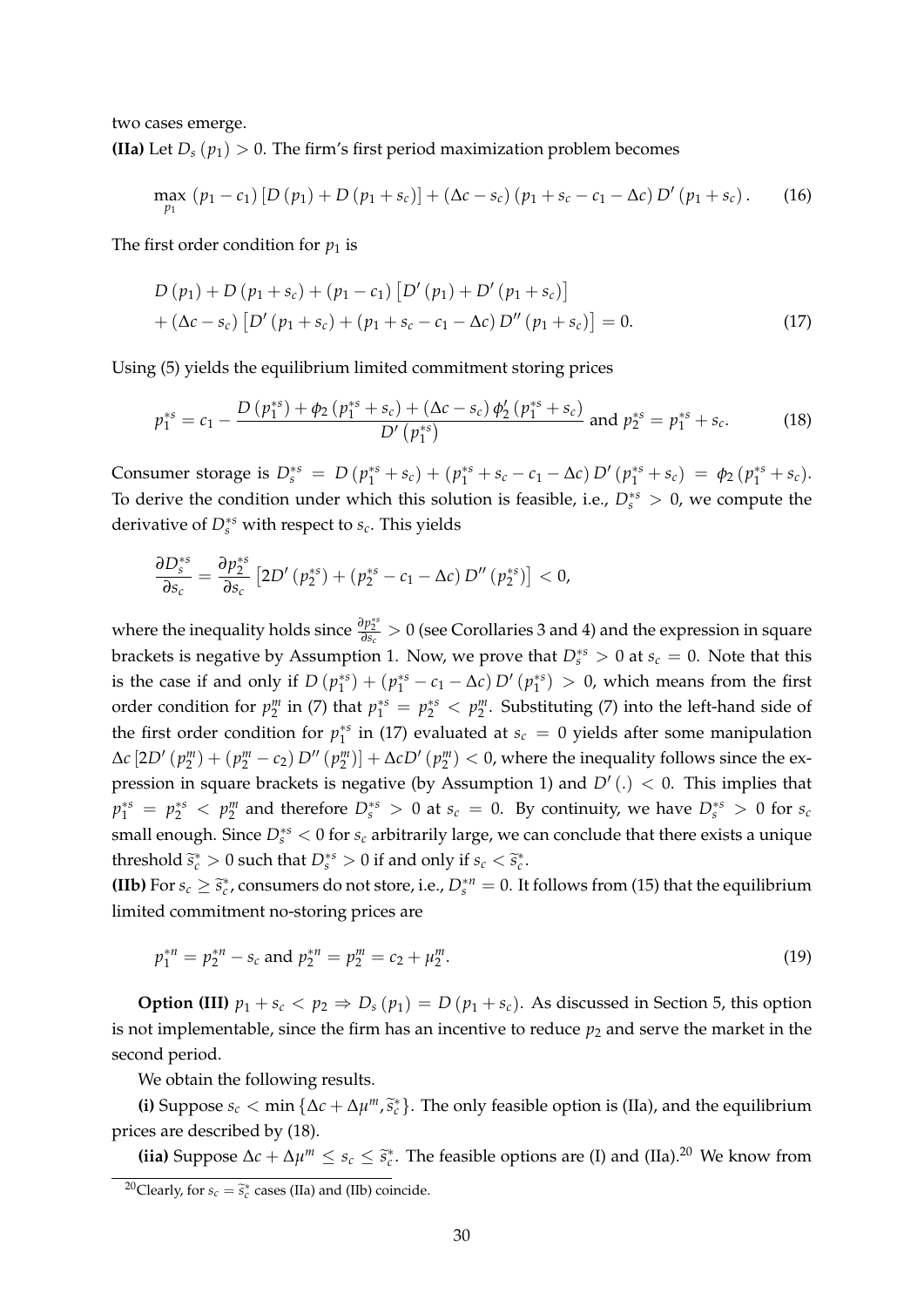the feasibility constraint (6) that at the lower bound  $s_c = \Delta c + \Delta \mu^m$  it holds  $p_2^m = p_1^m + s_c$ . Substituting  $p_1^m$  and  $p_2^m = p_1^m + s_c$  into the maximand of (9) yields  $\Pi^{*s}(p_1^m) = \Pi^m(p_1^m)$ , where the equality follows since  $D_s(p_1^m) = 0$ . Hence, the profit outcome in (I) can be replicated by (IIa). Since  $\Pi^{*s}$  (.) is maximized at  $p_1^{*s}$ , which differs from  $p_1^m$ , we find that  $\Pi^{*s} > \Pi^m$  at the lower bound  $s_c = \Delta c + \Delta \mu^m$ . At the upper bound  $s_c = \tilde{s}_c^*$ , there is no storing in (IIa), and the same holds in (I). This implies that  $\Pi^m > \Pi^{*s}$ , since  $\Pi^m$  is the solution to an unconstrained maximization problem. Taking the derivative of Π∗*<sup>s</sup>* with respect to *s<sup>c</sup>* and using (17) yields after some manipulation  $\frac{\partial \Pi^{*s}}{\partial s_c} = (\Delta c - s_c) [2D' (p_1^{*s} + s_c) + (p_1^{*s} + s_c - c_2) D'' (p_1^{*s} + s_c)],$  where the expression in square brackets is negative by Assumption 1. In principle, the following three cases emerge: (1) if  $\tilde{s}_c^* < \Delta c$ , then  $\frac{\partial \Pi^{*s}}{\partial s_c} < 0$ ; (2) if  $\Delta c + \Delta \mu^m \leq \Delta c \leq \tilde{s}_c^*$ , then  $\frac{\partial \Pi^{*s}}{\partial s_c} < 0$  for *s*<sub>*c*</sub> < ∆*c* and  $\frac{\partial \Pi^{*s}}{\partial s_c}$  > 0 for *s<sub>c</sub>* > ∆*c* (with a minimum at *s<sub>c</sub>* = ∆*c*); (3) if ∆*c* < ∆*c* + ∆*µ*<sup>*m*</sup>, i.e.,  $\Delta \mu^m > 0$ , then  $\frac{\partial \Pi^{*s}}{\partial s_c} > 0$ . Note that case (3) is impossible, since it contradicts the previous result that  $\Pi^{*s} > \Pi^m$  at the lower bound  $s_c = \Delta c + \Delta \mu^m$  and  $\Pi^m > \Pi^{*s}$  at the upper bound  $s_c = \tilde{s}_c^*$ , where  $\Pi^m$  is independent of  $s_c$ . First, consider case (1). Since  $\frac{\partial \Pi^{*s}}{\partial s_c} < 0$ , there exists a unique point of equalization between Π∗*<sup>s</sup>* and Π*m*. Now, consider case (2). Given that the impossibility of case (3) implies  $\Delta \mu^m \leq 0$ , we know from point (ii) of Corollary 1 that for  $s_c \geq \bar{s}_c^c$ the static monopoly solution is implemented under full commitment. Since it is sequentially optimal, the static monopoly solution must be also implemented under limited commitment. Given that  $\Pi^{*s} > \Pi^m$  at the lower bound  $s_c = \Delta c + \Delta \mu^m$  and  $\Pi^m > \Pi^{*s}$  for  $s_c \ge \bar{s}_c^c$ , where *s c <sup>c</sup>* < ∆*c*, the point of equalization between Π∗*<sup>s</sup>* and Π*<sup>m</sup>* must lie in the region where *s<sup>c</sup>* < ∆*c*, i.e., in the declining part of Π<sup>\**s*</sup>, which implies that the point of equalization is again unique. Summarizing, in either case (1) or (2), we find that  $\frac{\partial \Pi^{*s}}{\partial s_c} < 0$  in the relevant range for  $s_c$ . Hence, there exists a unique threshold  $\bar{s}_c^* \in (\Delta c + \Delta \mu^m, \tilde{s}_c^*)$  such that for  $s_c < \bar{s}_c^*$  it holds  $\Pi^{*s} > \Pi^m$ and the equilibrium prices are described by (18), while for  $s_c \geq \bar{s}_c^*$  it holds  $\Pi^m \geq \Pi^{*s}$  and the equilibrium prices are described by (8), where  $\Pi^m = \Pi^{*s}$  if and only if  $s_c = \overline{s}_c^*$ .

**(iib)** Suppose, alternatively,  $\tilde{s}_c^* \le s_c < \Delta c + \Delta \mu^m$ . The only feasible option is (IIb), and the equilibrium prices are described by (19).

**(iii)** Suppose  $s_c \ge \max{\{\Delta c + \Delta \mu^m, \tilde{s}_c^*\}}$ . The feasible options are (I) and (IIb). Since consumer storage is absent under both options and Π*<sup>m</sup>* is the solution to an unconstrained maximization problem, it holds  $\Pi^m > \Pi^{*n}$  and the equilibrium prices are described by (8).

**Proof of Corollary 3.** The equilibrium consumer storage and prices in points (i) and (ii) of the corollary are a direct consequence of the outcomes in points (i), (iia) and (iii) of Proposition 2. The derivative of the left-hand side of the first order condition for  $p_1^{*s}$  in (17) with respect to  $s_c$ vanishes for  $D''$  (.) = 0, which implies  $\frac{\partial p_1^{**}}{\partial s_c} = 0$  from the implicit function theorem. Moreover, the derivative of the left-hand side of the first order condition for  $p_2^{*s}$  — obtained by replacing  $p_1$  with  $p_2 - s_c$  in (17) — with respect to  $s_c$  is  $- [2D' (p_2^{*s} - s_c) + (p_2^{*s} - s_c - c_1) D'' (p_2^{*s} - s_c)]$  —  $[2D'(p_2^{**}) + (p_2^{**} - c_2) D''(p_2^{**})] > 0$ , where the inequality holds because each expression in square brackets is negative by Assumption 1. We find from the implicit function theorem that *∂p*<sup> $\frac{2}{\theta s_c}$  > 0. We now turn to the price comparisons. Substituting the first order condition for</sup>  $p_1^m$  in (7) into the left-hand side of the first order condition for  $p_1^{*s}$  in (17) with  $D'' = 0$  yields  $D(p_1^m + s_c) + (p_1^m - c_1) D' + (\Delta c - s_c) D'$ . Since for  $s_c = 0$  this expression reduces to  $\Delta c D' < 0$ and both  $p_1^{*s}$  (with  $D'' = 0$ ) and  $p_1^m$  do not depend on  $s_c$ , we obtain by Assumption 1 that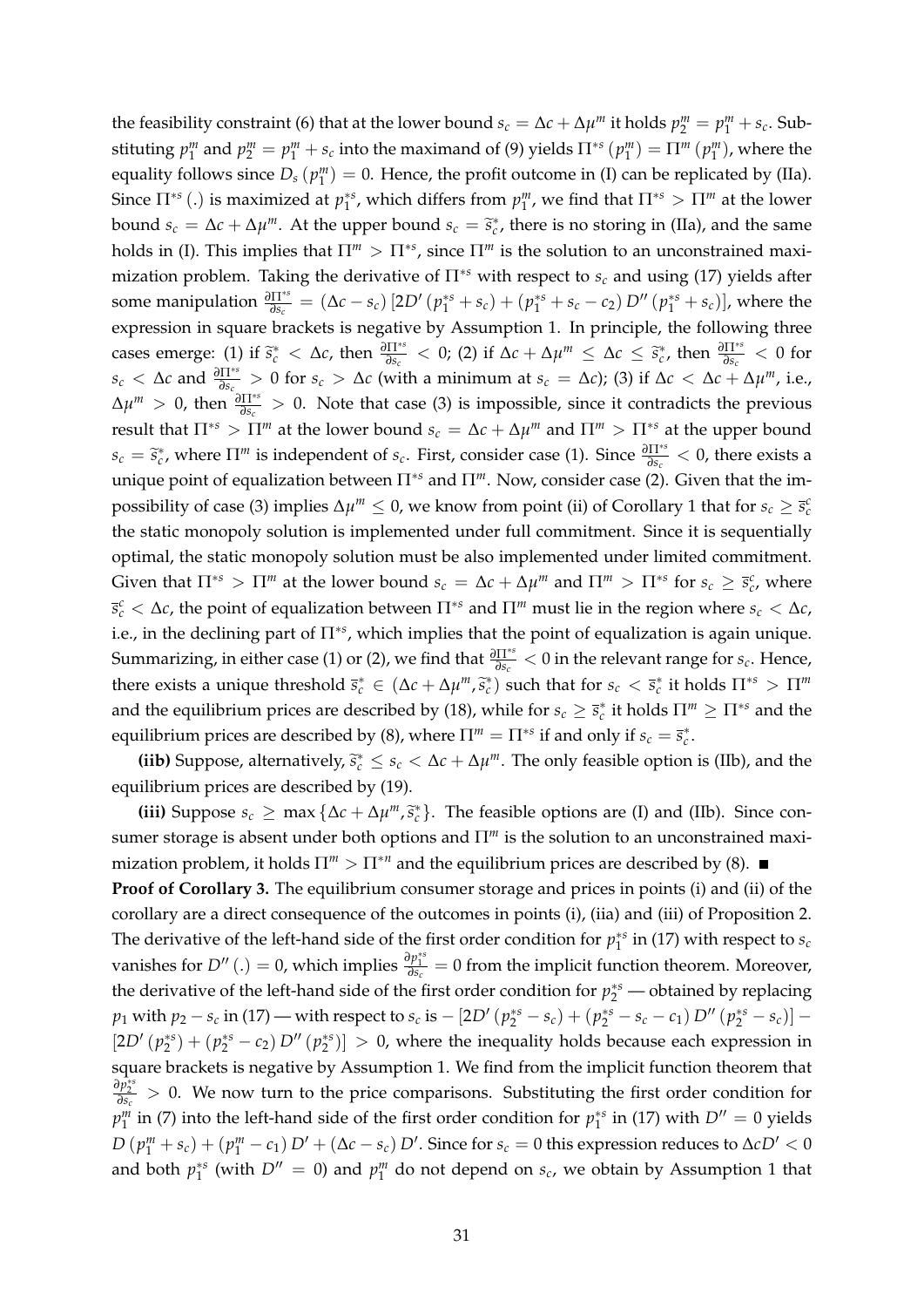$p_1^m > p_1^{**}$  for  $D'' = 0$ . It follows from  $D_s^{*s} = D(p_2^{**}) + (p_2^{**} - c_2) D'(p_2^{**}) > 0$  that  $p_2^m > p_2^{**}$ . **Proof of Corollary 4.** The equilibrium consumer storage and prices in points (i), (ii) and (iii) of the corollary are a direct consequence of the outcomes in points (i), (iib) and (iii) of Proposition 2. It follows from the proof of Corollary 3 that  $\frac{\partial p_2^{*s}}{\partial s_c} > 0$ . We now turn to the price comparisons. Since  $\frac{\partial p_1^{*n}}{\partial s_c}$  < 0 and the price strategy is continuous, we obtain  $p_1^{*n} > p_1^m$ . It follows from  $\frac{\partial p_2^{**}}{\partial s_c} > 0$ ,  $\frac{\partial p_2^m}{\partial s_c} = 0$  and the continuity of the price strategy that  $p_2^m > p_2^{**}$ .

**Proof of Proposition 3.** The proof proceeds through the following four cases: (I)  $\Delta \mu^m \leq 0$  and  $\Delta c + \Delta \mu^m \leq \tilde{s}_c^*$ ; (II)  $\Delta \mu^m \leq 0$  and  $\Delta c + \Delta \mu^m > \tilde{s}_c^*$ ; (III)  $\Delta \mu^m > 0$  and  $\Delta c + \Delta \mu^m > \tilde{s}_c^*$ ; (IV)  $\Delta \mu^m >$ 0 and  $\Delta c + \Delta \mu^m \leq \tilde{s}_c^*$ . Note that the thresholds  $\bar{s}_c^c \in (\Delta c + \Delta \mu^m, \Delta c)$  and  $\bar{s}_c^* \in (\Delta c + \Delta \mu^m, \tilde{s}_c^*)$ defined in Propositions 1 and 2 are such that  $\bar{s}_c^* < \bar{s}_c^c$ . The rationale is the following. The full commitment profits are strictly higher than the limited commitment profits (as long as they differ) and they both decrease with  $s_c$  in the presence of consumer storage (see the proofs of Propositions 1 and 2). Therefore, the point of equalization between the static monopoly profits and the full commitment storing profits, which identifies  $\bar{s}^c_c$ , must be strictly higher than the corresponding point under limited commitment, which identifies  $\bar{s}_c^*$ .

**Case (I)**  $\Delta \mu^m \leq 0$  and  $\Delta c + \Delta \mu^m \leq \tilde{s}_c^*$ . It follows from Corollaries 1 and 3 that the following three subcases emerge.

**(Ia)** If  $s_c < \bar{s}_c^*$ , the full commitment prices are  $p_1^{cs}$  and  $p_2^{cs}$  and the limited commitment prices are  $p_1^{*s}$  and  $p_2^{*s}$ . Substituting the first order condition for  $p_1^{*s}$  in (17) into the left-hand side of the first order condition for  $p_1^{cs}$  in (11) yields

$$
-(\Delta c-s_c)\left[D'\left(p_1^{*s}+s_c\right)+\left(p_1^{*s}+s_c-c_2\right)D''\left(p_1^{*s}+s_c\right)\right]>0,
$$

where the inequality holds if and only if the expression in square brackets is negative, i.e.,  $D''\left(p_1^{*s}+s_c\right)<-\frac{D'\left(p_1^{*s}+s_c\right)}{p_1^{*s}+s_c-c_2}$  $\frac{D'(p_1^{**}+s_c)}{p_1^{**}+s_c-c_2}$  (recall  $s_c<\overline{s}_c^c<\Delta c$ ). This condition corresponds to  $\frac{\partial D_2^N(p_1^{**})}{\partial p_1}$  $\frac{2(P_1)}{\partial p_1}$  > 0, where  $D_2^N(p_1) \equiv D(p_1 + s_c) - D_s(p_1)$ . Since  $p_2^{cs} = p_1^{cs} + s_c$  and  $p_2^{ss} = p_1^{ss} + s_c$ , it follows from Assumption 1 that  $p_{\tau}^{*s} < p_{\tau}^{cs}$ ,  $\tau \in \{1,2\}$ , if and only if  $\frac{\partial D_2^N(p_1^{**})}{\partial p_1}$  $\frac{2}{\partial p_1}$  > 0.

**(Ib)** If  $\bar{s}_c^* \leq s_c < \bar{s}_c^c$ , the full commitment prices are  $p_1^{cs}$  and  $p_2^{cs}$  and the limited commitment prices are  $p_1^m$  and  $p_2^m$ . Substituting the first order condition for  $p_1^m$  in (7) into the left-hand side of the first order condition for  $p_1^{cs}$  in (11) yields

$$
D(p_1^m + s_c) + (p_1^m - c_1) D'(p_1^m + s_c) < 0,
$$

where the inequality holds since  $p_1^m + s_c > p_2^m$  (that follows from  $s_c \geq \bar{s}_c^* > \Delta c + \Delta \mu^m$  and (6)) implies  $D(p_1^m + s_c) + (p_1^m - c_1) D'(p_1^m + s_c) < (\Delta c - s_c) D'(p_1^m + s_c) < 0$  (recall  $s_c < \bar{s}_c^c < \Delta c$ ). By Assumption 1, we obtain  $p_1^m > p_1^{cs}$ . Substituting the first order condition for  $p_2^m$  in (7) into the left-hand side of the first order condition for  $p_2^{cs}$  — obtained by replacing  $p_1$  with  $p_2 - s_c$  in  $(11)$  — yields

$$
D (p_2^m - s_c) + (p_2^m - s_c - c_1) D' (p_2^m - s_c) + (\Delta c - s_c) D' (p_2^m),
$$

whose sign is ambiguous. Computing this expression at  $s_c = \Delta c + \Delta \mu^m < \bar{s}_c^*$  and at  $s_c = \Delta c >$  $\overline{s}_{c}^{c}$  we find  $-\Delta\mu^{m}D'\left(p_{2}^{m}\right) < 0$  (for  $\Delta\mu^{m} < 0$ ) and  $D\left(p_{2}^{m} - \Delta c\right) + \left(p_{2}^{m} - \Delta c - c_{1}\right)D'\left(p_{2}^{m} - \Delta c\right) > 0$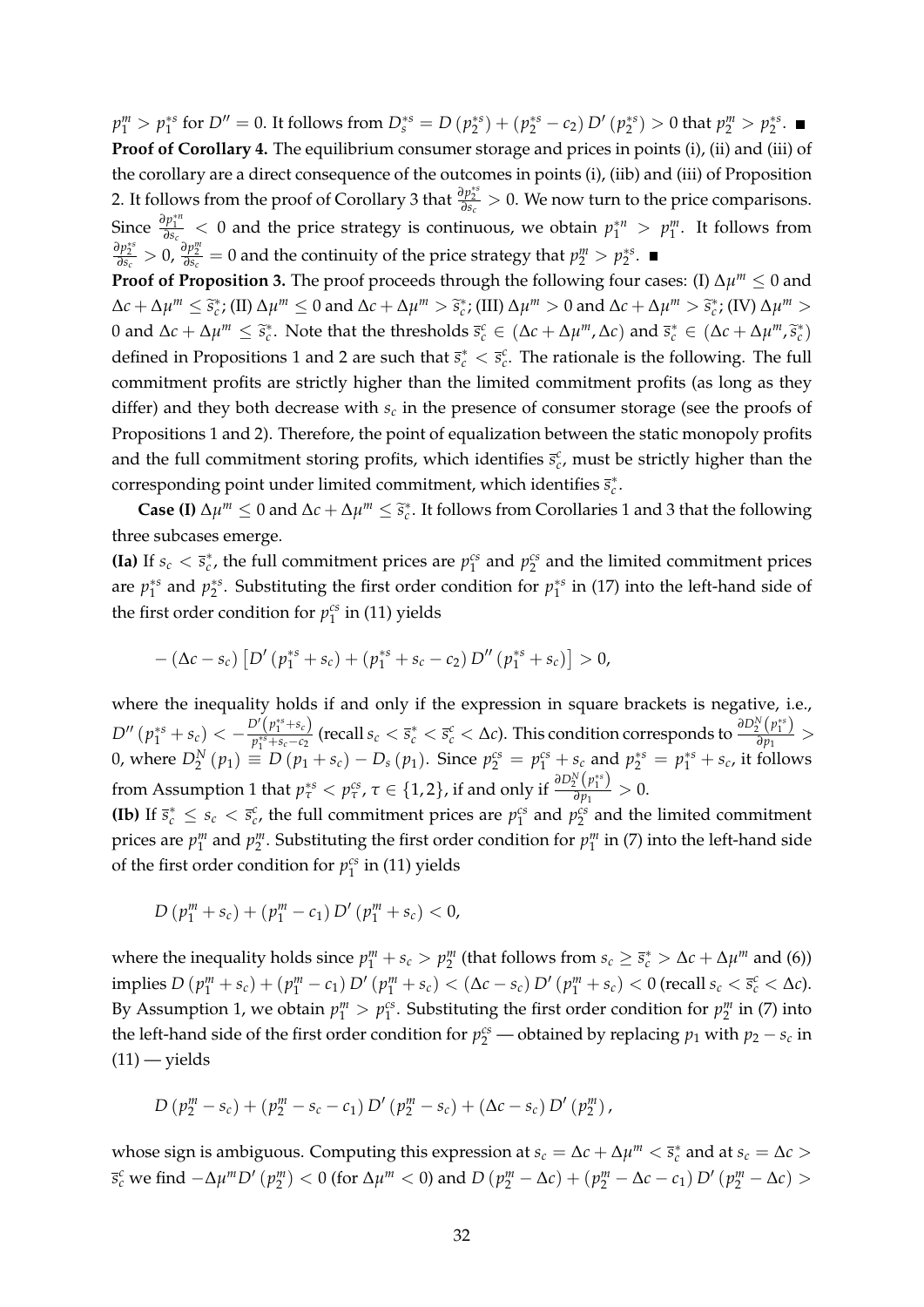0 (as  $p_1^m + \Delta c > p_2^m$ ), respectively. As  $\frac{\partial p_2^{cs}}{\partial s_c} > 0$  (see Corollaries 1 and 2) while  $\frac{\partial p_2^m}{\partial s_c} = 0$ , there exists a unique threshold for  $s_c$  that lies between  $\Delta c + \Delta \mu^m$  and  $\Delta c$  such that it holds  $p_2^m > p_2^{cs}$ if and only if *s<sup>c</sup>* is below this threshold. However, it cannot be established a priori whether the threshold lies within the relevant interval for *s<sup>c</sup>* .

**(Ic)** If  $s_c \geq \bar{s}_c^c$ , the full commitment prices coincide with the limited commitment prices and correspond to the static monopoly prices  $p_1^m$  and  $p_2^m$ .

**Case (II)**  $\Delta \mu^m \leq 0$  and  $\Delta c + \Delta \mu^m > \tilde{s}_c^*$ . It follows from Corollaries 1 and 4 that the following four subcases emerge.

**(IIa)** If  $s_c < \tilde{s}_c^*$ , case (Ia) applies.

**(IIb)** If  $\tilde{s}_c^* \leq s_c < \Delta c + \Delta \mu^m$ , the full commitment prices are  $p_1^{cs}$  and  $p_2^{cs}$  and the limited commitment prices are  $p_1^{*n}$  and  $p_2^{*n}$ . Substituting the first order condition for  $p_2^{*n}$  in (7) into the left-hand side of the first order condition for  $p_2^{cs}$  — obtained by replacing  $p_1$  with  $p_2 - s_c$  in (11) — yields

$$
D (p_2^m - s_c) + (p_2^m - s_c - c_1) D' (p_2^m - s_c) + (\Delta c - s_c) D' (p_2^m) < 0,
$$

where the inequality follows from  $p_1^m + s_c < p_2^m$  (recall  $s_c < \Delta c + \Delta \mu^m$  and (6)). Since  $p_1^{cs} =$  $p_2^{cs} - s_c$  and  $p_1^{*n} = p_2^{*n} - s_c$ , it follows from Assumption 1 that  $p_\tau^{*n} > p_\tau^{cs}$ ,  $\tau \in \{1, 2\}$ . **(IIc)** If  $\Delta c + \Delta \mu^m \le s_c < \bar{s}_c^c$ , case (Ib) applies.

**(IId)** If  $s_c \geq \bar{s}_c^c$ , case (Ic) applies.

**Case (III)**  $\Delta \mu^m > 0$  and  $\Delta c + \Delta \mu^m > \tilde{s}_c^*$ . It follows from Corollaries 2 and 4 that the following five subcases emerge.

**(IIIa)** If  $s_c < \min{\{\Delta c, \tilde{s}_c^*\}}$ , case (Ia) applies.

**(IIIb)** If  $\Delta c \le s_c < \tilde{s}_c^*$ , the full commitment prices are  $p_1^{cn}$  and  $p_2^{cn}$  and the limited commitment prices are  $p_1^{*s}$  and  $p_2^{*s}$ . Substituting the first order condition for  $p_1^{*s}$  in (17) into the left-hand side of the first order condition for  $p_1^{cn}$  in (13) yields

$$
-(\Delta c-s_c)\left[2D'\left(p_1^{*s}+s_c\right)+\left(p_1^{*s}+s_c-c_2\right)D''\left(p_1^{*s}+s_c\right)\right]\leq 0,
$$

where the expression in square brackets is negative by Assumption 1 and the equality holds if and only if  $s_c = \Delta c$ . Since  $p_2^{cn} = p_1^{cn} + s_c$  and  $p_2^{*s} = p_1^{*s} + s_c$ , it follows from Assumption 1 that  $p_{\tau}^{*s} \ge p_{\tau}^{cn}$ ,  $\tau \in \{1,2\}$ , where the equality holds if and only if  $s_c = \Delta c$ . **(IIIc)** If, alternatively,  $\tilde{s}_c^* \leq s_c < \Delta c$ , case (IIb) applies.

**(IIId)** If max  $\{\Delta c, \tilde{s}_c^*\}\leq s_c < \Delta c + \Delta \mu^m$ , the full commitment prices are  $p_1^{cn}$  and  $p_2^{cn}$  and the limited commitment prices are  $p_1^{*n}$  and  $p_2^{*n}$ . Substituting the first order condition for  $p_2^{*n}$  in (7) into the left-hand side of the first order condition for  $p_2^{cn}$  — obtained by replacing  $p_1$  with *p*<sup>2</sup> − *s<sup>c</sup>* in (13) — yields

$$
D(p_2^m - s_c) + (p_2^m - s_c - c_1) D'(p_2^m - s_c) < 0,
$$

where the inequality follows from  $p_1^m + s_c < p_2^m$  (recall  $s_c < \Delta c + \Delta \mu^m$  and (6)). Since  $p_1^{cn} =$  $p_2^{cn} - s_c$  and  $p_1^{*n} = p_2^{*n} - s_c$ , it follows from Assumption 1 that  $p_\tau^{*n} > p_\tau^{cn}$ ,  $\tau \in \{1, 2\}$ . **(IIIe)** If  $s_c \geq \Delta c + \Delta \mu^m$ , case (Ic) applies.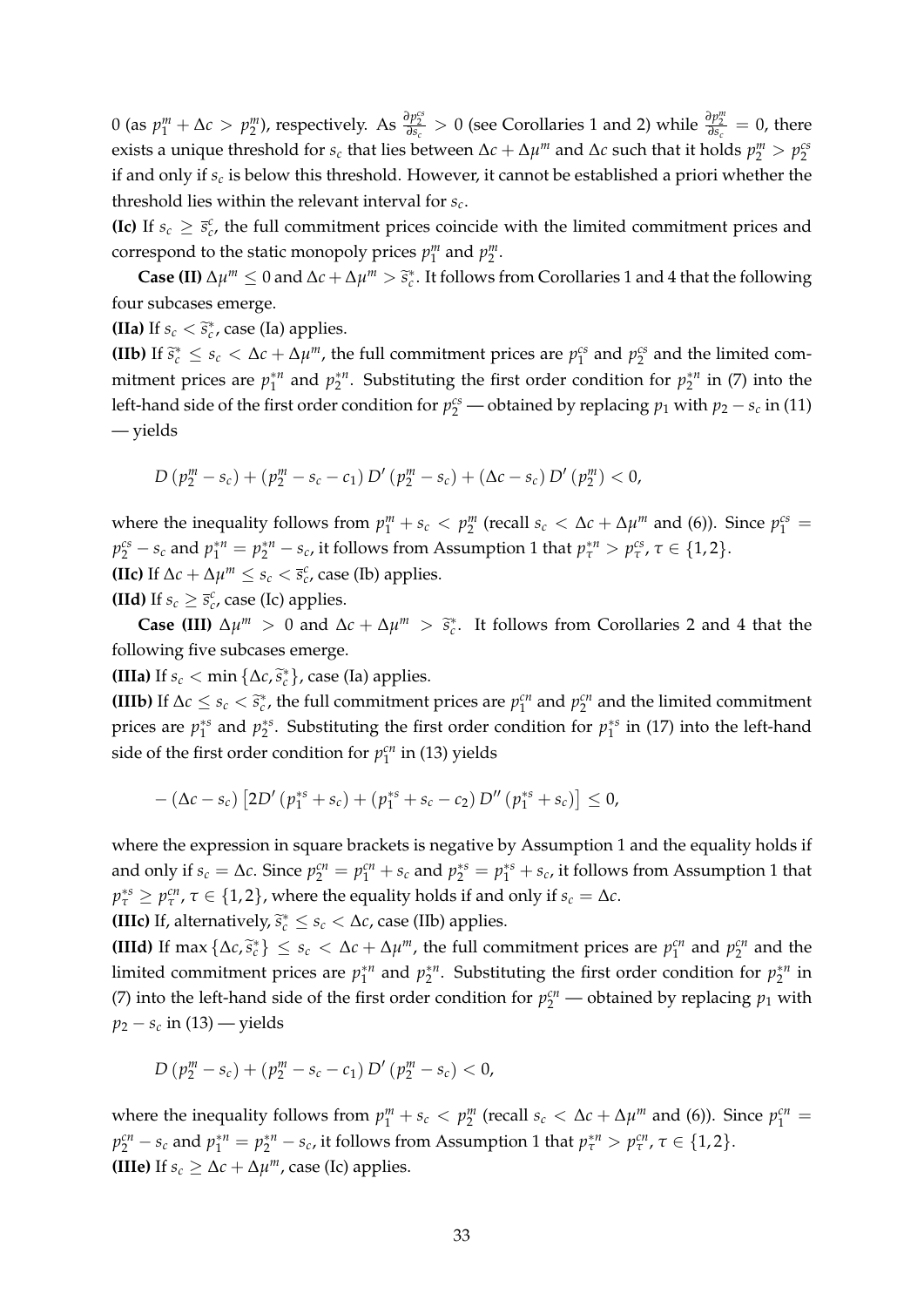**Case (IV)**  $\Delta \mu^m > 0$  and  $\Delta c + \Delta \mu^m \leq \tilde{s}_c^*$ . We show by contradiction that this case is impossible. It follows from Corollaries 2 and 3 that for  $s_c \in (\Delta c + \Delta \mu^m, \bar{s}_c^*)$  the full commitment prices are  $p_1^m$  and  $p_2^m$  and the limited commitment prices are  $p_1^{*s}$  and  $p_2^{*s}$ . Note that, since the static monopoly solution is sequentially optimal, this solution should be also implemented under limited commitment. Hence, case  $(IV)$  is impossible.<sup>21</sup>

After defining

$$
s_c^l \equiv \begin{cases} \overline{s}_c^* & \text{if case (I) applies} \\ \overline{\tilde{s}}_c^* & \text{if case (II) applies} \\ \min \{ \Delta c, \tilde{s}_c^* \} & \text{if case (III) applies} \end{cases}
$$
 (20)

we find from cases (Ia), (IIa) and (IIIa) that for  $s_c < s_c^l$  in each period the price under limited commitment is lower than the price under full commitment, i.e.,  $p^{*s}_{\tau} < p^{cs}_{\tau}$ ,  $\tau \in \{1,2\}$ , if and only if  $\frac{\partial D_2^N(p_1^{*s})}{\partial p_1}$  $\frac{2}{\partial p_1}$  > 0.

**Proof of Proposition 4.** Using the results in the proof of Proposition 3, we define  $s_c^h$  as

$$
s_c^h \equiv \begin{cases} \bar{s}_c^c & \text{if case (I) or (II) applies} \\ \Delta c + \Delta \mu^m & \text{if case (III) applies} \end{cases}
$$
 (21)

A. Suppose  $s_c^l \leq s_c < s_c^h$ . It follows from cases (Ib), (IIb), (IIc), (IIIb), (IIIc) and (IIId) in the proof of Proposition 3 that in the first period the price under limited commitment is higher than the price under full commitment. If  $\Delta \mu^m > 0$ , it follows from cases (IIIb), (IIIc) and (IIId) in the proof of Proposition 3 that the price under limited commitment is also higher in the second period.

B. Suppose  $s_c \geq s_c^h$ . It follows from cases (Ic), (IId) and (IIIe) in the proof of Proposition 3 that the prices under full and limited commitment coincide with the static monopoly prices in each period. ■

**Proof of Corollary 5.** To see the results in point (i) of the corollary, note from (11) that  $p_1^{cs}$  does not depend on  $\Delta c$  (for a given  $c_1$ ). Since  $p_2^{cs} = p_1^{cs} + s_c$ , it holds  $\frac{\partial p_2^{cs}}{\partial \Delta c} = 0$ ,  $\tau \in \{1, 2\}$ . To see the results in point (ii), note from the implicit function theorem that the sign of  $\frac{\partial p_1^{*s}}{\partial \Delta c}$  is equal to the sign of the derivative of the left-hand side of the first order condition for  $p_1^{*s}$  in (17) with respect to ∆*c*, which is given by

$$
D'\left(p_1^{*s}+s_c\right)+\left(p_1^{*s}+2s_c-c_1-2\Delta c\right)D''\left(p_1^{*s}+s_c\right).
$$

To establish the sign of this expression, consider the second period net demand  $D_2^N(p_1) \equiv$  $D(p_1 + s_c) - D_s(p_1) = -(p_1 + s_c - c_1 - \Delta c) D'(p_1 + s_c)$ . Then,

$$
\frac{\partial}{\partial \Delta c}\left[\left(\Delta c - s_c\right) \frac{\partial D_2^N\left(p_1^{*s}\right)}{\partial p_1}\right] = -D'\left(p_1^{*s} + s_c\right) - \left(p_1^{*s} + 2s_c - c_1 - 2\Delta c\right)D''\left(p_1^{*s} + s_c\right).
$$

Since  $p_2^{*s} = p_1^{*s} + s_c$ , it holds  $\frac{\partial p_2^{*s}}{\partial \Delta c} < 0$ ,  $\tau \in \{1,2\}$ , if and only if  $\frac{\partial}{\partial \Delta c}$  $\left[\left(\Delta c - s_c\right) \frac{\partial D_2^N (p_1^{*s})}{\partial p_1}\right]$ *∂p*<sup>1</sup>  $\Big] > 0.$ 

<sup>21</sup>Alternatively, if follows from point (iia) of the proof of Proposition 2 that ∆*µ <sup>m</sup>* > 0 is impossible when ∆*c* +  $\Delta \mu^m \leq \widetilde{s}_c^*.$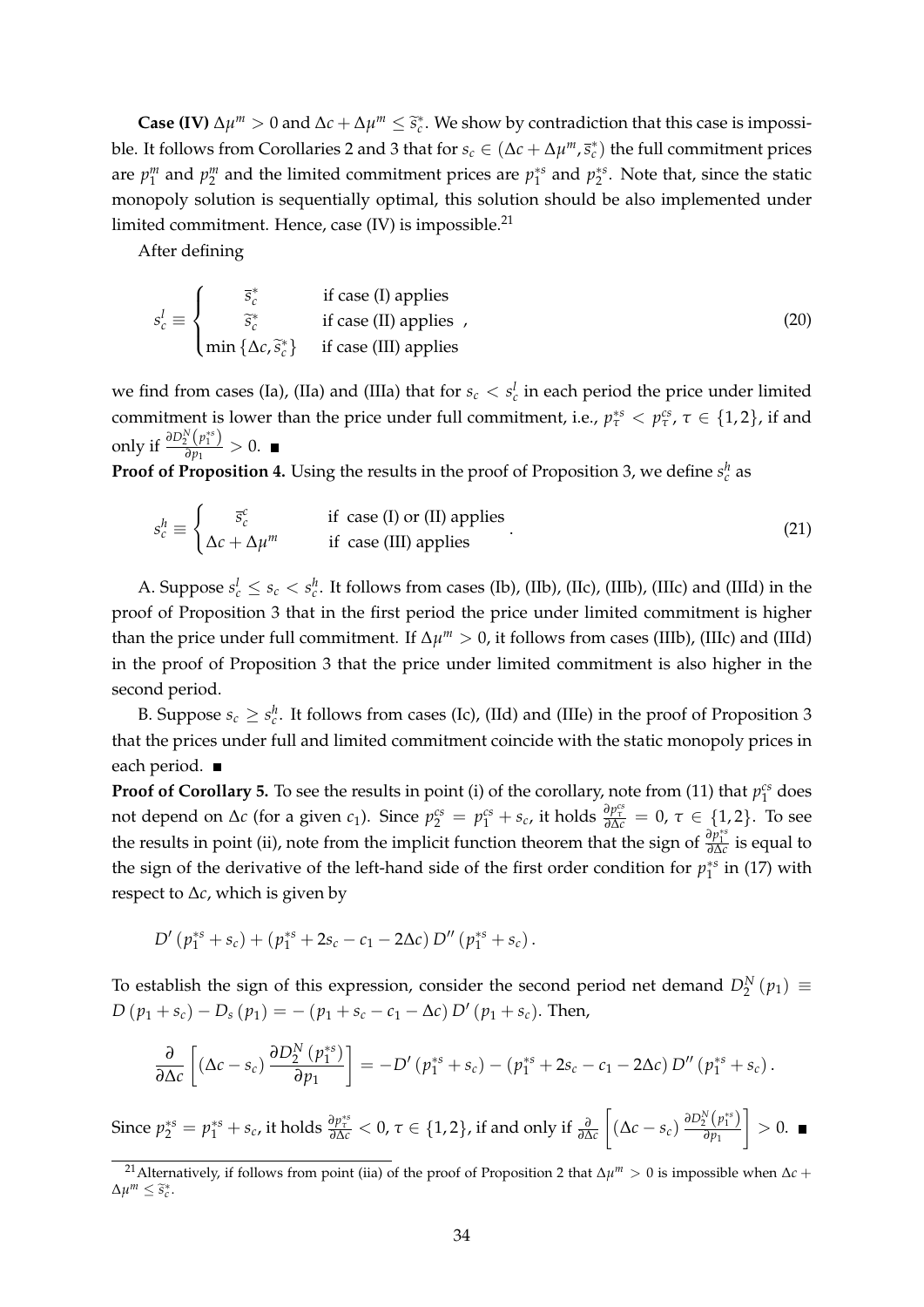**Proof of Proposition 5.** Consumer surplus under full and limited commitment is respectively given by

$$
CS^{cs} = \int_{p_1^{cs}} D(p) \, dp + \int_{p_1^{cs} + s_c} D(p) \, dp
$$
 and 
$$
CS^{ss} = \int_{p_1^{ss}} D(p) \, dp + \int_{p_1^{ss} + s_c} D(p) \, dp.
$$

Taking the difference between *CS*∗*<sup>s</sup>* and *CScs* yields

$$
\Delta CS \equiv CS^{*s} - CS^{cs} = \int_{p_1^{*s}}^{p_1^{cs}} D(p) \, dp + \int_{p_1^{*s} + s_c}^{p_1^{cs} + s_c} D(p) \, dp. \tag{22}
$$

We know from Proposition 3 that  $p_\tau^{*s} < p_\tau^{cs}$ ,  $\tau \in \{1,2\}$ , if and only if  $\frac{\partial D_2^N(p_1^{**})}{\partial p_1}$  $\frac{\partial^2 P}{\partial p_1}$  > 0. This implies  $\Delta CS > 0$  if and only if  $\frac{\partial D_2^N(p_1^{*s})}{\partial p_1}$  $\frac{2}{\partial p_1}$  > 0.

We now turn to total welfare, which is computed as the (unweighted) sum of consumer surplus and firm's profits, i.e.,  $W \equiv CS + \Pi$ . The firm's full commitment profits  $\Pi^{cs}$  are given by the maximand of (10). The firm's limited commitment profits Π∗*<sup>s</sup>* are given by the maximand of (16) and can be rewritten as

$$
\Pi^{*s} = (p_1^{*s} - c_1) [D (p_1^{cs}) + D (p_1^{cs} + s_c)] + (p_1^{*s} - c_1) [D (p_1^{*s}) - D (p_1^{cs}) + D (p_1^{*s} + s_c) - D (p_1^{cs} + s_c)] + (\Delta c - s_c) (p_1^{*s} + s_c - c_1 - \Delta c) D' (p_1^{*s} + s_c).
$$

Taking the difference between Π∗*<sup>s</sup>* and Π*cs*, we obtain

$$
\Delta \Pi \equiv \Pi^{*s} - \Pi^{cs} = -(p_1^{cs} - p_1^{*s}) \left[ D (p_1^{cs}) + D (p_1^{cs} + s_c) \right] + (p_1^{*s} - c_1) \left[ D (p_1^{*s}) - D (p_1^{cs}) \right] + D (p_1^{*s} + s_c) - D (p_1^{cs} + s_c) \left[ + (\Delta c - s_c) (p_1^{*s} + s_c - c_1 - \Delta c) D' (p_1^{*s} + s_c) \right].
$$
 (23)

Summing (22) and (23) yields

$$
\Delta W \equiv \Delta CS + \Delta \Pi = \int_{p_1^{ss}}^{p_1^{cs}} D(p) dp + \int_{p_1^{ss} + s_c}^{p_1^{cs} + s_c} D(p) dp - (p_1^{cs} - p_1^{ss}) [D(p_1^{cs}) + D(p_1^{cs} + s_c)] + (p_1^{ss} - c_1) [D(p_1^{ss}) - D(p_1^{cs}) + D(p_1^{ss} + s_c) - D(p_1^{cs} + s_c)] + (\Delta c - s_c) (p_1^{ss} + s_c - c_1 - \Delta c) D'(p_1^{ss} + s_c).
$$
\n(24)

Suppose  $\frac{\partial D_2^N(p_1^{*s})}{\partial p_1}$  $\frac{\partial^2 (P_1^{\circ})}{\partial p_1} > 0$ , which implies from Proposition 3 that  $p_{\tau}^{*s} < p_{\tau}^{cs}$ ,  $\tau \in \{1,2\}$ . The aggregate expression in the first line of (24) is positive. To see this, note that this expression can be rewritten as

$$
\int_{p_1^{*s}}^{p_1^{cs}} D(p) dp - \int_{p_1^{*s}}^{p_1^{cs}} D(p_1^{cs}) dp + \int_{p_1^{*s}+s_c}^{p_1^{cs}+s_c} D(p) dp - \int_{p_1^{*s}+s_c}^{p_1^{cs}+s_c} D(p_1^{cs}+s_c) dp > 0,
$$

where the inequality follows from  $D'(.) < 0$ . The expression in the second line of (24) is positive as well. The expression in the third line of (24) corresponds to  $-(\Delta c - s_c) D_2^N (p_1^{*s})$ , where  $D_2^N(p_1) \equiv D(p_1 + s_c) - D_s(p_1)$  is the second period net demand. If  $D_2^N(.)$  is small enough, we obtain  $\Delta W > 0$ . Now, suppose  $\frac{\partial D_2^N (p^{**})}{\partial n_1}$  $\frac{P_2(P_1)}{\partial p_1}$  ≤ 0. This implies  $\Delta CS \leq 0$ , where the equality holds if and only if  $\frac{\partial D_2^N (p_1^{**})}{\partial p_1}$  $\frac{2}{\partial p_1}$  = 0. Since  $\Delta \Pi$  < 0 (the full commitment profits are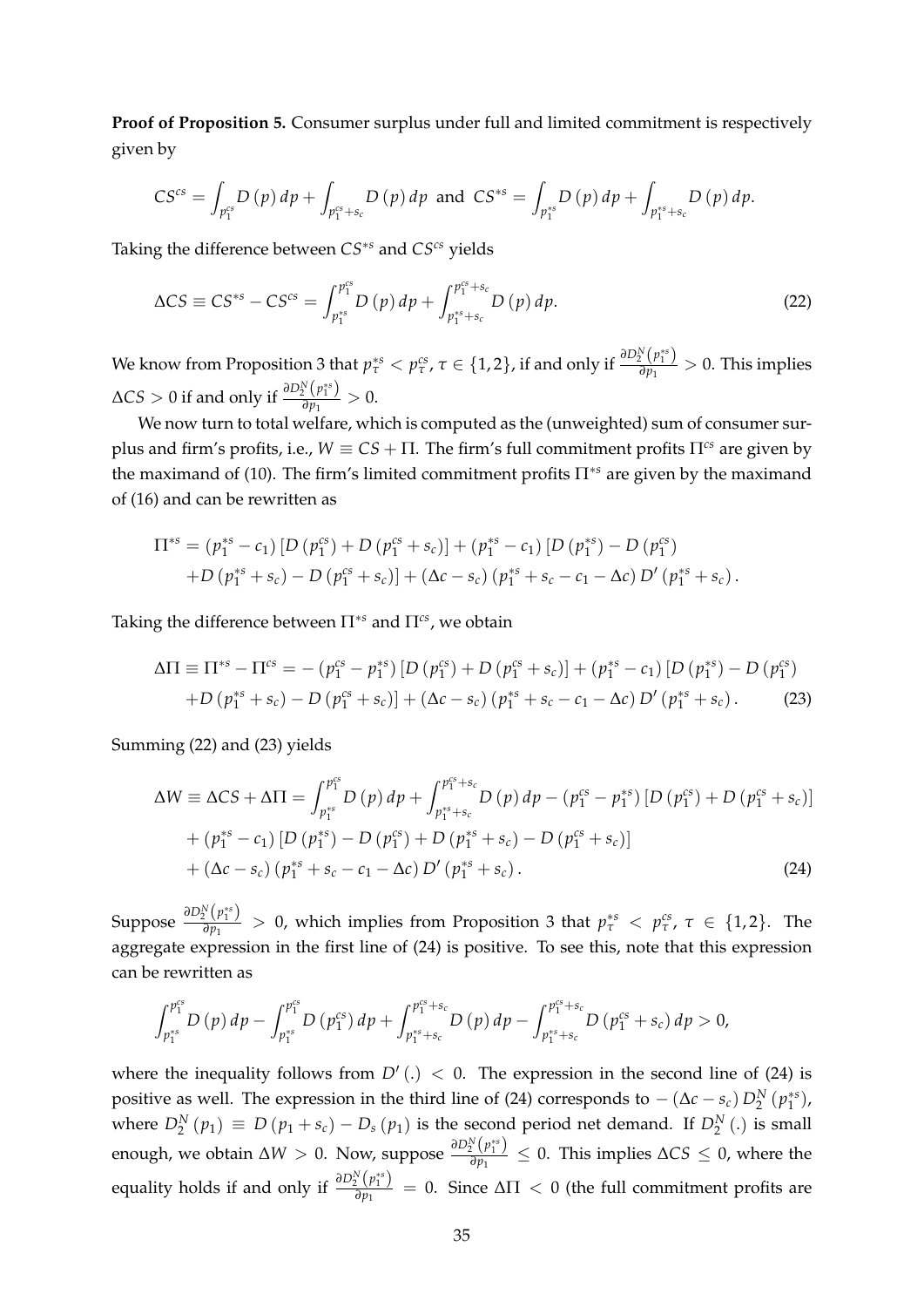higher than the limited commitment profits), we obtain  $\Delta W \equiv \Delta CS + \Delta \Pi < 0$ . ■

## **Supplementary Appendix**

This Supplementary Appendix formalizes the results with a linear demand of the form  $D(p_\tau)$  =  $\alpha - \beta p_{\tau}$ ,  $\tau \in \{1, 2\}$ . The threshold values are defined in the proofs.

**Remark 2** *Suppose*  $s_c < \bar{s}_c^*$ *. Then,* 

*(i) under full commitment, consumer storage is*  $D_s^{cs} = \frac{2\alpha - 2\beta c_1 - 3\beta s_c}{4}$  $\frac{a_1-3\beta s_c}{4}$ , and prices are  $p_1^{cs}=\frac{2\alpha+2\beta c_1-\beta s_c}{4\beta}$ 4*β*  $and p_2^{cs} = \frac{2\alpha + 2\beta c_1 + 3\beta s_c}{4\beta}$ 4*β ;*

(*ii*) under limited commitment, consumer storage is  $D_s^{*s} = \frac{3}{2} \beta \Delta c - 2 \beta s_c$ , and prices are  $p_1^{*s} =$ 2*α*+2*βc*1−*β*∆*c*  $\frac{\beta c_1 - \beta \Delta c}{4\beta}$  and  $p_2^{*s} = \frac{2\alpha + 2\beta c_1 - \beta \Delta c + 4\beta s_c}{4\beta}$  $\frac{-\rho\Delta t + 4\rho s_c}{4\beta}$ .

*Consumer surplus is higher under limited commitment than under full commitment. Total welfare is higher under limited commitment than under full commitment if and only if*  $\Delta c < \Delta c < \Delta c^{\max}$ *.* 

**Proof of Remark 2.** Since  $\Delta \mu^m = -\frac{\Delta c}{2} < 0$  and  $\Delta c + \Delta \mu^m = \frac{\Delta c}{2} < \tilde{s}_c^* = \frac{3}{4} \Delta c$ , it follows from the proof of Proposition 3 that case (I) applies and  $s_c^l$  in (20) corresponds to  $\bar{s}_c^*$ . The results in points (i) and (ii) of the remark are a direct application of Corollaries 1 and 3 (recall from the proof of Proposition 3 that  $\bar{s}_c^* < \bar{s}_c^c$ ). Consumer surplus and firm's profits under full commitment are respectively

$$
CS^{cs} = \frac{4(\alpha - \beta c_1)^2 - 4\beta(\alpha - \beta c_1)s_c + 5\beta^2 s_c^2}{16\beta}
$$
 (25)

and

$$
\Pi^{cs} = \frac{\left[2\alpha - \beta\left(2c_1 + s_c\right)\right]^2}{8\beta}.\tag{26}
$$

Consumer surplus and firm's profits under limited commitment are respectively

$$
CS^{*s} = \frac{\left[2\alpha - \beta (2c_1 - \Delta c)\right]^2 - 4\beta \left[2\alpha - \beta (2c_1 - \Delta c)\right]s_c + 8\beta^2 s_c^2}{16\beta} \tag{27}
$$

and

$$
\Pi^{*s} = \frac{4\alpha^2 - 4\alpha\beta (2c_1 + \Delta c) + \beta^2 (4c_1^2 + 4c_1\Delta c + 9\Delta c^2 - 16s_c\Delta c + 8s_c^2)}{8\beta}.
$$
 (28)

Consumer surplus and firm's profits under static monopoly are respectively

$$
CS^{m} = \frac{2\left(\alpha - \beta c_1\right)^2 - 2\beta\left(\alpha - \beta c_1\right)\Delta c + \beta^2 \Delta c^2}{8\beta} \tag{29}
$$

and

$$
\Pi^{m} = \frac{2\left(\alpha - \beta c_1\right)^2 - 2\beta\left(\alpha - \beta c_1\right)\Delta c + \beta^2 \Delta c^2}{4\beta}.
$$
\n
$$
(30)
$$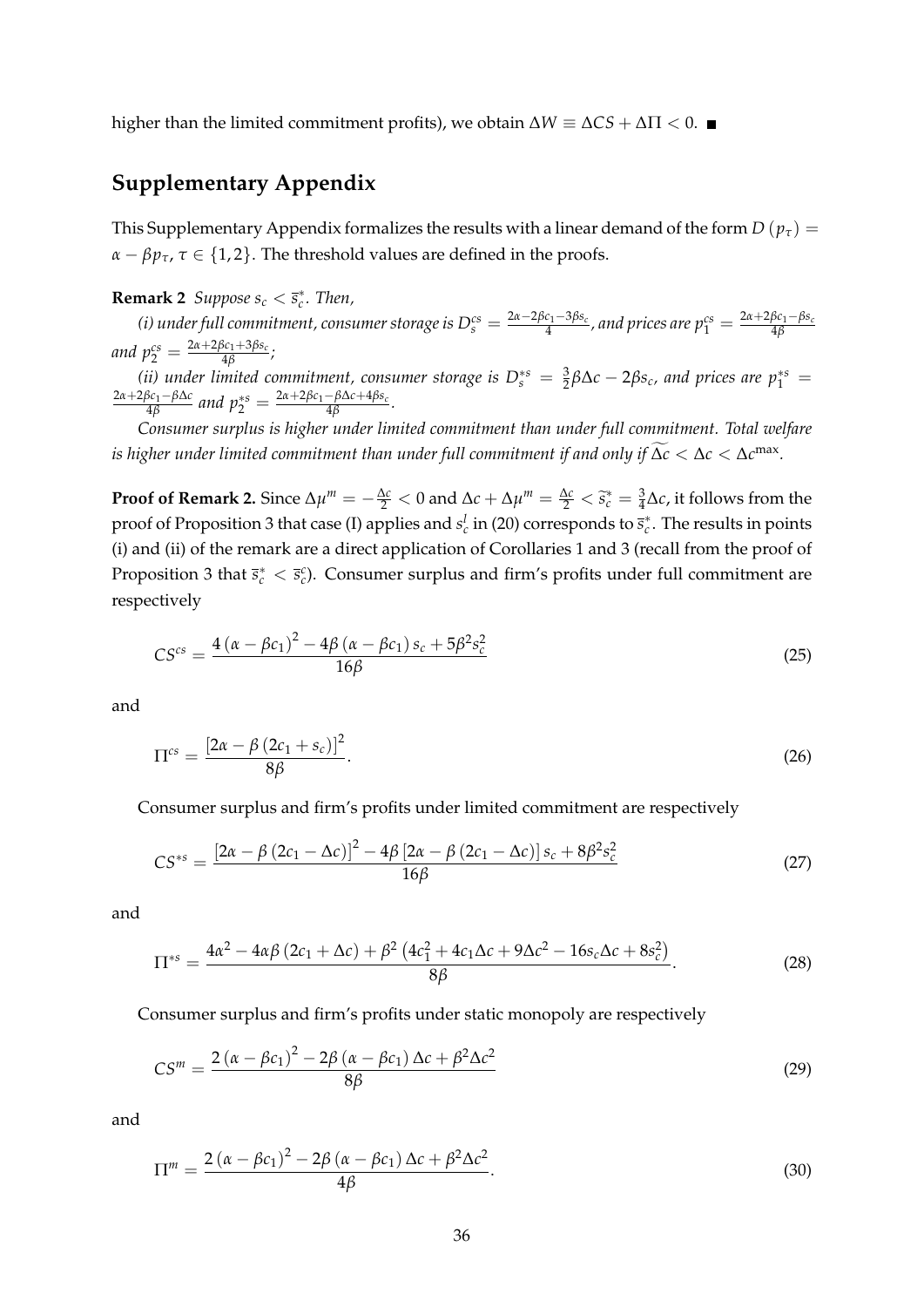To compute the threshold  $\bar{s}_c^*$ , we use (28) and (30), which yields  $\Pi^{*s} > \Pi^m$  if and only if  $s_c$  $\overline{s}^*_c$  , where  $\overline{s}^*_c = \left(1 - \frac{1}{2\sqrt{2}}\right)$  ∆*c* (see Corollary 3). Now, we turn to the welfare analysis. Taking the difference between (27) and (25) yields  $\Delta CS \equiv CS^{*s} - CS^{cs} = \frac{4\alpha - \beta(4c_1 - \Delta c + 3s_c)}{16} (\Delta c - s_c) > 0$ , where the inequality follows from the assumptions on the parameters of the model. Taking the difference between (28) and (26) yields  $\Delta \Pi \equiv \Pi^{*s} - \Pi^{cs} = -\frac{4\alpha - \beta(4c_1 + 9\Delta c - 7s_c)}{8}$  $\frac{+9\Delta c - 7s_c}{8}$  ( $\Delta c - s_c$ ) < 0 (the limited commitment profits are lower than the full commitment profits). Then, we obtain  $\Delta W \equiv \Delta CS + \Delta \Pi = -\frac{4\alpha - \beta(4c_1 + 19\Delta c - 17s_c)}{4\alpha - \beta(4c_1 + 17\delta_c)} (\Delta c - s_c)$ . It holds  $\Delta W > 0$  if and only if  $\widetilde{\Delta c} < \Delta c <$  $\Delta$ *c*<sup>max</sup>, where  $\widetilde{\Delta c} \equiv \frac{4\alpha - 4\beta c_1 + 17\beta s_c}{19\beta}$  $\frac{\beta c_1 + 17\beta s_c}{19\beta}$  and Δ*c*<sup>max</sup>  $\equiv \frac{2\alpha - 2\beta c_1 + 4\beta s_c}{5\beta}$ 5*β* . Note that ∆*c* max is the highest value for ∆*c* such that the second period profit margin is positive.

**Remark 3** *A. Suppose*  $\bar{s}_c^* \leq s_c < \bar{s}_c^c$ . Then,

*(i) under full commitment, consumer storage is*  $D_s^{cs} = \frac{2\alpha - 2\beta c_1 - 3\beta s_c}{4}$  $\frac{a_1-3\beta s_c}{4}$ , and prices are  $p_1^{cs}=\frac{2\alpha+2\beta c_1-\beta s_c}{4\beta}$ 4*β*  $and p_2^{cs} = \frac{2\alpha + 2\beta c_1 + 3\beta s_c}{4\beta}$ 4*β ;*

*(ii)* under limited commitment, consumer storage is  $D_s^m = 0$ , and prices are  $p_1^m = \frac{\alpha + \beta c_1}{2\beta}$ 2*β and*  $p_2^m = \frac{\alpha + \beta c_1 + \beta \Delta c}{2\beta}$ 2*β .*

*Consumer surplus and total welfare are lower under limited commitment than under full commitment.*

*B.* Suppose  $s_c \geq \bar{s}_c^c$ . Then, the static monopoly solution in point (ii) applies under the two regimes.

**Proof of Remark 3.** A. It follows from the proof of Proposition 4 that  $s_c^h$  in (21) corresponds to  $\bar{s}_c^c$ . Using (26) and (30), we obtain  $\Pi^{cs} > \Pi^m$  if and only if  $s_c < \bar{s}_c^c$ , where  $\bar{s}_c^c = \frac{2(\alpha - \beta c_1)}{\beta}$  $\sqrt{2}$ *β*  $\sqrt{2(\alpha - \beta c_1)^2 - \beta (2\alpha - 2\beta c_1 - \beta \Delta c) \Delta c}$  (see Corollary 1). The results in points (i) and (ii) of the remark are a direct application of Corollaries 1 and 3. Taking the difference between (29) and (25) yields  $\Delta CS \equiv CS^m - CS^{cs} = -\frac{4\alpha(\Delta c - s_c) - \beta[2\Delta c(2c_1 + \Delta c) - 4c_1s_c - 5s_c^2]}{16} < 0$ , where the inequality follows from the assumptions on the parameters of the model. Since  $\Delta\Pi \equiv \Pi^m$  −  $\Pi^{cs}$  < 0, it holds  $\Delta W \equiv \Delta CS + \Delta \Pi$  < 0.

B. The proof follows from Corollaries 1 and 3.

## **References**

Anderson, S. T., Kellogg, R., Salant, S. W. (forthcoming). Hotelling under pressure. Journal of Political Economy.

Anton, J. J., Das Varma, G. (2005). Storability, market structure, and demand-shift incentives. Rand Journal of Economics, 36(3), 520-543.

Antoniou, F., Fiocco, R. (2017). Strategic inventories under limited commitment. Working paper.

Antoniou, F., Fiocco, R., Guo, D. (2017). Asymmetric price adjustments: A supply side approach. International Journal of Industrial Organization, 50, 335-360.

Antoniou, F., Tsakiris, N. (2016). On the informational superiority of quantities over prices in the presence of an externality. Environmental and Resource Economics, 65(1), 227-250.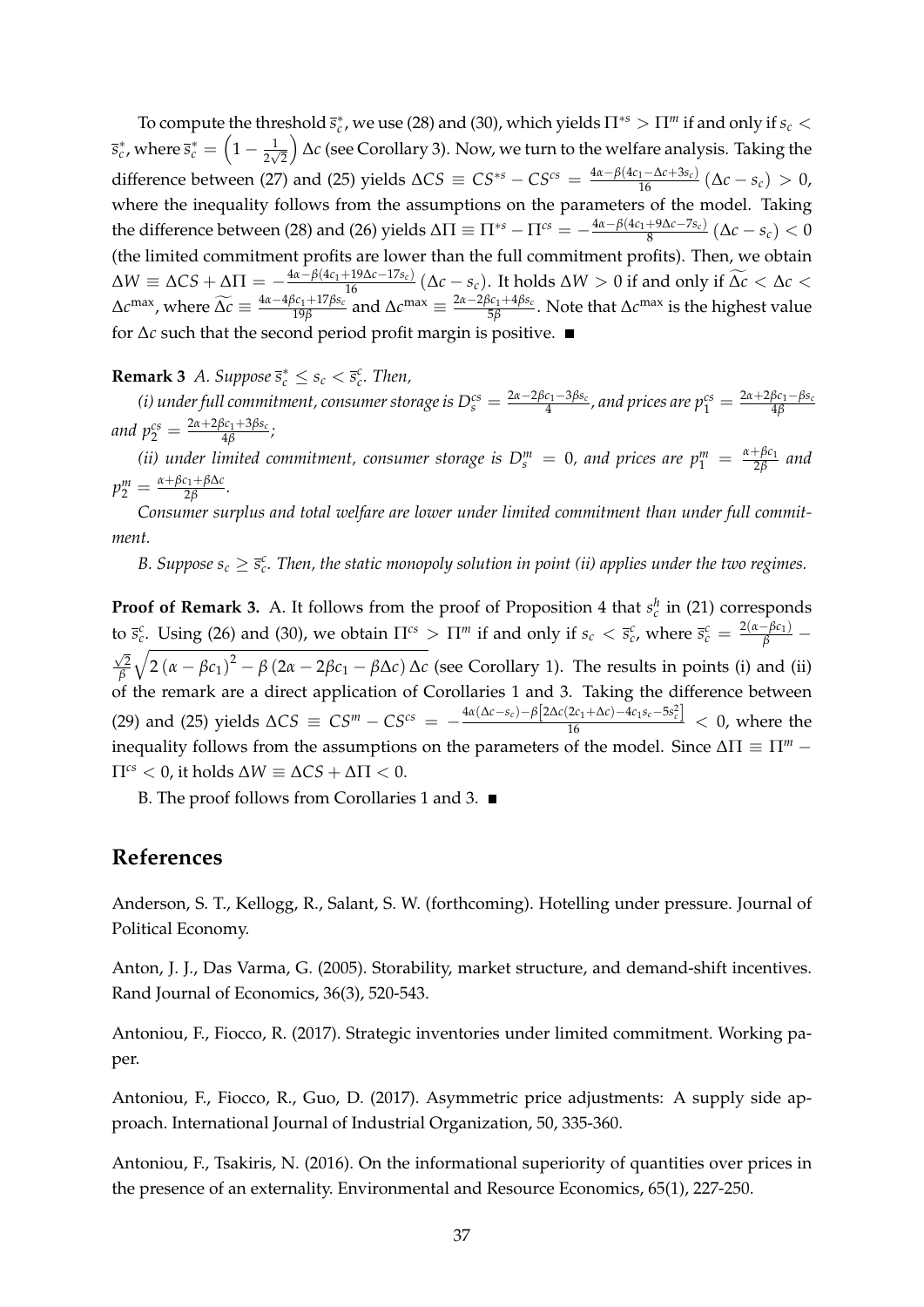Banerjee, A., Cockerell, L., Russell, B. (2001). An I(2) analysis of inflation and the markup. Journal of Applied Econometrics, 16(3), 221-240.

Banerjee, A., Russell, B. (2001). The relationship between the markup and inflation in the G7 economies and Australia. Review of Economics and Statistics, 83(2), 377-384.

Bénabou, R. (1989). Optimal price dynamics and speculation with a storable good. Econometrica, 57(1), 41-80.

Bénabou, R. (1992). Inflation and markups: Theories and evidence from the retail trade sector. European Economic Review, 36(2-3), 566-574.

Bessembinder, H., Coughenour, J. F., Seguin, P. J., Smoller, M. M. (1995). Mean reversion in equilibrium asset prices: Evidence from the futures term structure. Journal of Finance, 50(1), 361-365.

Board, S. (2008). Durable-goods monopoly with varying demand. Review of Economic Studies, 75(2), 391-413.

Bulow, J. I. (1982). Durable-goods monopolists. Journal of Political Economy, 90(2), 314-332.

Cabral, L., Fishman, A. (2012). Business as usual: A consumer search theory of sticky prices and asymmetric price adjustment. International Journal of Industrial Organization, 30(4), 371- 376.

Coase, R. H. (1972). Durability and monopoly. Journal of Law and Economics, 15(1), 143-149.

Deaton, A., Laroque, G. (1996). Competitive storage and commodity price dynamics. Journal of Political Economy, 104(5), 896-923.

Deltas, G. (2008). Retail gasoline price dynamics and local market power. Journal of Industrial Economics, 56(3), 613-628.

Dudine, P., Hendel, I., Lizzeri, A. (2006). Storable good monopoly: The role of commitment. American Economic Review, 96(5), 1706-1719.

Erdem, T., Susumu, I., Keane, M. (2003). Brand and quantity choice dynamics under price uncertainty. Quantitative Marketing and Economics, 1(1), 5-64.

Garrett, D. F. (2016). Intertemporal price discrimination: Dynamic arrivals and changing values. American Economic Review, 106(11), 3275-3299.

Gul, F., Sonnenschein, H., Wilson, R. (1986). Foundations of dynamic monopoly and the Coase conjecture. Journal of Economic Theory, 39(1), 155-190.

Guo, L., Villas-Boas, J. M. (2007). Consumer stockpiling and price competition in differentiated markets. Journal of Economics and Management Strategy, 16(4), 827-858.

Head, A., Kumar, A., Lapham, B. (2010). Market power, price adjustment, and inflation. International Economic Review, 51(1), 73-98.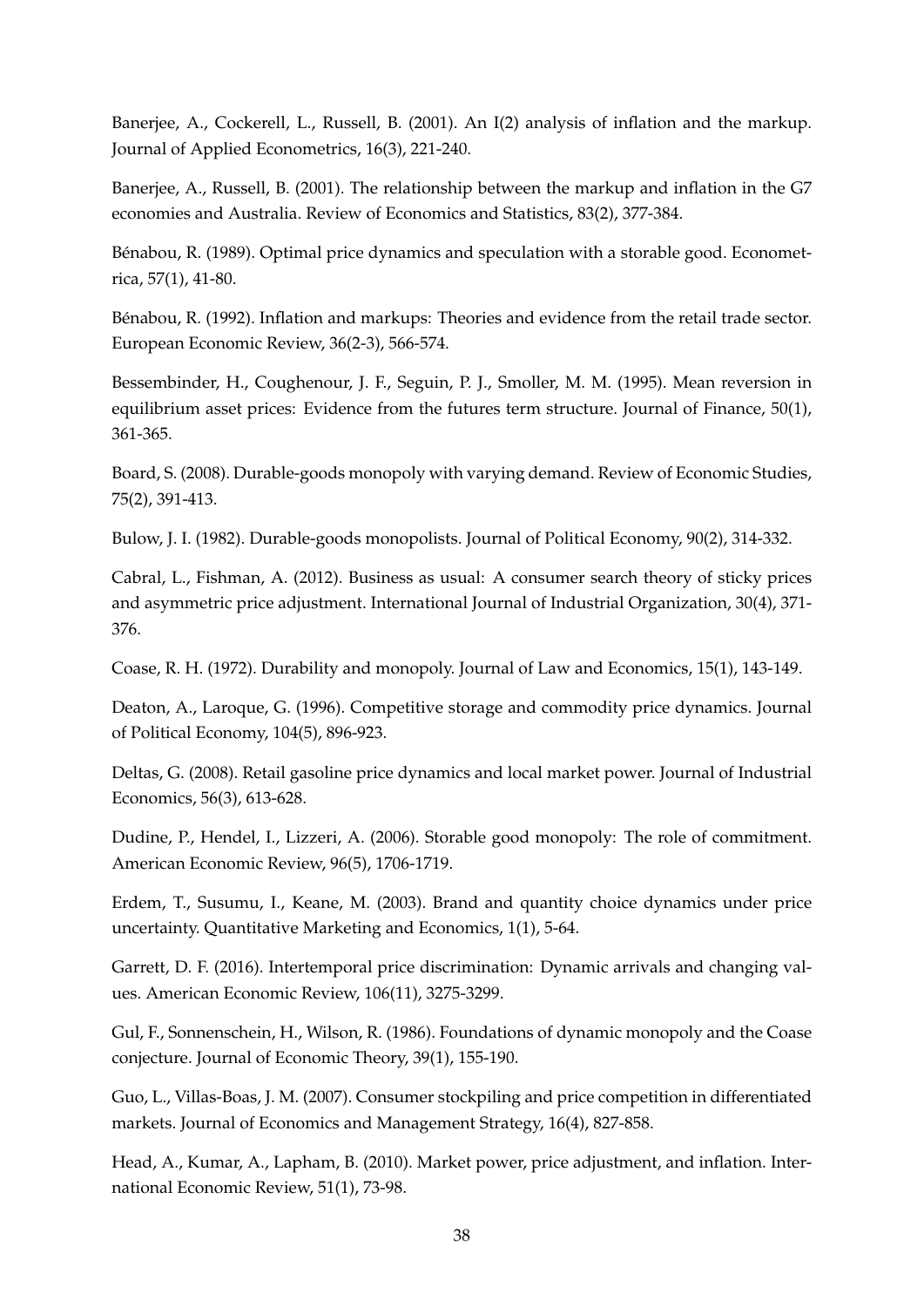Hendel, I., Lizzeri, A., Roketskiy, N. (2014). Nonlinear pricing of storable goods. American Economic Journal: Microeconomics, 6(3), 1-34.

Hendel, I., Nevo, A. (2004). Intertemporal substitution and storable products. Journal of the European Economic Association, 2(2-3), 536-547.

Hendel, I., Nevo, A. (2006a). Sales and consumer inventory. Rand Journal of Economics, 37(3), 543-561.

Hendel, I., Nevo, A. (2006b). Measuring the implications of sales and consumer inventory behavior. Econometrica, 74(6), 1637-1673.

Hendel, I., Nevo, A. (2013). Intertemporal price discrimination in storable goods markets. American Economic Review, 103(7), 2722-2751.

Hong, P., McAfee, R. P., Nayyar, A. (2002). Equilibrium price dispersion with consumer inventories. Journal of Economic Theory, 105(2), 503-517.

Jeuland, A. P., Narasimhan, C. (1985). Dealing-temporary price cuts-by seller as a buyer discrimination mechanism. Journal of Business, 58(3), 295-308.

Nava, F., Schiraldi, P. (2014). Sales and collusion in a market with storage. Journal of the European Economic Association, 12(3), 791-832.

Nava, F., Schiraldi, P. (2016). Multi-variety durable-good monopoly: A revisited Coase conjecture and product design. Working paper.

Ortner, J. (2017). Durable goods monopoly with stochastic costs. Theoretical Economics, 12(2), 817-861.

Osborne, M. (forthcoming). Approximating the cost-of-living index for a storable good. American Economic Journal: Microeconomics.

Perrone, H. (2017). Demand for nondurable goods: A shortcut to estimating long-run price elasticities. Rand Journal of Economics, 48(3), 856-873.

Pires, T. (2016). Costly search and consideration sets in storable goods markets. Quantitative Marketing and Economics, 14(3), 157-193.

Stockey, N. L. (1981). Rational expectations and durable good pricing. Bell Journal of Economics, 12(1), 112-128.

Su, X. (2007). Intertemporal pricing with strategic customer behavior. Management Science, 53(5), 726-741.

Su, X. (2010). Intertemporal pricing and consumer stockpiling. Operations Research, 58 (4-part-2), 1133-1147.

Wang, E. Y. (2015). The impact of soda taxes on consumer welfare: Implications of storability and taste heterogeneity. Rand Journal of Economics, 46(2), 409-441.